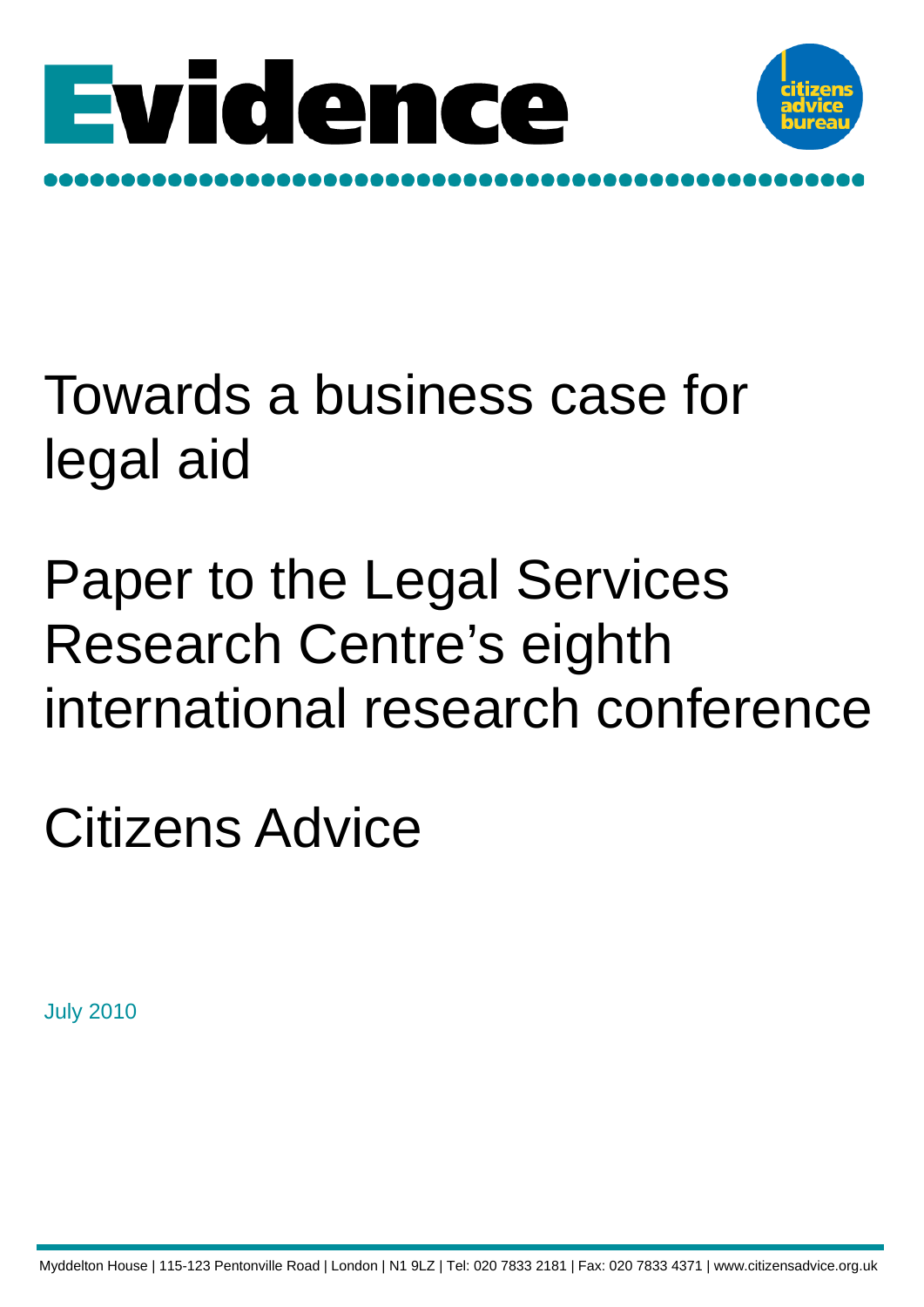## **Summary**

This paper looks at the empirical basis for demonstrating a business case for civil legal aid and reviews the evidence base on the economic value of advice. In the context of the current public spending review, this project could not be more urgent, as all Government departments and agencies are required to show that their public expenditure is both necessary and delivers a substantive economic benefit.

The analysis looks at how adverse consequences associated with civil justice problems, and the downstream costs for other public services, can be mitigated by advice. Factors considered include homelessness prevented, poor health outcomes averted, work productivity and client financial gains. Using data from the Civil and Social Justice Survey, and the Legal Services Commission's outcomes data from legal aid work, a suggested model is developed which estimates that:

- For every  $£1$  of legal aid expenditure on housing advice, the state potentially saves £2.34.
- **For every £1 of legal aid expenditure on debt advice, the state potentially saves** £2.98.
- For every £1 of legal aid expenditure on benefits advice, the state potentially saves £8.80.
- For every £1 of legal aid expenditure on employment advice, the state potentially saves £7.13.

The paper also reviews the supporting evidence that both civil legal aid and advice services more widely can deliver some substantial savings to public services, to the wider economy, and added value to both clients and communities. Finally, there are a range of different approaches for establishing the return on investment by looking at longer term impacts and benefits to clients and communities.

In conclusion, the paper finds that a cost benefit analysis approach to legal aid policymaking demonstrates that there can be substantial economic savings to the public purse and wider economy from public funding for advice, by providing worked examples. It is also noticeable that there is a broad consensus that returns can be demonstrated from investment in advice following positive outcomes, although there is often less consensus on the most appropriate outcome measures to use. There is also a considerable body of primary and secondary research literature which supports the economic case for legal aid. However, Government makes limited use of the information they hold. Outcome measurement frameworks need to be more widely shared and agreed in order to facilitate a bigger picture. The challenge for both researchers and policymakers is to ensure that evidence demonstrating how can legal aid "pay for itself" informs best practice in commissioning, and choices in how funding is prioritised.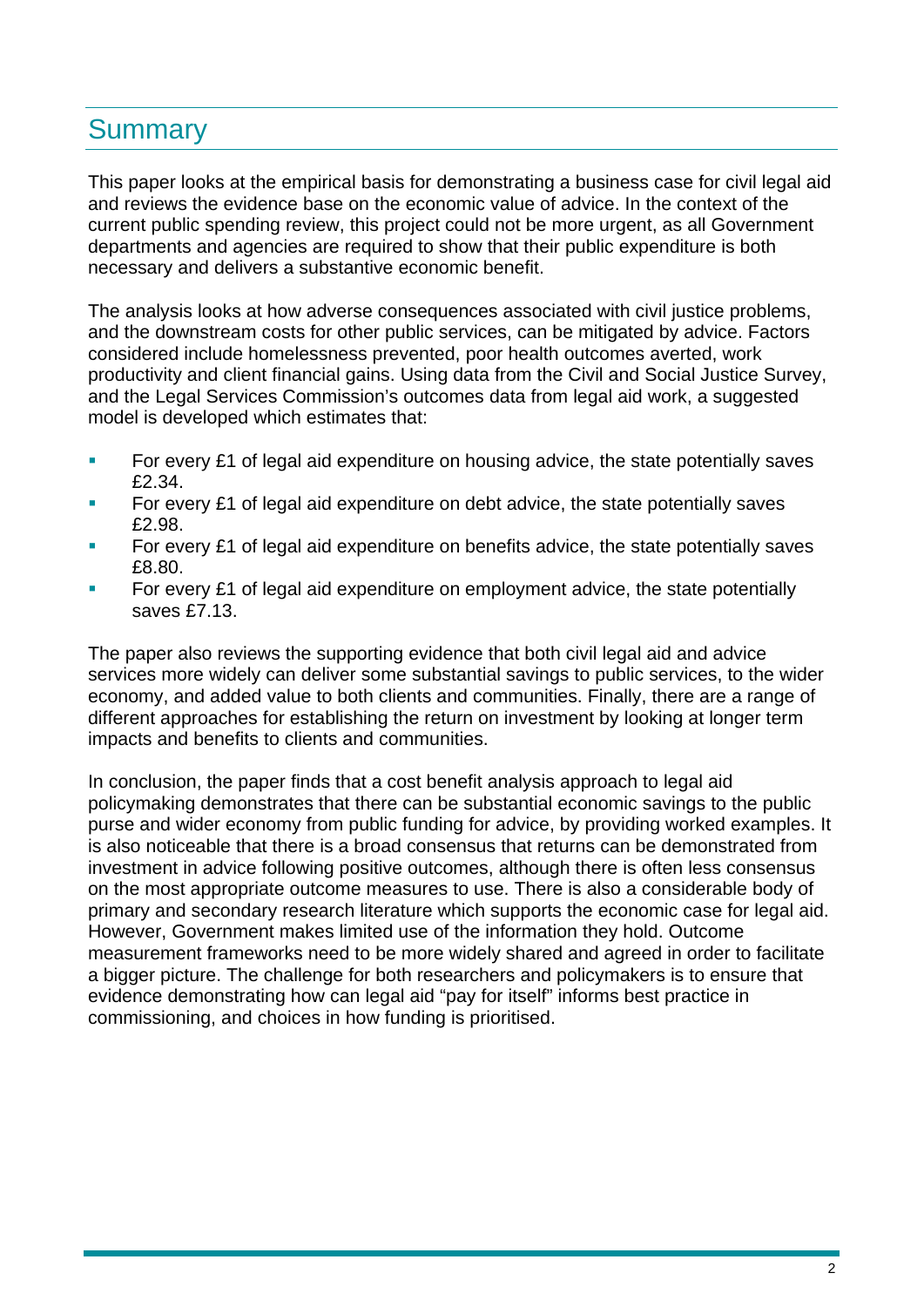## **Introduction**

- 1. This paper sets out a proposed approach and methodology for establishing a business case for investing and targeting public expenditure in legal aid. The suggested approach is based on undertaking a cost benefit analysis (CBA) of legal aid funding for existing categories of legal aid expenditure. To establish the context for applying the CBA, the paper draws on extensive research on the costs of unresolved legal problems, the outcomes of successfully obtaining advice, and where appropriate looks at evidence on the "social return" from investment in publically funded advice and legal services. The analysis then turns to specific outcomes data which could be used to quantify the ratios of the financial benefits of state support for legal aid set against the costs of the legal aid budget, and reviews different methodologies for achieving a ratio measurement between public gains and investment.
- 2. The purpose of the CBA, and the business case more generally is to make the case for funding legal advice and establish whether some areas of legal aid should be considered higher priority than others in an environment where reductions in public expenditure are required. This element of the business case will therefore focus on categories of legal aid that are lesser priorities in terms of the legal business case as set out in Article 6 of the European Convention on Human Rights. This means that the main focus of the CBA is on civil legal aid/social welfare law categories and specifically on initial advice.
- 3. Finally, the paper discusses how outcomes data can be constructively designed and used in the policy making process, so that commissioning practice may be better underpinned by a robust business case. Legal aid, like all public services, is likely to be subject to fiscal austerity measures for some time to come – a climate in which resources will have to be carefully prioritised and targeted at where there is most evidence of need, where the greatest difference can be made, and where a "substantial economic benefit" can be delivered.<sup>[1](#page-2-0)</sup> This process in itself cries out for a business case – a tool which can advance the case for the delivery of an "advice premium" in key areas, problem clusters or geographies of need.
- 4. This paper started life as a joint project between Citizens Advice and the Legal Services Commission (LSC). The analytical parts are therefore highly dependent on data provided by the LSC and LSRC on problem incidence and outcomes of legal aid funded advice work. $2$  Other outcomes data for advice work is also reviewed in order to understand the wider impact of advice work. All figures shown are on an annual basis unless otherwise stated.

#### Adverse consequences - the cost benefit argument and assumptions made

5. Like all research based arguments there are some assumptions in play. In the context of this paper, the assumptions relate to the existence of a causal relationship between legal problems, advice issues and adverse social indicators. It is not the aim of this paper simply to revisit all the evidence and research literature

 $\overline{a}$ <sup>1</sup> S*pending Review Framework,* HM Treasury 2010 <u>http://www.hm-treasury.gov.uk/d/spending\_review\_framework\_080610.pdf</u><br><sup>2</sup> Thanks are due to Robert Cross and Iain Willis from LSC for their help and to the LSRC for sharin

<span id="page-2-1"></span><span id="page-2-0"></span>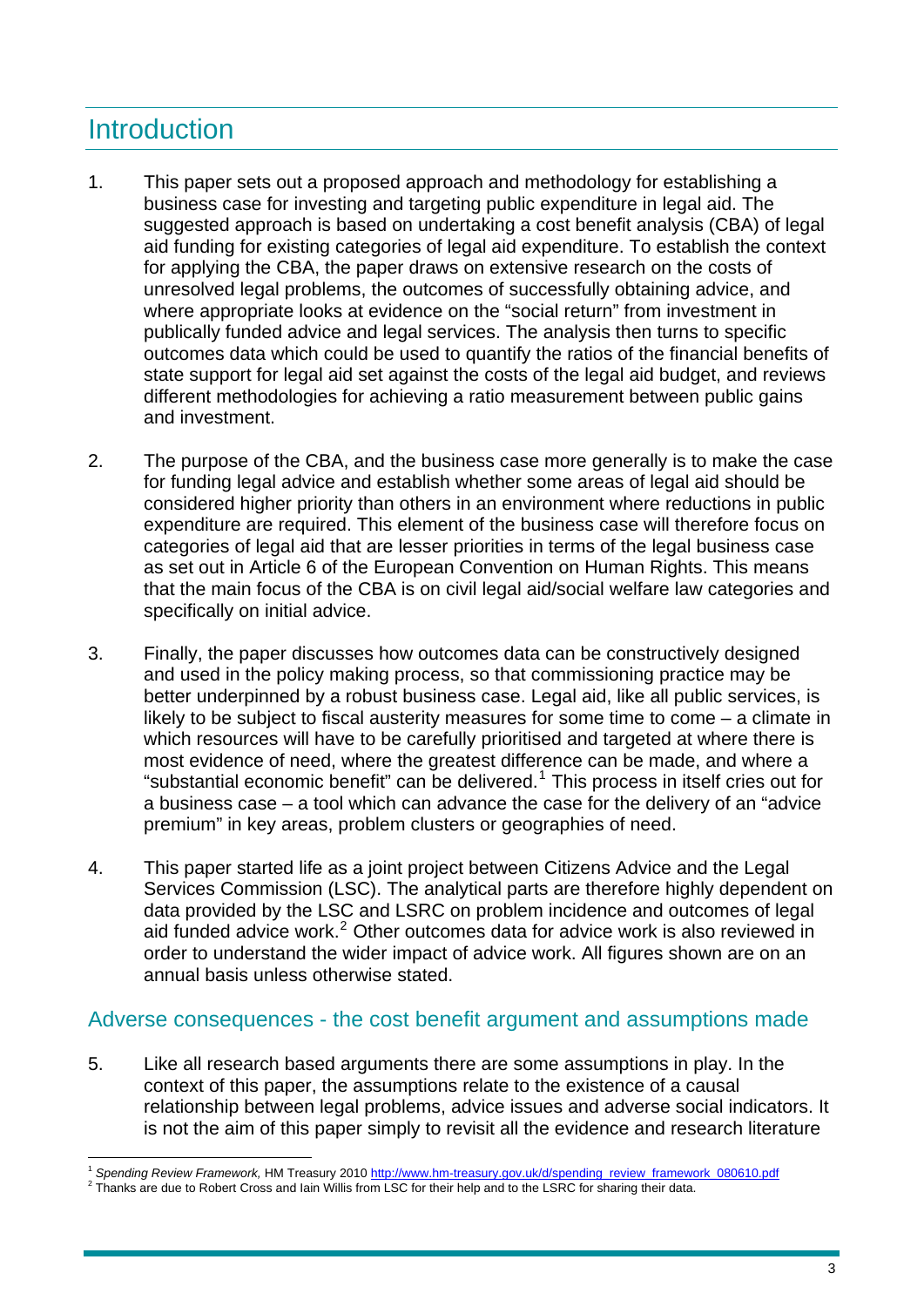that has amassed on the links between civil justice problems and the socioeconomic issues and challenges that exist in today's society. The problem that needs to be addressed is one of precise measurement, especially in terms of adverse consequences to individuals, the consequential costs passed on to other parts of the public sector, and the impacts on wider society and the economy. However, a good starting point is to recap on the basic assumptions that underpin the proposed CBA model.

- 6. It is well known and established that civil justice problems exist in society.<sup>[3](#page-3-0)</sup> Not only is it self-evident that individuals have legal problems, but ever since the methodology established by Hazel Genn's *Paths to Justice,* surveys have consistently extrapolated problem incidence at around one in three of the adult population.[4](#page-3-1) The *Civil and social justice survey* (CSJS) for 2001, 2006, and 2007 shows that 36 per cent of survey respondents had one or more civil justice problems over a three and a half year period, compared with 33 per cent in 2004.<sup>[5](#page-3-2)</sup> This paper will attempt to address the impact of legal problems on peoples' lives, public services and society, rather than the number of legal problems.
- 7. Secondly, there is a well established evidence base that civil justice problems have adverse consequences for individuals and the CSJS includes self-reported details of adverse consequences. The causal role of some civil law problems types in bringing about ill health is readily apparent from existing research sources.<sup>[6](#page-3-3)</sup> For example, domestic violence and negligent acts can result in physical and psychological injuries, whilst other non-violence related family problems such as divorce can cause long-term psychological health problems.<sup>[7](#page-3-4)</sup> The same is true of housing and homelessness, debt, employment and discrimination problems. Likewise the causal role of some civil law problem types in bringing about family breakdown, e.g. housing loss, loss of income/employment is also apparent.<sup>[8](#page-3-5)</sup> Problems involving relationship breakdown all too often lead to housing problems, and loss of income whilst deteriorating home circumstances and relationship breakdown can negatively impact on childrens' educational performance, and contribute to pupil exclusion.<sup>[9](#page-3-6)</sup> Domestic violence has been shown to reduce employee productivity and increase absenteeism.[10](#page-3-7) Loss of income can contribute to both relationship breakdown and housing difficulties. Causation links can be found between homelessness and family breakdown, domestic violence, and mental health.<sup>[11](#page-3-8)</sup> Additionally the CSJS indicates that the incidence of adverse consequences is higher amongst those on lower incomes and in receipt of benefits.

<span id="page-3-0"></span> $^3$  By "civil justice problem" this paper uses Genn's wide definition; problems which could potentially be resolved through legal process issues and present an issues to Citizens Advice Bureaux and other agencies. The key concept is the presenting problem rather than the underlying law.

<sup>&</sup>lt;sup>4</sup> Genn *Paths to Justice*, Hart, 1999

<span id="page-3-3"></span><span id="page-3-2"></span><span id="page-3-1"></span>Pleasence et al *Causes of Action: Civil Law and Social Exclusion*, LSRC 2004<br><sup>6</sup> Civil Law, Social Problems and Mental Health, LSRC Research Factsheet No. 1, July 2009. Balmer, N.J., Pleasence, P., Buck, A. and Walker, H. *Worried Sick: The Experience of Debt Problems and their Relationship with Health, Illness and Disability.* Social Policy and Society, 2006 , Volume 5, Number 1. Pleasence, P., Balmer, N.J., Buck, A., O'Grady, A. and Genn, H. (2004) *Civil Law Problems and Morbidity*, Journal of Epidemiology and Community Health, 2004, Volume 58

<span id="page-3-4"></span>Amato *The Consequences of Divorce for adults and children,* Journal of Marriage and the Family

<span id="page-3-5"></span><sup>&</sup>lt;sup>8</sup> Pleasence, P. and Balmer, N.J. *Job Loss, Divorce and Family Disputes.* Family Law, 2009, Volume 39, 9 Pleasence, P. and Balmer, N.J. *Job Loss, Divorce and Education*, 2002

<span id="page-3-8"></span><span id="page-3-7"></span><span id="page-3-6"></span><sup>&</sup>lt;sup>10</sup> Bowlus, A. J., & Seitz, S. N. Domestic violence, employment and divorce. International Economic Review, 4, 2006<br><sup>11</sup> Warnes, A., Crane, M., Whitehead, N. and Fu, R. (2003) Homelessness Factfile. London: Crisis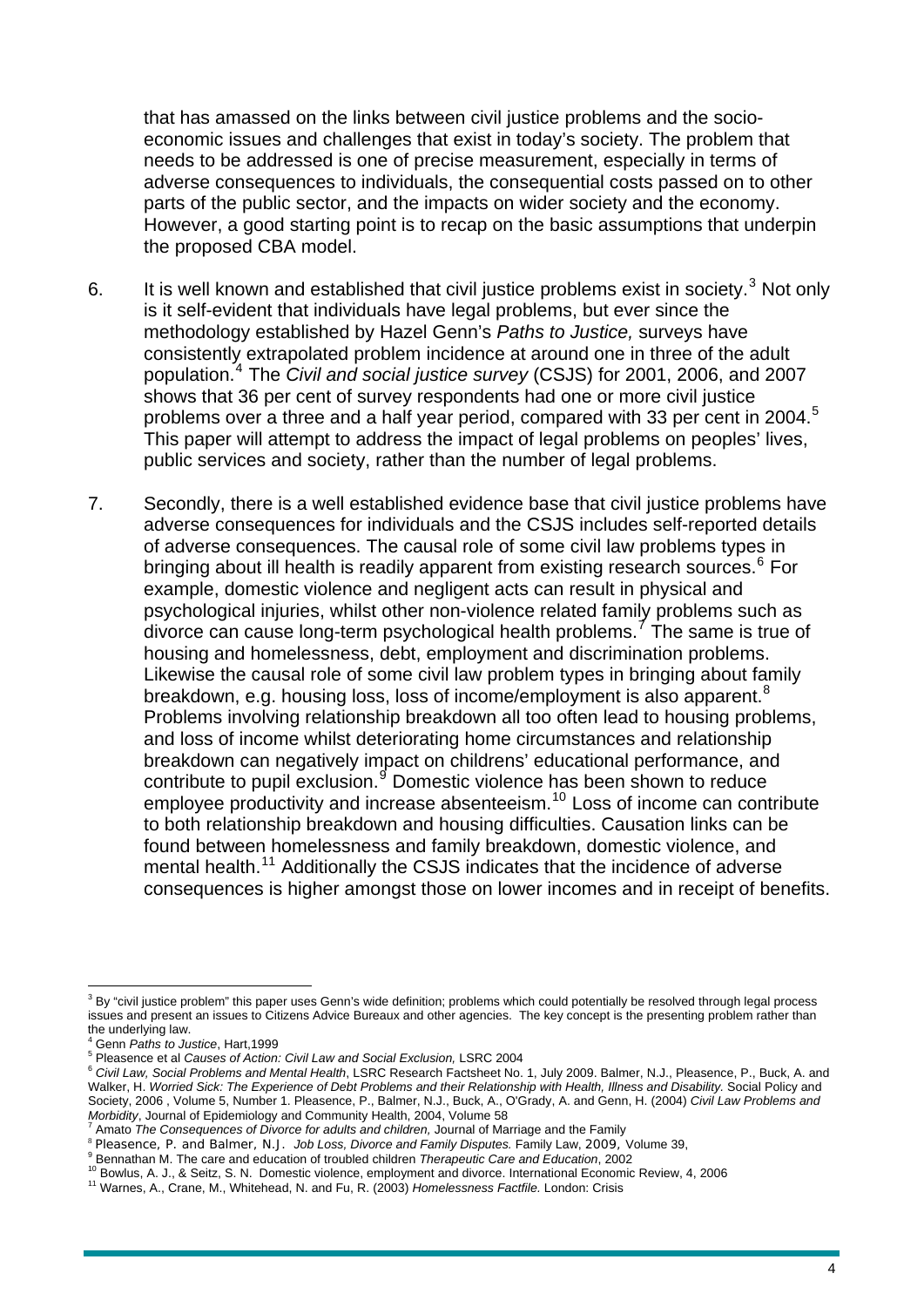8. It follows from the CSJS evidence that each unresolved problem has a potential or actual cost. The LSRC paper, *Mounting problems*[12](#page-4-0)*,* used the 2004 survey results to quantify the incidence of adverse consequences by category of law, to estimate the economic costs and to deduce some values for the costs to different parts of the state for each adverse consequence. Physical ill health, stress related illness and loss of confidence were consistently identified as being amongst the highest rates of adverse consequences, followed by loss of income, employment or home. The following table shows the adverse consequence incidence from the CSJS in percentage terms.

#### Table 1: the proportion of people who experience a civil and social justice problem and one or more adverse consequences as a result of the problem



Source: CSJS data 2007

<span id="page-4-0"></span> $\overline{a}$ <sup>12</sup> *Mounting Problems: Further Evidence of the Social, Economic and Health Consequences of Civil Justice Problems*, Pascoe Pleasence P, Buck A, Balmer M, Smith M, Patel A, *Transforming Lives: Law and social process*, 2007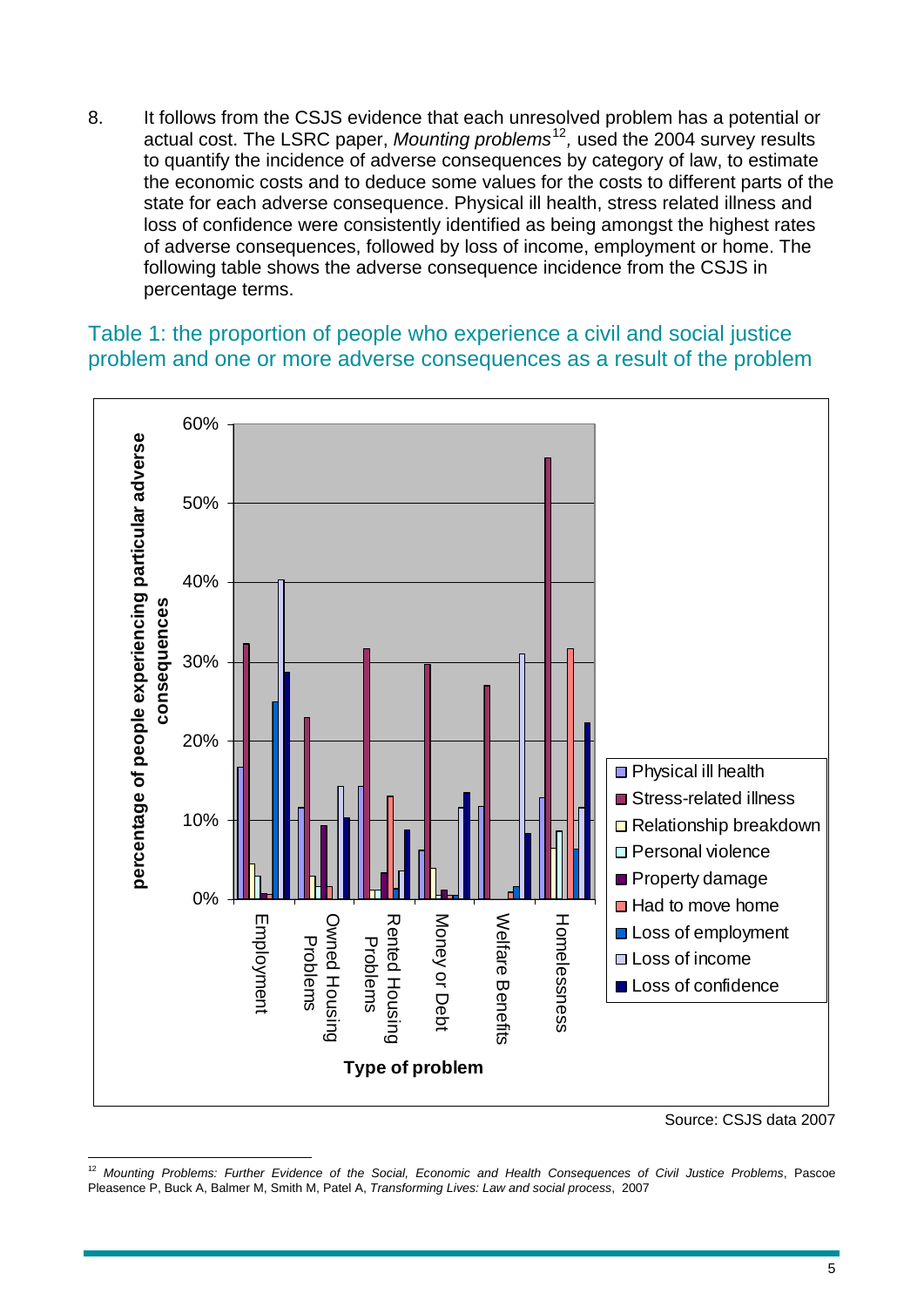- 9. The resulting costs to public services from the experience of adverse consequences are significant. *Mounting problems* identifies cost proxies per problem such as patient costs to the NHS, benefit costs, homelessness costs to local authorities, and criminal justice system costs, all of which escalate with multiple or clustered problems (See Appendix 1).
- 10. *Getting earlier, better advice to vulnerable people* research highlighted that as direct result of legal issues and disputes, each year more than:
	- **372,000 people lose their jobs, resulting in over £2 billion lost income;**
	- <sup>1</sup> 1,100,000 people suffer a stress related illness serious enough to seek medical help
	- $\sim$  250,000 relationships break down<sup>[13](#page-5-0)</sup>
- 11. This report proceeded a step further by making an approximate attempt to arrive at an overall quantum of costs to the state, concluding that, "The resulting costs to public services are significant, and we estimate them to be more than £1.5 billion annually. Loss of employment, physical and stress-related illness and violent behaviour resulting from the stress of problems are the key contributors. Combined with the £2 billion of lost income, this gives a total cost to the economy of over £3.5 billion each year. However, the true figure is likely to be significantly higher as this only includes those costs to individuals and government that can be clearly identified and given a monetary value."<sup>[14](#page-5-1)</sup>
- 12. There is also abundant evidence that receiving advice is linked to a high rate of successful resolution. For example the 2008 CSJS reported that for those eligible for legal aid, those who obtain advice fare substantially better than those who try, but fail, to obtain advice. Early legal advice can stop problems escalating. On this basis the cost of legal aid should be considered against the cost impacts on other public services where the client receives no advice and therefore is likely to experience a set of adverse consequences. In terms of legal aid, early advice is made up of "Legal Help" delivered under reported matter starts. The LSC billed cases data includes provider reported information on the outcome for the client. The 2010 civil legal aid contract sets out for civil controlled work what outcomes amount to a "substantive benefit" for the client. A similar logic can be applied to civil representation codes. This analysis assumes that getting a substantive benefit for a client means that the adverse consequences of the civil justice problem are avoided.
- 13. Research by NEF Consulting, *The Socio-Economic Value of Law Centres*, takes a similar approach, using the concept of 'deadweight' to establish the value of the work undertaken by law centres.<sup>[15](#page-5-2)</sup> Deadweight is the estimation of what would have happened if the organisation had not intervened. For this analysis a starting point assumption is made that where the client received legal aid *and* an outcome with substantive benefit was reported they no longer suffer the adverse consequences associated with the civil justice problem. This means that the cost impacts on other

<span id="page-5-1"></span>

<span id="page-5-0"></span> $\overline{a}$ <sup>13</sup> Getting earlier, better advice to vulnerable people, DCA 2006 <u><http://www.dca.gov.uk/laid/betteradvice.pdf></u><br><sup>14</sup> ibid<br><sup>15</sup> The Socio-Economic Value of Law Centres, NEF 2009

<span id="page-5-2"></span>[http://www.lawcentres.org.uk/uploads/Read\\_the\\_Socio-Economic\\_Benefits\\_of\\_Law\\_Centres\\_here.pdf](http://www.lawcentres.org.uk/uploads/Read_the_Socio-Economic_Benefits_of_Law_Centres_here.pdf)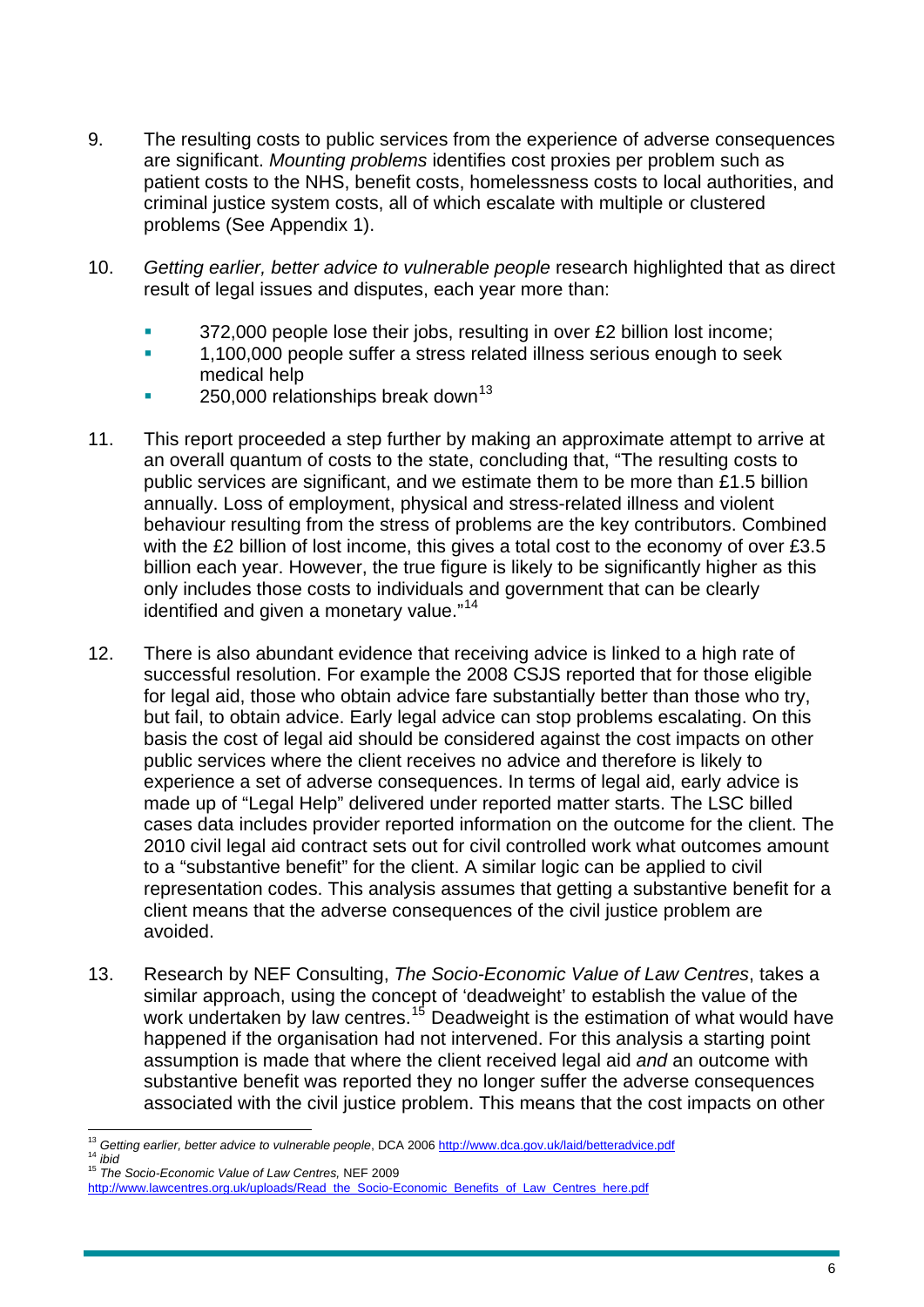public services are avoided. Therefore 'deadweight' in this analysis is the cost of those adverse consequences to the state.

#### Dealing with adverse consequences

- 14. Whilst there is evidence that receiving advice is linked to a high rate of successful resolution, there is no conclusive evidence to date that obtaining advice will always mean that an individual suffers no adverse consequences as a result of receiving early advice on a civil justice problem. This presents a serious problem for constructing a robust CBA tool as it is impossible to assume that but for legal aid, no adverse consequences or costs would follow. However, there is a significant amount of research about the beneficial impacts of advice on people's lives which can be factored into a CBA at least as 'proxies' for reduced adversity.
- 15. For example the LSRC's *Impact of Debt Advice Research Project* shows clear evidence of a "positive impact" of receiving advice. The project found that participants' financial circumstances improved to a greater extent than if no advice had been provided.<sup>[16](#page-6-0)</sup> The project indicated that people's levels of anxiety, general health, relationships, and housing stability benefited from advice, although the evidence was not conclusive. The project found that debt advice had a number of positive impacts which might not always be statistically significant, but does support the view that advice helps to reduce or avoid adverse consequences. These positive impacts included:
	- **Perception of circumstances** Twelve months on, 70 per cent of clients who received advice perceived their circumstances to have changed for the better following advice, and that they had made headway against their debts. Their financial situation improved through better budgeting and improved negotiations with, and therefore more favourable treatment from, creditors.
	- **Ability to cope and outlook**  Following advice a substantial reduction was also seen in the amount of time clients spent worrying about their debt problems. The number of those worrying 'all' or 'most' of the time reduced from 89 per cent at initial advice, to 59 per cent at six months and just 31 per cent at twelve months.
	- **Health -** Following advice, clients generally reported improvements in their health. At both six and twelve-month follow-up, about two thirds of clients stated that their health had improved a little or a lot since the time of initial interview. When asked whether they felt health improvements stemmed from the receipt of advice, the great majority suggested that they had: 75 per cent at six months and 90 per cent at the twelve-month follow-up.
	- **Relationships** The research also found a small reduction in the likelihood of relationship breakdown: 2.5 per cent of those offered advice reported a relationship breakdown compared to 4.5 per cent for those who did not receive formal advice. Also, whereas nine per cent of those offered advice

<span id="page-6-0"></span> $\overline{a}$ <sup>16</sup> Pleasence P, Buck A, Balmer N, Williams K A Helping Hand: The Impact of Debt advice on peoples lives, LSRC, 2007 <http://www.lsrc.org.uk/publications/Impact.pdf>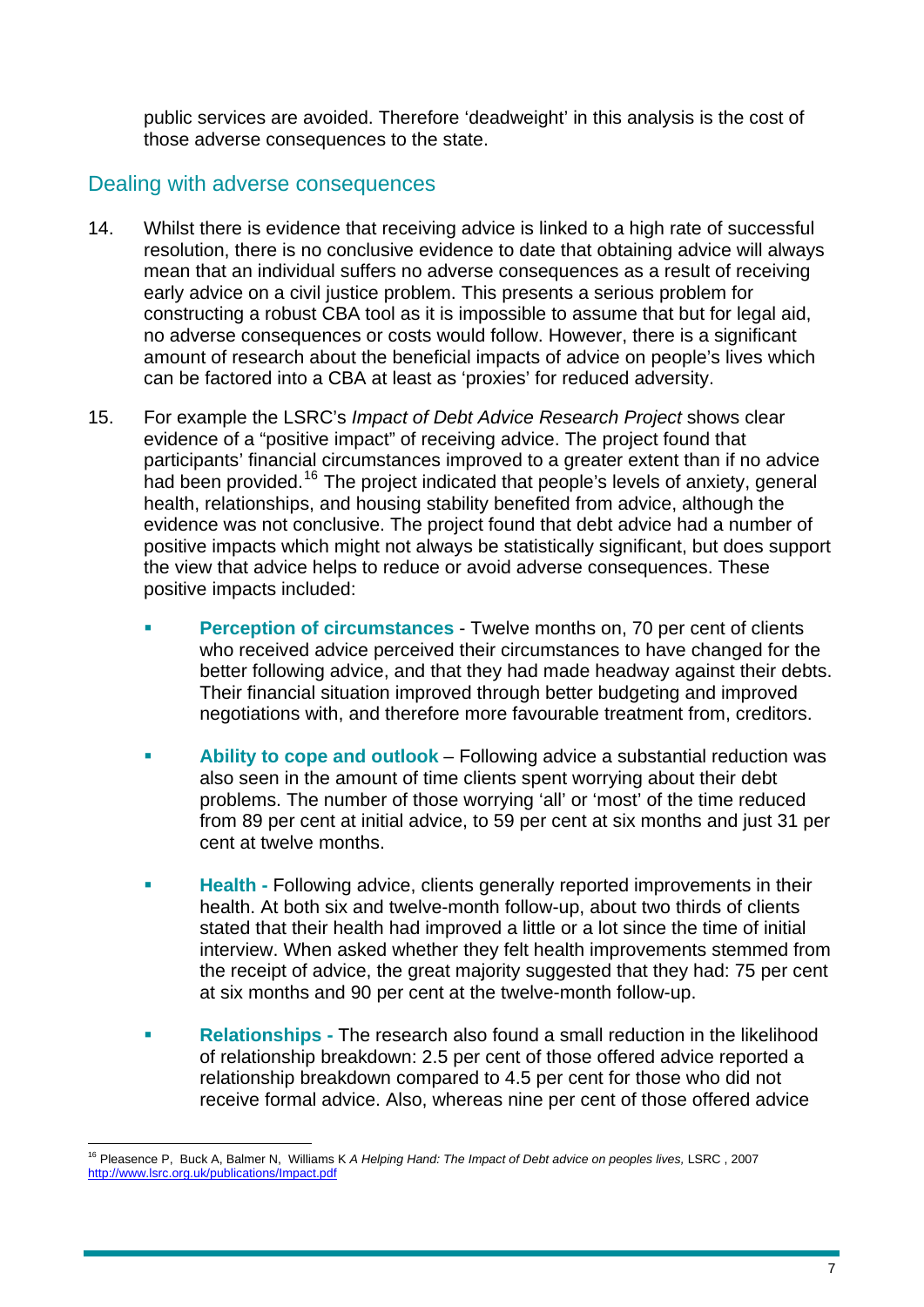reported going on to start a new relationship or to marry a co-habitee, the figure was five per cent for who did not receive formal advice.

- **Housing**  Just under one-third of clients stated that the advice they received helped them to avoid being evicted, and one-quarter suggested that advice helped them avoid a forced sale of their home.
- 16. Other research papers have drawn similar conclusions about the benefits of advice in other categories of civil law.<sup>[17](#page-7-0)</sup> So clearly there is evidence demonstrating the positive impacts of advice on peoples' lives. The difficultly with translating this evidence into data for any cost benefit analysis of advice remains quantifying the actual impact of advice – a process that is highly dependent on measuring outcomes and knowing what the inputs have been. In the absence of individual case data, the most reasonable approach is to assume that clients who receive legal advice through legal aid, *and* the case provides a substantive benefit to the client, will avoid adverse consequences associated with a civil justice problem.
- 17. The CBA approach outlined here has been in part based and built on these assumptions. Another difficulty to factor in is the extent to which problem types are "clustered", following CSJS research that the mean number of reported adverse consequences per respondent was just under two.[18](#page-7-1) Just as different types of problems tend to cluster around particular social issues (e.g. family issues, money and employment problems), incidence of adverse consequences likewise tend to clusters together. One report examining cluster problems based on sampling of clients across 12 different legal aid agencies observed how "social and legal problems interrelate and amplify."<sup>[19](#page-7-2)</sup> It concluded that whilst there are obvious dangers in attributing direct causal or consequential relationships between the two, with nearly a third of clients observed experiencing mental health or chronic illness problems and over half of the clients followed up with reporting further problems linked to 'presenting problems', there is evidence of multiple negative impacts across several problem categories.
- 18. This paper seeks further comments on the approach taken to the business case analysis, asks for suggestions on how one might improve the robustness of its findings, and seeks views and feedback on the best approach and models for undertaking cost-benefit analysis for all categories of civil legal aid. It also raises questions over whether or how more standardised or reconceptualised reporting and outcome frameworks are required to support a CBA approach in policy making. What follows is therefore very much a first stab at demonstrating an intricate level of cost-benefit ratio analysis for legal aid spend could be developed, and as such it comes with a health warning that the findings will be far from perfect.
- 19. A preliminary aggregate analysis using LSRC data shows that in most categories of civil legal aid expenditure, the costs of adverse consequences far exceed legal aid

<span id="page-7-0"></span> $\overline{a}$ 17 For example, see *The Impact of Legal Counsel on Outcomes for Poor Tenants in New York City's Housing Court*, Seron, Frankel & Ryzin 2001 and *Outcomes of a Longitudinal Study of Citizens Advice Service Clients in Wales,* Bangor University & Citizens Advice Cymru, March 2009

<sup>18</sup> *Mounting Problems: Further Evidence of the Social, Economic and Health Consequences of Civil Justice Problems*, Pascoe

<span id="page-7-2"></span>

<span id="page-7-1"></span>Pleasence P, Buck A, Balmer M, Smith M, Patel A, *Transforming Lives: Law and social process*, 2007 19 Moorhead and Robinson: *A trouble shared legal problems clusters in solicitors' and advice agencies* DCA 2006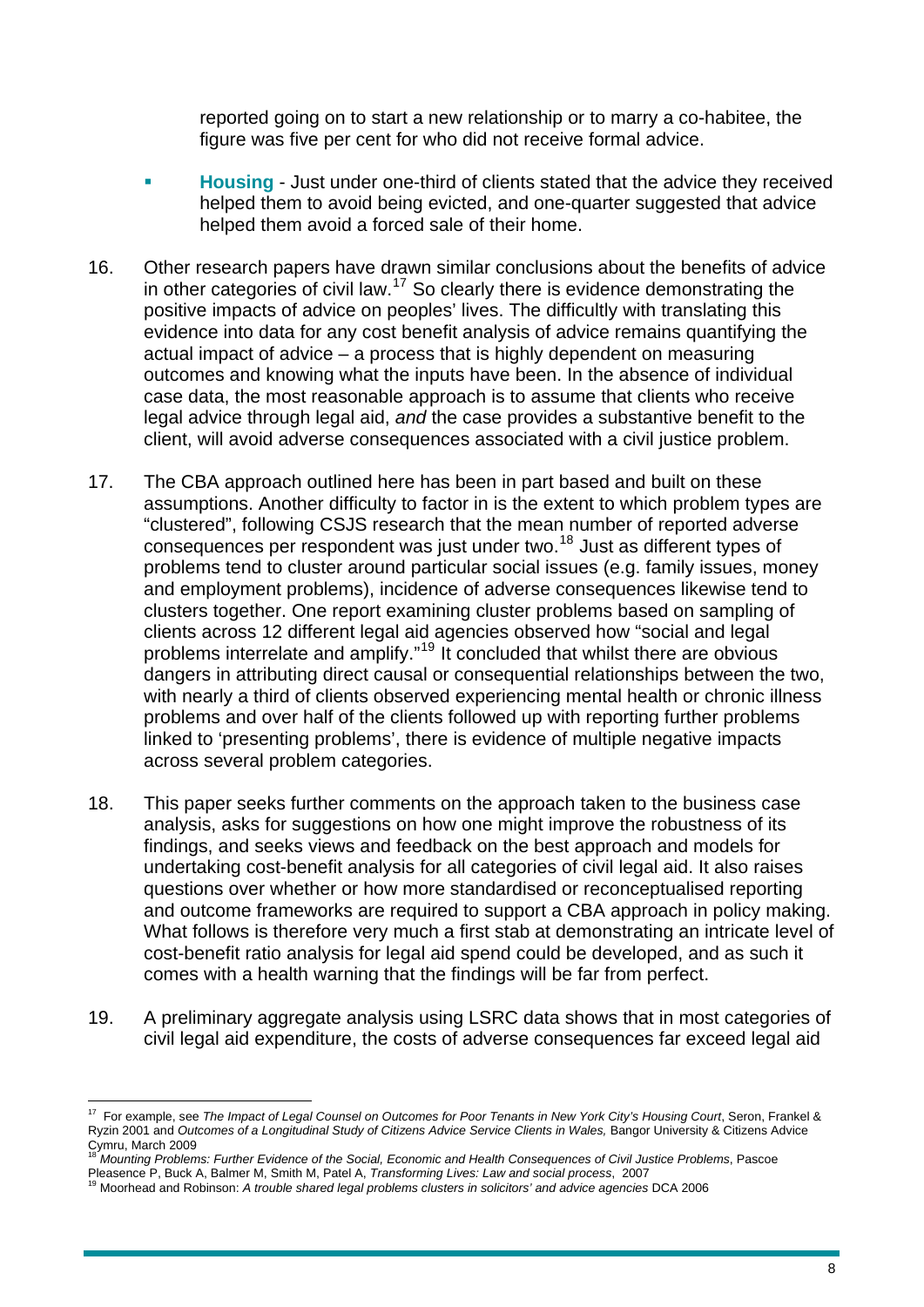costs. On this basis, there is a high probability that a cost-benefit ratio is not only feasible, but will in most cases demonstrate additional value and saving to the state.

| <b>CSJS problem type</b>       | <b>Total civil</b><br>legal aid<br>expenditure | <b>Total adverse</b><br>consequence<br><b>costs</b> |
|--------------------------------|------------------------------------------------|-----------------------------------------------------|
| <b>Discrimination</b>          | £768,528                                       | £3,794,839                                          |
| Employment                     | £2,600,682                                     | £39,148,133                                         |
| Housing - owner occupier       | £3,193,367                                     | £2,437,366                                          |
| Housing - rented               | £13,093,267                                    | £39,878,675                                         |
| Debt                           | £16,032,638                                    | £19,179,983                                         |
| <b>Welfare benefits</b>        | £16,184,188                                    | £33,163,399                                         |
| Relationship breakdown         | £99,321,813                                    | £100,303,089                                        |
| Domestic violence              | £5,797,917                                     | £24,629,651                                         |
| Children                       | £2,260,770                                     | £256,295                                            |
| Mental health                  | £24,322,302                                    | £16,836,974                                         |
| Immigration                    | £53,106,547                                    | £5,352,317                                          |
| Consumer                       | £1,624,458                                     | £213,006                                            |
| Personal injury                | £1,292,204                                     | £2,758,956                                          |
| Clinical negligence            | £1,474,354                                     | £2,022,429                                          |
| Unfair treatment by the police | £2,687,657                                     | £496,214                                            |
| <b>Divorce</b>                 | £19,716,245                                    | £86,516,597                                         |
| Homelessness                   | £5,808,765                                     | £37,752,982                                         |

#### Table 2 – Adverse consequence costs and legal aid spend compared

Source: data from the CSJS 2007

#### The outcomes debate

- 20. A key challenge in designing the CBA is to relate research findings on the benefits of advice, and avoidance of adverse consequences with the measurement of advice outcomes. The question of outcomes measurement is in itself the subject of a whole debate over which agencies and researchers have sweated, different tools and methodologies have been developed, tested and sometimes disregarded. The aim of this paper in wading into the outcomes debate is to identify those measurable outcomes which may be of greatest assistance in constructing a robust CBA for publically funded advice.
- 21. The phraseology of "outcomes" and "performance based" service delivery has been writ large over public sector vocabulary and processes in recent years, and owes much of its origin to the "new public management" schools of thought which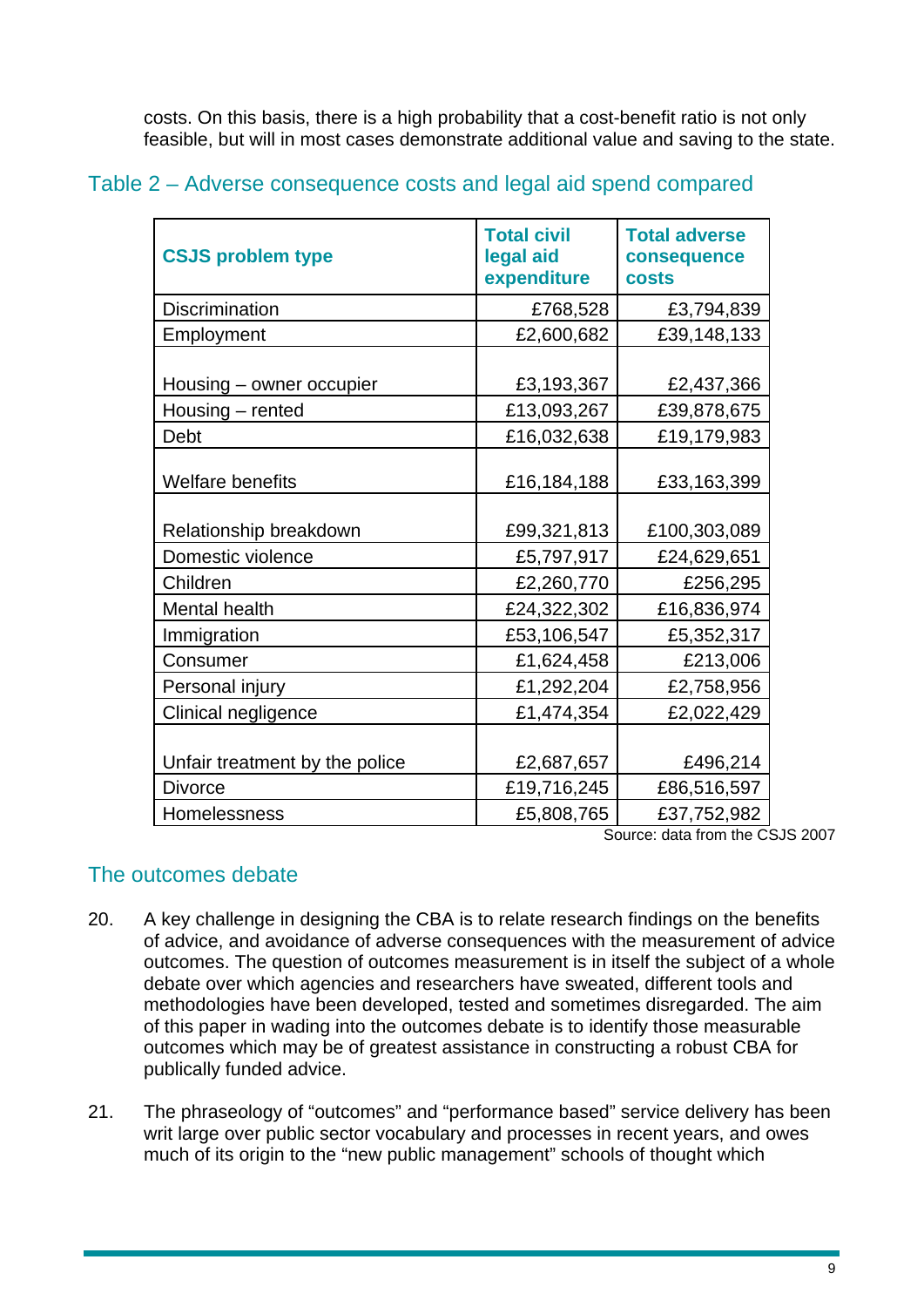developed in the 1990s.<sup>[20](#page-9-0)</sup> From local area agreements (LAAs) to the NHS quality and outcomes framework (QOF) for primary care, there are a variety of outcome based reporting mechanisms by which public services now earn their stripes. For policy makers and funders, it is rarely a question of whether the end product effectiveness of any statutory or non statutory service should be measured, but rather about how this can be measured within the wider social and public policy context – what precisely is being measured and to what end?

- 22. There has also been a tendency towards different emphases as between statutory and voluntary sector services. For the former, an important insight from a Big Lottery Fund's outcomes project is that outcomes really need to be clearly defined,<sup>[21](#page-9-1)</sup> whilst for Homeless Link, the key defining feature of any outcome measure is describing "changes" achieved within the client base that are measured in a "consistent and standardised" way through integrated IT systems. $^{22}$  $^{22}$  $^{22}$  In the statutory sector outcome measurements tend to be structured around targets such as key performance indicators (KPIs) or linked to public service agreements (PSAs). In terms of the legal aid and advice sector, the system for measuring outcomes straddles these approaches.
- 23. It is also generally accepted also that the benefits of successful or effective service for clients may extend beyond the immediate practical gains that can be achieved. Sometimes these can be called 'soft' outcomes, both because they relate to personal and individual client circumstances and because they far are more difficult to measure. An alternative term is "consequential" gains as they arise as a result of, or follow, the achievement of practical gains. There are a myriad of ways to describe or classify these consequential gains. The division used by Benson is<sup>[23](#page-9-3)</sup>:
	- **Personal gains**  confidence, self esteem and peace of mind; capacity to cope and take action; support and reassurance. Personal gains such as these can be as much linked to the way a service is provided (customer care) as to the skill with which a practical problem is resolved (quality of advice);
	- **Healthy living** improved physical and mental health; sleep and relaxation; food, shelter and heat. Health gains can include direct reports of better health as well as factors associated with healthy living such as better food, a warm home, or access to medication;
	- **Quality of life** independence and security; better family and personal relationships; active in the workplace or community. These are improvements to the ability of an individual to interact with, and gain value from, the world around them.
- 24. In a further layering of the debate about outcomes, many organisations and service providers place considerable emphasis on wider impacts that may extend beyond a

<span id="page-9-0"></span> $\overline{a}$ 20 D Ammons, D. N. *A proper mentality for benchmarking*. Public Administration Review 59(2), 105-109. 1999. R Behn, *Why Measure*  Definitions, D. IV. A proper memany for benchmaning. Factor National Review 2003, 63 (5), 586-603.<br>
Performance? Different Purposes Require Different Measures. Public Administration Review 2003, 63 (5), 586-603.<br>
<sup>21</sup> Cupi

<span id="page-9-1"></span>

<span id="page-9-2"></span>

<span id="page-9-3"></span><sup>2006</sup>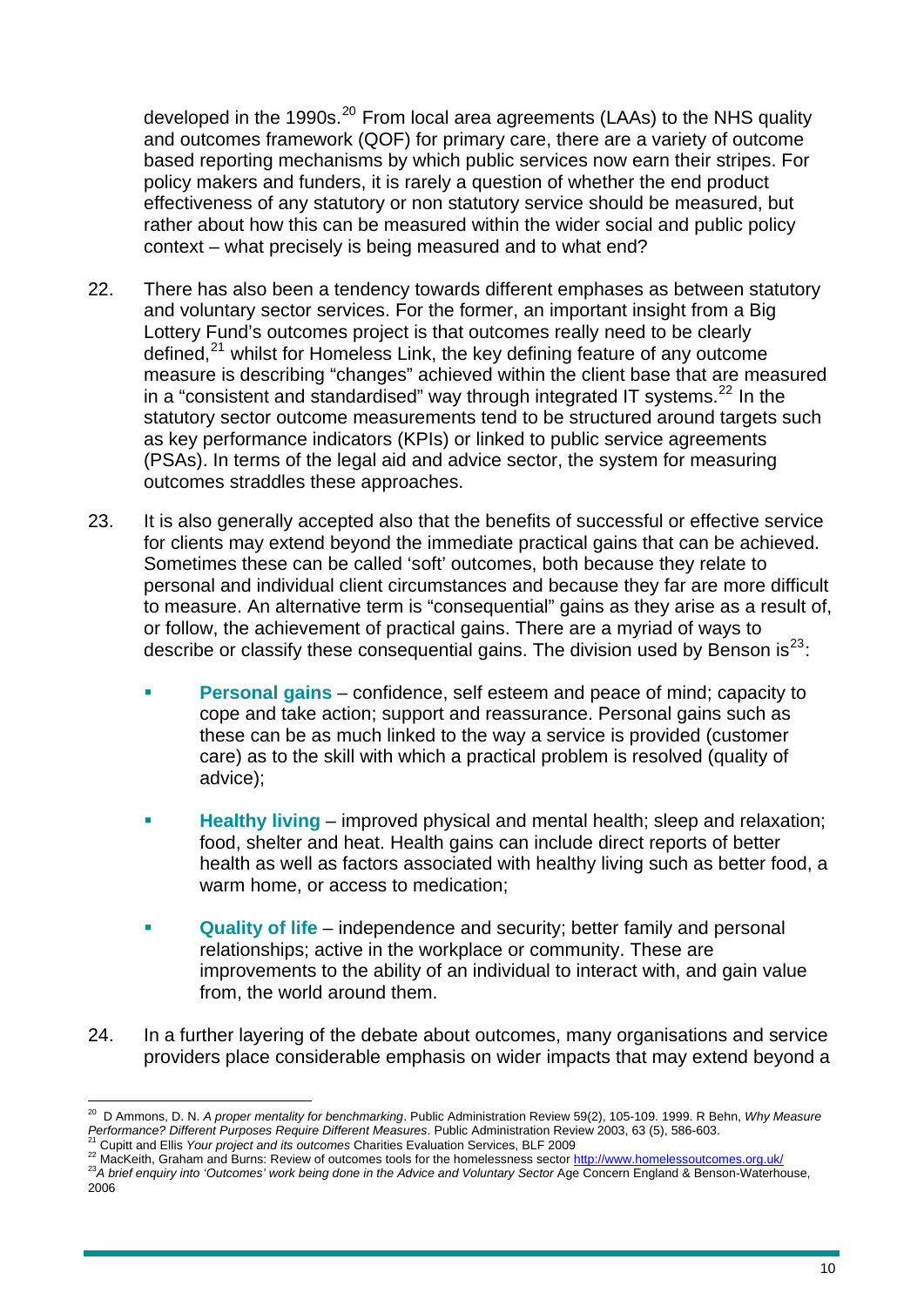client's immediate needs or problem, but may benefit a client group as a whole such as preventative work (for example public legal education and financial capability) or achieve systems and policy changes. Further extended impacts might also include benefiting the local economy, building referral networks or growing civil society. Recent work on wider impacts has also been looking at different methods for evaluating the gains of soft impacts. For example, AdviceUK's "systems thinking" project<sup>[24](#page-10-0)</sup> has been piloting and early intervention initiative with Nottingham City Council especially at targeted dealing with the 40 per cent of "demand failure" and assessing the service value against client need in terms of achieving systems change.<sup>[25](#page-10-1)</sup> Citizens Advice estimates that up to nine million people were helped by the social policy work of the CAB service in 2008/9.<sup>[26](#page-10-2)</sup> Finally a report by the Council on Social Action (COSA) about the importance of the one-to-one relationship between advice workers and their clients for improving clients capacity to handle future problems on their own, reducing anxiety and increasing their confidence. $^{27}$  $^{27}$  $^{27}$ 

- 25. In general, the softer the outcome, the harder it is to measure and therefore the harder it becomes to measure any adverse consequences avoided. However, it would be a missed opportunity to entirely disregard softer outcome and impact measures for the purpose of understanding the benefits of legal aid and other advice services. Within each field of advice, there is extensive research evidence supporting notions of added value or a premium from achieving softer outcomes, although this may depend also on the method of service delivery. For example, the LSRC's evaluation of money advice outreach projects refers to the "trust transfer" which impacts positively on advice seeking behaviour, client attitudes and general well-being, and links this, at least partially, to advice method and environment.<sup>[28](#page-10-4)</sup> Not all of the research studies and evaluation projects though use anything approximating a standard methodology, or are able to cross reference different data sources with closed case records from LSC reporting systems. This paper therefore includes scoping work on outcomes based evaluation and research literature that can help shape and inform an overall CBA approach.
- 26. Nevertheless the "hard outcomes" are a good starting point for the actual analysis work. As part of the implementation of the civil fee schemes under the unified contract, the Legal Services Commission (LSC) has developed the reporting requirements for controlled work. These requirements apply to all cases reported from 1st October 2007, and follow a structure of "matter type", "stage reached", and "outcome" codes. Substantive benefit outcomes include:
	- Client housed, re-housed or retains home
	- Client receives financial award from court
	- Settlement with benefit for the client
	- **Secured provision of service**
- 27. Some, softer outcomes are also identified including:

<span id="page-10-0"></span> $\overline{a}$ <sup>24</sup> *It's the System, Stupid! Radically Rethinking Advice*. ASAUK, 2008 [http://www.adviceuk.org.uk/projects-and](http://www.adviceuk.org.uk/projects-and-resources/projects/radical/ITSS)[resources/projects/radical/ITSS 25](http://www.adviceuk.org.uk/projects-and-resources/projects/radical/ITSS) *Radically Re-thinking Advice Services in Nottingham* Interim Report of the Nottingham Systems Thinking Pilot, ASAUK 2009

<span id="page-10-1"></span>[http://www.adviceuk.org.uk/\\_uploads/documents/1MicrosoftWord-NottinghamSystemsThinkingPilot-InterimReport.pdf](http://www.adviceuk.org.uk/_uploads/documents/1MicrosoftWord-NottinghamSystemsThinkingPilot-InterimReport.pdf)<br>[26](http://www.adviceuk.org.uk/_uploads/documents/1MicrosoftWord-NottinghamSystemsThinkingPilot-InterimReport.pdf) Social Policy Impact Report, Citizens Advice, 2009<br><sup>27</sup> Time well-spent: The importance of the one-to one rel

<span id="page-10-3"></span><span id="page-10-2"></span>

<span id="page-10-4"></span>*Services for Financially Excluded People*, LSRC Research Paper No. 26 LSRC 2009, Day, L., Collard, S. and Davies, V. *Money Advice Outreach Evaluation: Qualitative Outcomes for Clients*, London, LSRC 2008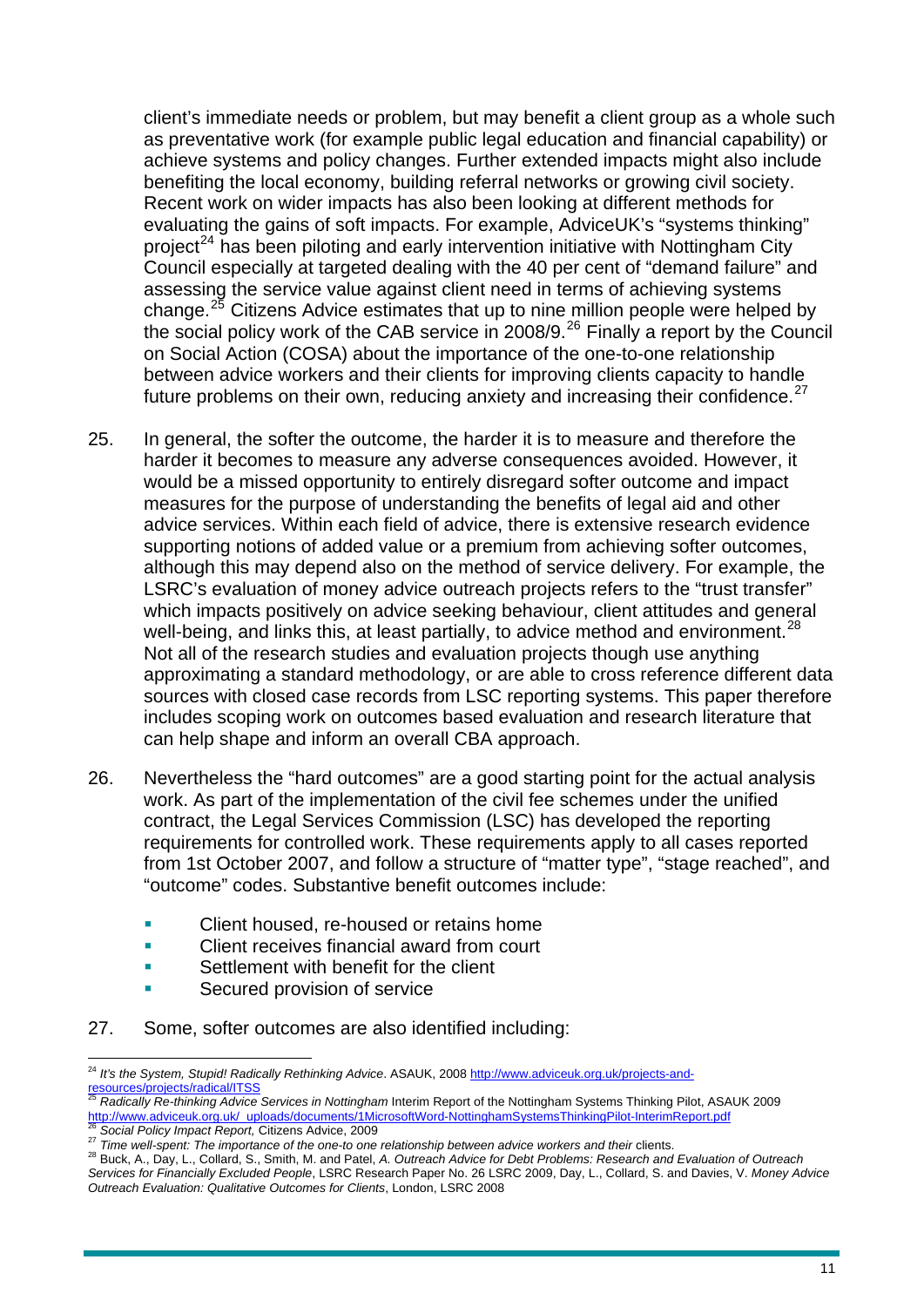- Client advised and enabled to plan and/or manage their affairs better
- **EXECUTE:** Client secures explanation or apology
- **•** Opponent/other party action benefited person other than client (e.g. a change in policy or procedure)
- 28. Inevitably though some outcomes are even more indeterminate, such as:
	- **•** Outcome not known/client ceased to give instructions
	- **Natter concluded otherwise**
	- Client referred to another organisation
	- Client advised and taking action themselves or with help of third party
	- Client advised and third party action or decision awaited
- 29. The usefulness of the LSC's outcome codes have themselves been questioned, and indeed whether it is appropriate to label these "end-point codes" as outcomes at all given they are activated/recorded at the point of file closure in a system in which there is inevitable fixed fee pressures to close existing matter start files and open new ones. Under these constraints there is little assurance that these outcomes are coded consistently or accurately. They also provide no measure of whether the particular outcome achieved is a reasonable one given the facts of the case and the aims/needs of the client and the range of objectives that motivate people to seek advice and act to resolves problems.
- 30. The question for the legal aid system is whether there is a sufficiently standard measurement framework for outcomes that can be applied consistently and accurately across all legal aid categories and generate data that can be used to support a business case based on avoidance of adverse consequences. Using the existing outcomes data, however, it can be seen that on average over 60 per cent so of work is reported as having beneficial outcomes.<sup>[29](#page-11-0)</sup>

#### Table 3 – Outcomes data on substantive benefits in 2008-9)

| <b>Case outcome</b>                                         | <b>Community</b><br><b>Care</b> | <b>Debt</b>   |        | <b>Education   Employment   Housing   Benefits</b> |        | <b>Welfare</b> |
|-------------------------------------------------------------|---------------------------------|---------------|--------|----------------------------------------------------|--------|----------------|
| % legal help cases<br>with substantive<br>benefit to client |                                 | 59.59% 76.31% | 59.12% | 67.44%                                             | 67.31% | 70.26%         |

Source: data provided by the Legal Services Commission relating to 2008/9

31. An analysis based purely on these legal aid reporting codes, however, is at best a "snapshot" on outcomes, dependent on the quality of administrative reporting on file closures. By contrast, the majority of outcome based evaluations for advice work tend to rely on a mix of follow up methods from samples to client surveys, although this does not necessarily address the snapshot critique unless research is undertaken on a longitudinal basis. Undertaking outcome evaluation exercises on a sample and survey basis is now well entrenched in advice sector culture. Indeed, all Citizens Advice Bureaux are now routinely encouraged to undertake follow up surveys on the basis of client sampling. Some noticeable examples include:

<span id="page-11-0"></span> $\overline{a}$ <sup>29</sup> Data provided by the Legal Services Commission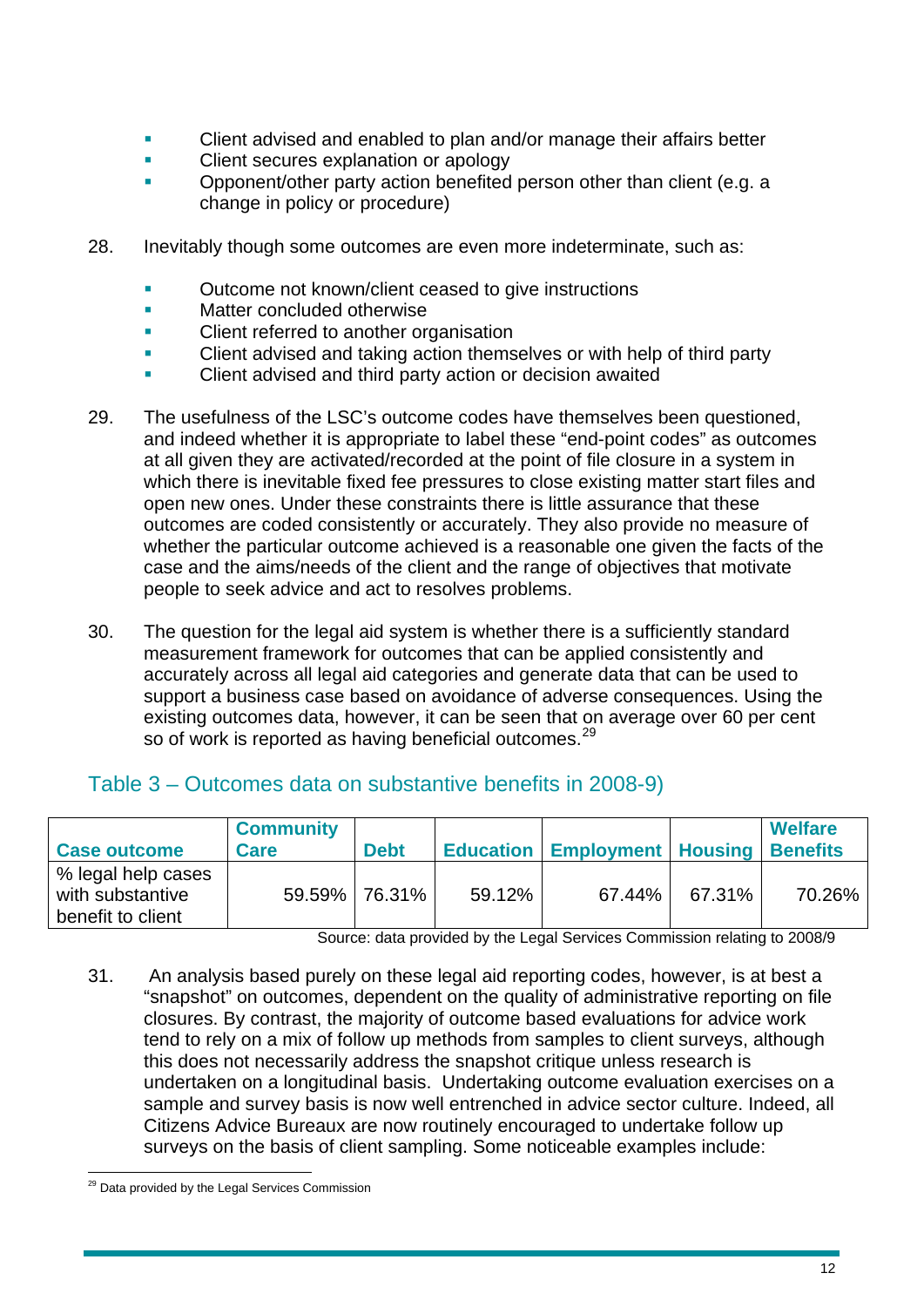- Bristol Debt Advice Centre developed an annual client feedback survey in to order to help meet the requirements of the CLS Quality Mark standards. Seventy-four per cent of clients said they had extra money available as a result of the service these clients received - on average an extra £26 per week to spend on essential items.
- A Benson-Waterhouse investigation into the practical outcomes achieved by bureaux for their clients and how such information collection could be incorporated into the within a routine assessment framework. Working with eight bureaux, the project's work involved sending postal questionnaires to the same clients whose cases had been reviewed by a Quality Audit Assessor. Seventy-four per cent of people reported that the problem brought to the CAB was either completely (63 per cent) or partly sorted (11 per cent).
- A research project run by Sale Citizens Advice Bureau and David Settle from Cambridge Education, using their QSM (Quality Service Matters) software, used four methods of collection, including telephone interviews. Overall, results showed that clients had very positive views of the services they receive, the manner in which they receive them and the outcomes.
- 32. Finally, there are few, but not many, longitudinal studies which underscore longer term advice outcomes as well as the effect of ongoing problems. For example, in a study of CAB clients in Wales statistically significant improvements were found under valid secondary healthcare outcome measurements. $30$  There is also research currently ongoing on the long-term impact of debt advice on low income households. Preliminary findings refer to the "escalator" effect of debt over time and impacts on health and wellbeing, but also the positive impact of debt advice not just dealing with immediate crises such as avoiding recovery action and reducing worry, but also in changing life "trajectories" in respect of managing money, reducing credit dependency and improving financial capability."<sup>[31](#page-12-1)</sup>

#### Developing the CBA for legal aid

 $\overline{a}$ 

33. The focus in developing a CBA for legal aid is to help make the delivery of early advice; the model adopted therefore focuses on the benefits of "Legal Help" rather than civil representation. The benefit of legal aid for court proceedings is to ensure access to justice is real and effective. However, considering this and the nature of the adverse consequences, it may be assumed that whilst the costs of representation should be included in any cost benefit analysis, the volumes of certificates issued for represented clients do not count towards the overall number of people helped. An assumption can therefore be made that once the cases have gone to court, the opportunity to avert adverse consequences through early advice has been missed. This also means an operating assumption that the average client who receives legally aided representation will have already received legal help. Including representation costs therefore has the effect of increasing the average

<span id="page-12-1"></span><span id="page-12-0"></span> $^{30}$  The Short Form-36 domains of Social Functioning, Role Emotional and Mental Health, and in the Anxiety and Depression scales (HADS). Bangor University: *Longitudinal Study into Citizens Advice Clients in Wales* 31 Orton: *The long-term impact of debt advice on low income households,* <sup>2010</sup> <http://www2.warwick.ac.uk/fac/soc/ier/research/current/debt/>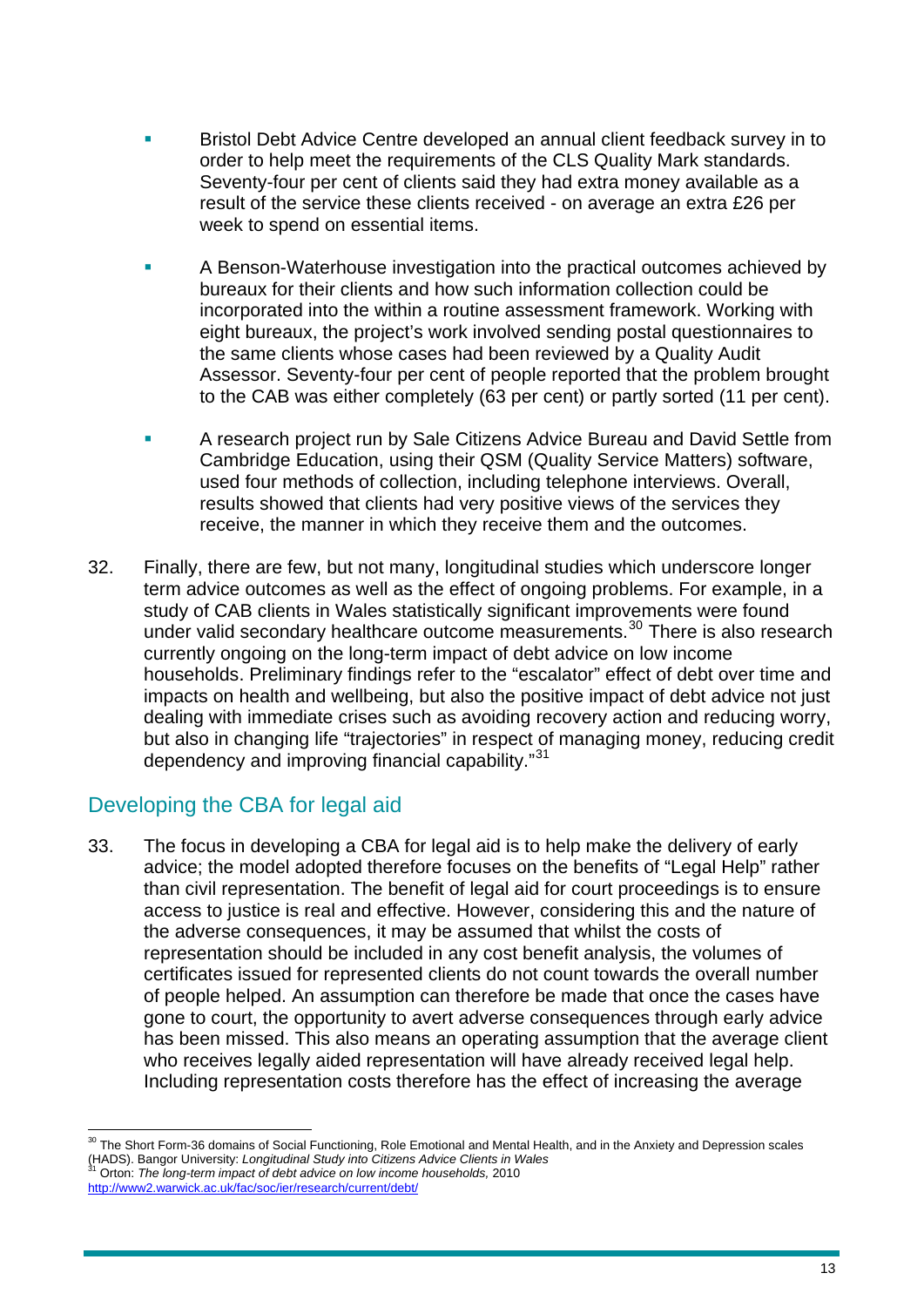case costs and reducing the volume of people assisted, representing a more cautions approach to the analysis.

- 34. Additionally the model of analysis proposed has increased the total legal aid costs used in the analysis to include an apportionment of the administrative costs involved in delivering legal aid. This equates to 5p of administrative costs for every £1 of fund spend. This approach ensures that the full financial cost to the public purse of legal aid can be factored into the analysis.
- 35. Each application of the CBA requires a typology of adverse circumstances, followed by the quantification of adverse circumstances, and calculation of the "on-costs" that follow from adverse circumstances. It also requires the capture of positive outcomes data on problems resolved or avoided on account of advice interventions. The process can be represented diagrammatically as follows.



- 36. There are three main variables in this analysis:
	- The incidence of adverse consequence amongst legal aid clients
	- The cost of adverse consequences on other public services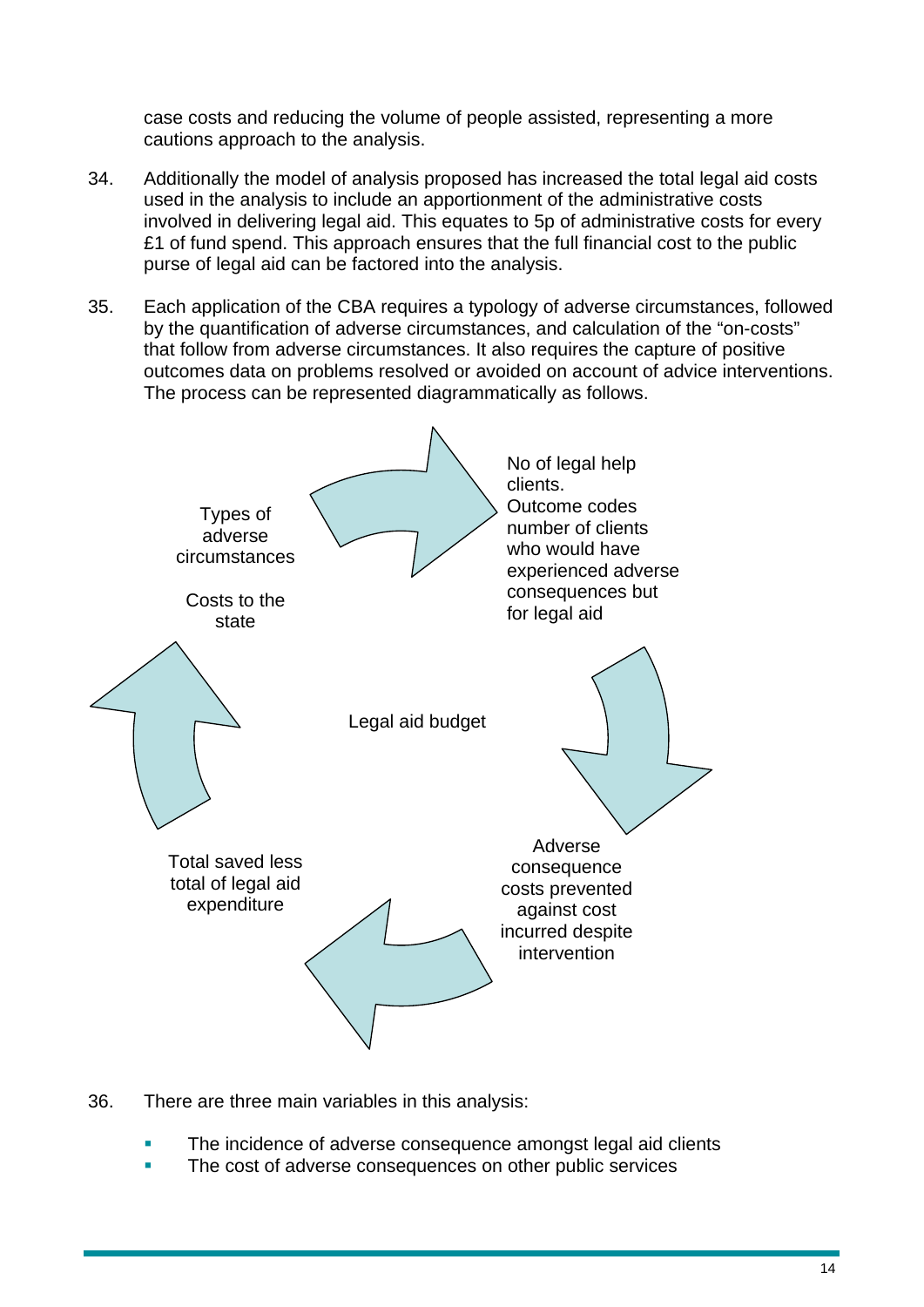- The link between receiving advice with a positive outcome and avoidance of adverse consequences.
- 37. Variables A and B can be based on research undertaken by the LSRC and can therefore be considered reliable. However the links between receiving advice with a positive outcome and the avoidance of adverse consequences (Variable C) are rather less certain. The outputs from this analysis are also highly dependant on the assumption that a case that delivers a substantive benefit for a client at legal help means that the adverse consequences associated with a civil justice problem may be avoided. This assumption however is well supported by all the evidence and hard outcome sampling referred to in this paper.
- 38. Using data from the CSJS on the incidence of adverse consequences, it is possible to estimate - for each problem category - the number of people out of those receiving legal aid who will experience adverse consequences as a result of their problem. It follows looking at the LSC's substantive benefit outcome codes for legally aided clients, that it should be possible to estimate the number of people who would have experienced problems but for the intervention of legal aid. If the values for adverse consequences, taken from *Mounting Problems* (see Appendix 1), are then applied to each category of social welfare law, it is possible to aggregate the costs to the state that may be avoided as a direct consequence of legal aid spend for a particular category. If legal expenditure is then subtracted from this, whatever is left can be assumed to be a potential saving for the state. This is how the results are reached for tables 5 (Housing), 7 (Debt), 8(Benefits) and 9 (Employment). The detailed calculations and modelling for each category can be found in the appendices.
- 39. The process for constructing this proposed CBA model therefore involves the following steps:
	- The CSJS identifies a range of adverse consequences and the percentage of people that will experience those within each category of law.
	- **For each adverse consequence it is possible to calculate a cost, referenced** to *Mounting problems.*
	- The LSC have calculated the cost of providing services by outcome codes and data for billed cases for each category of law. Outcome codes are classified into those that result in a client benefit and those that don't. This includes the total cost of providing services for each category of law.
- 40. For each category of law the model analysis will:
	- **Show the total number of clients seen by legal help providers**
	- **Multiply clients seen by percentage of adverse consequences**
	- **Analyse those numbers by the percentage that will benefit**
	- **Multiply the numbers for each adverse consequence for the stand costs**
	- Show the total cost of provision for that category of law
	- Sum of the adverse consequence avoided
	- Take away cost of provision from cost of consequences avoided
	- Express total expenditure as a percentage of costs avoided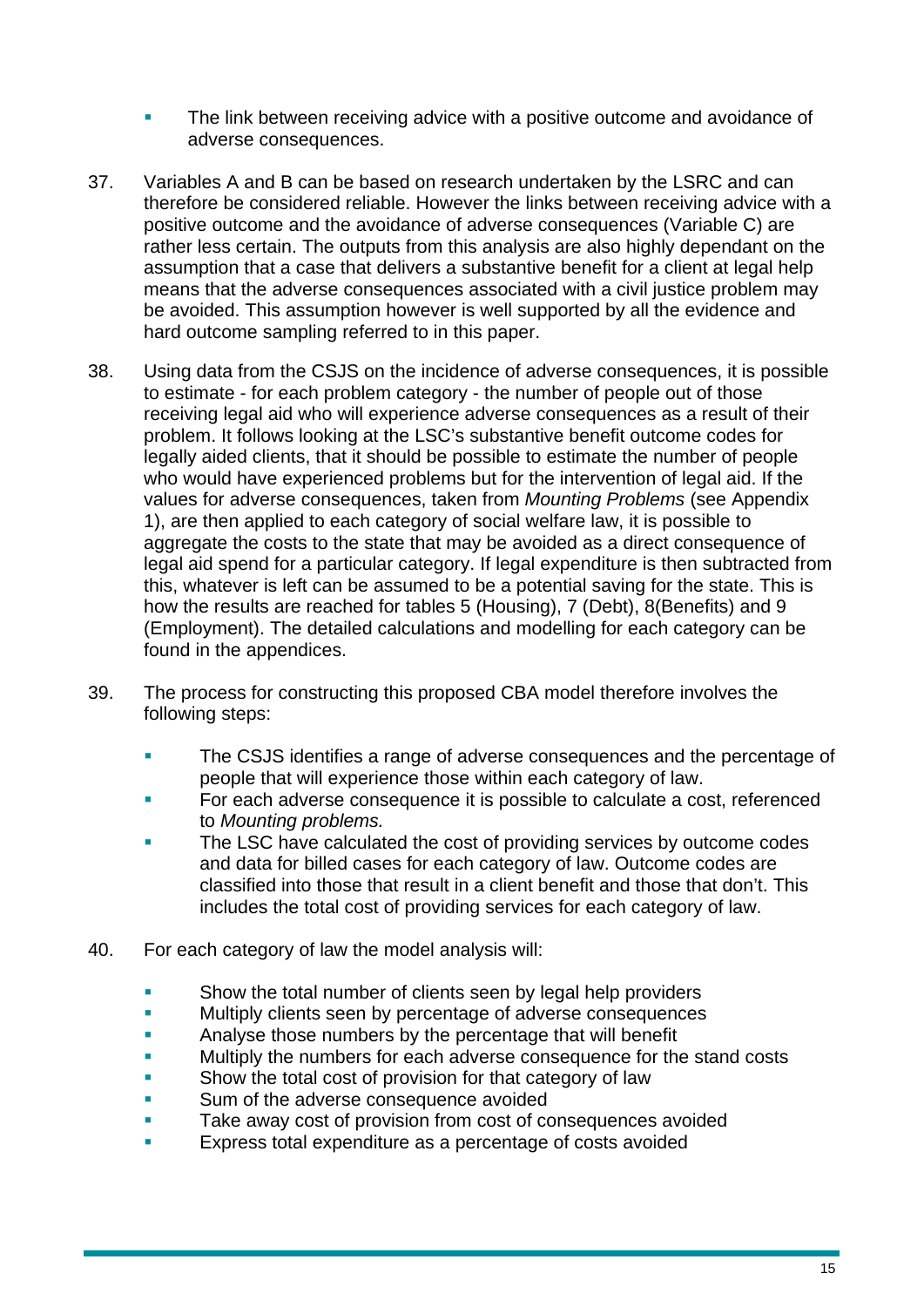41. The summary of results for all the CBA calculations undertaken in the appendices, and using the above method is as follow.

|                                         | <b>Housing</b> | <b>Debt</b> | <b>Benefits</b> | <b>Employment</b> |
|-----------------------------------------|----------------|-------------|-----------------|-------------------|
| Cost of delivering<br>legal aid         | £55,178,932    | £26,364,307 | £24,131,865     | £4,746,001        |
| Savings from legal<br>aid interventions | £129,239,152   | £78,617,663 | £212,412,184    | £33,855,093       |
| <b>Net saving</b>                       | £74,060,219    | £52,253,355 | £188,280,319    | £29,109,091       |
| Saving per £1 of<br>legal aid spend     | £2.34          | £2.98       | £8.80           | £7.13             |

#### Table 4 – Summary of CBA results

## The case for housing advice

- 42. Housing advice is a good starting point for road-testing the CBA model as there are some clear adverse consequences that arise from housing problems. For example, mortgage re-possessions have been rising sharply in the last few years from 27,909 in 2007 to 54,013 in 2009.<sup>[32](#page-15-0)</sup> Meanwhile  $80,347$  landlord possession claims which resulted in a possession order were issued in the county courts of England and Wales in 2009.<sup>[33](#page-15-1)</sup>
- 43. A good place to start evaluating the costs and benefits of advice on housing is to look at the Citizens Advice service statistics. In 2009/10, bureaux in England and Wales dealt with 468,000 non-debt related housing problems from 278,000 clients, an increase of nine per cent of clients with these problems from last year. In addition, bureaux dealt with 115,000 mortgage and secured loan arrears problems from nearly 67,000 people; 36,600 problems relating to rent arrears to local authorities from nearly 26,000 people; 36,400 problems relating to rent arrears to housing associations from 25,000 people, and nearly 24,600 problems relating to rent arrears to private landlords from 18,000 people. In relation to the non-debt related housing problems, 29 per cent concerned private rented properties, and 17 per cent actual or threatened homelessness. Actual and threatened homelessness are the most extreme and immediate of housing problems and bureaux dealt with more than 81,000 actual and threatened homelessness problems in 2009/10.
- 44. The sharpest adverse consequence, with the highest "on-costs" is therefore undoubtedly actual homelessness. Homelessness can severely affect health and employment prospects. The life expectancy of someone sleeping rough is estimated to be 42 years, half that of the average UK citizen. Crisis found that the cost of homelessness can range from a minimum £4,500 up to £83,000 depending on the individual scenario. These costs were arrived at by considering the cash impact of a failed tenancy (costs borne by landlord), local authority temporary accommodation, support services (e.g. advisers), health services, criminal justice

<span id="page-15-0"></span><sup>&</sup>lt;sup>32</sup> Council of Mortgage Lenders

<span id="page-15-1"></span><sup>&</sup>lt;sup>33</sup> Ministry of Justice statistics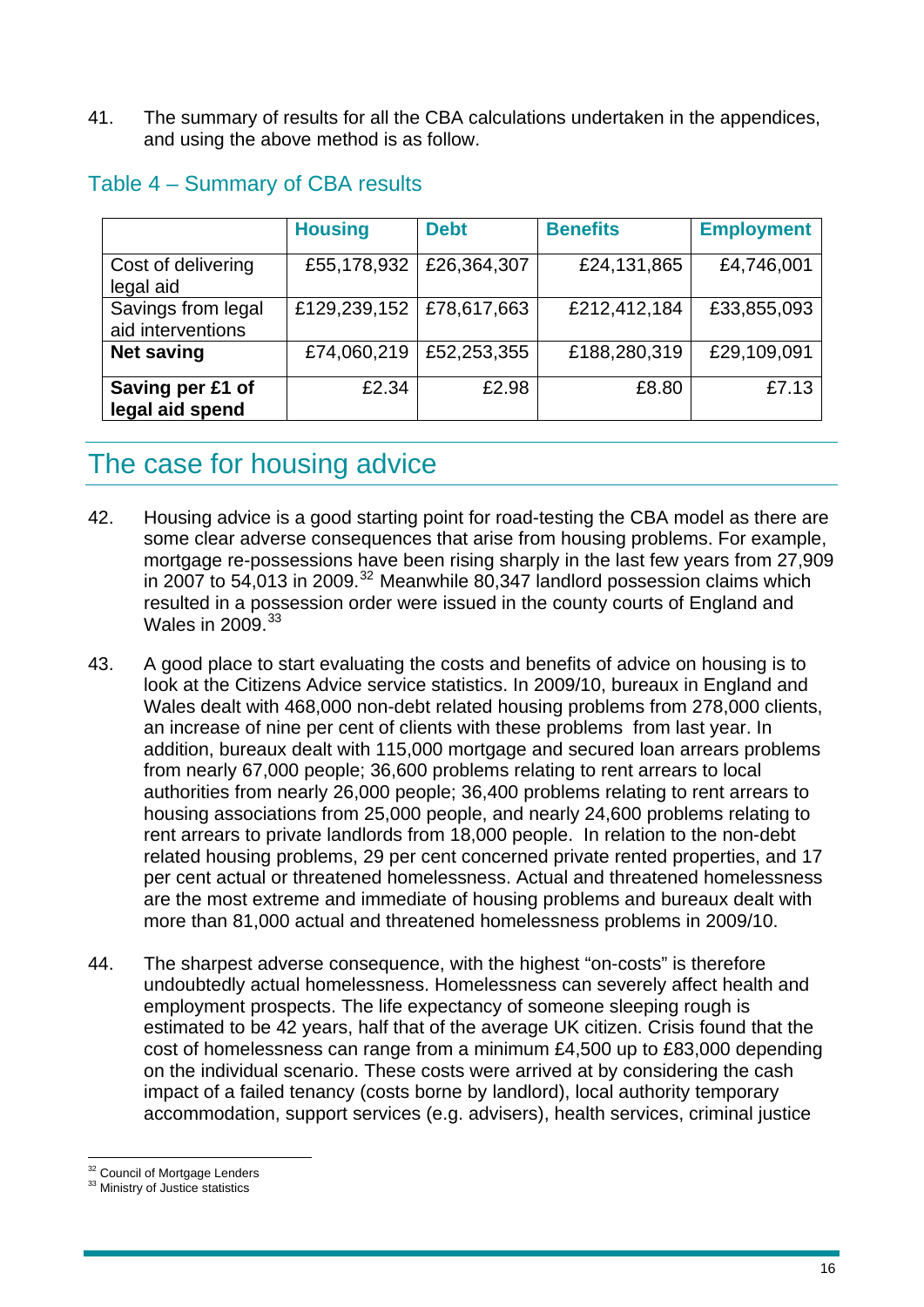system and prisons, potential resettlement costs and lost economic output.<sup>[34](#page-16-0)</sup> The CSJS *Mounting problems* research found that whilst only just over half of those who lose their homes as a results of legal problems were able to move into another home straight away, 46 per cent spend time in temporary accommodation. Further, the cost to government of an unemployed person staying in a hostel is approximately £15,500 per vear.<sup>[35](#page-16-1)</sup>

- 45. A significant amount of research has also been conducted on the effects of homelessness or inadequate accommodation on children. According to Shelter, one in seven children (1.6 million) in Britain are homeless or live in squalid housing that wrecks their health, education and future chances. Other advice and adverse consequences concern housing quality and various legal issues concerning tenancy or ownership. A third of homes in England were classified as non-decent in 2008/9.<sup>[36](#page-16-2)</sup> Three per cent of households live in overcrowded conditions.<sup>[37](#page-16-3)</sup> Overcrowding is four times as prevalent in social rented housing as in owneroccupation. Research by Shelter demonstrates that children living in such conditions can suffer physically and mentally, and are more likely to struggle at school.<sup>[38](#page-16-4)</sup>
- 46. Looking at wide range of data, including LSC funded casework, there is evidence that some or all of the costs of homelessness can be mitigated by timely, early intervention. Between 2007 and 2009, a representative sample of ten per cent of all Citizens Advice Bureaux in England gathered information on the outcomes of housing advice as part of the National Homelessness Advisory Service (NHAS).<sup>[39](#page-16-5)</sup> The bureaux in the pilot dealt with 30,000 housing enquiries and recorded almost 9,000 housing outcomes. During this period, CAB advice helped 3,400 clients avert or prevent potential homelessness prevented or averted, or obtain settled accommodation.[40](#page-16-6)
- 47. On average, one in every three housing enquiries had an associated a housing outcome (29 per cent). Two out of every five of the 6,000 enquiries about threatened homelessness had a positive outcome. Of the 9,000 outcomes recorded overall:
	- 25 per cent related to prevention of homelessness for the client;
	- <sup>1</sup> 19 per cent concerned financial gains;
	- 14 per cent reported property improvements;
	- 13 per cent related to accommodation secured and 12 per cent homelessness delayed, and
	- the remaining 17 per cent reported a combination of homelessness averted, client re-housed and dispute resolved.

<span id="page-16-0"></span> $\overline{a}$ <sup>34</sup> *How Many, How Much? Single homelessness and the question of numbers and costs*, London Crisis, 2003. Available at: [http://www.crisis.org.uk/downloads.php/121/HowManyHowMuch\\_full.pdf](http://www.crisis.org.uk/downloads.php/121/HowManyHowMuch_full.pdf)<br><sup>35</sup> Impact of Homelessness, Homeless Link, 2007. Available at: http://www.homeless.org.uk/policyandinfo/facts/costs

<span id="page-16-1"></span><sup>&</sup>lt;sup>36</sup> English Housing Survey (EHS) Headline Report, Department for Communities and Local Government, 2010

<span id="page-16-3"></span><span id="page-16-2"></span><sup>37</sup> *ibid*<br><sup>38</sup> Key Statistics, Shelter, 2007. Available at: http://media.shelter.org.uk/content/detail.asp?NewsAreaID=29&ReleaseID=111

<span id="page-16-5"></span><span id="page-16-4"></span><sup>&</sup>lt;sup>39</sup> Citizens Advice and Shelter work in partnership to provide NHAS - a partnership project funded by the Department of Communities and Local Government which aims to prevent homelessness and remedy other housing problems through increasing public access to high-quality advice.

<span id="page-16-6"></span><sup>40</sup> Bureaux providing specialist housing casework though reported considerably higher outcomes (1,800) for "homelessness prevented" that those providing only generalist casework.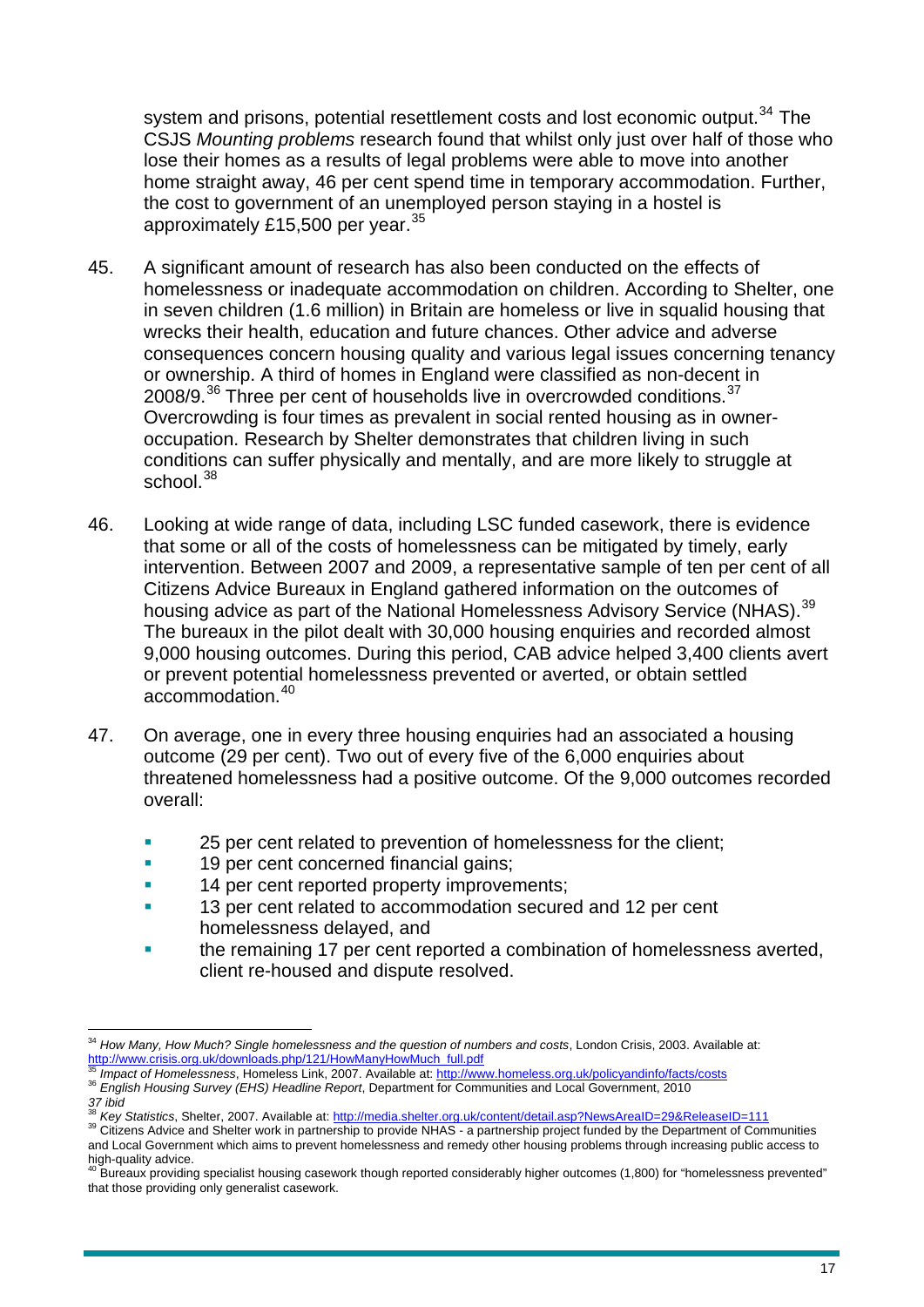- 48. The research also followed up over 1,000 clients, after providing housing advice. This was to try to understand softer outcomes such as clients' opinions on the difference that advice had made to their personal well being and circumstances. The result of this survey showed:
	- **75 per cent of clients reported that their housing issue was now sorted or** partly sorted;
	- 81 per cent of clients stated that receiving advice made a positive difference to their understanding of the housing system and 77 per cent reported that advice had made a difference to their ability to help themselves;
	- 78 per cent of clients felt that receiving advice had improved their peace of mind, 72 per cent reported it had made a difference to their confidence, 57 per cent felt that receiving advice had improved their health, and 43 per cent of clients reported a positive impact on relationships with friends and family.
- 49. The value of CAB casework is dealt with here in more detail later on. However, taking the lower estimate of the cost of homelessness at £4,500, $41$  an aggregation of the above outcomes sample on homelessness prevented, averted or alternative housing secured, suggests a potential benefit of £15.3 million. The task for modelling a CBA for the legal aid system for housing work is to aggregate outcomes across all legal aid suppliers, and LSC funded casework results to establish the value of legal aid work.

#### Modelling a CBA for housing legal aid

50. There is abundant evidence detailed above about the gains from housing advice, and savings to other statutory services. Some of these are captured in the LSC's substantive benefit outcome codes and LSC funded specialist housing casework. Applying the CBA approach to housing legal aid generates the following analysis from extrapolating from just a limited range of data from the CSJS and LSC outcome codes. This is arrived by identifying the client volume of adverse consequences for housing cases, their financial value and the costs of adverse consequences avoided as a result of legal aid spend. The full calculation is found in Appendix 2. The table below gives a summary of the high level results.

<span id="page-17-0"></span> $\overline{a}$ <sup>41</sup> Crisis estimate – see footnote 39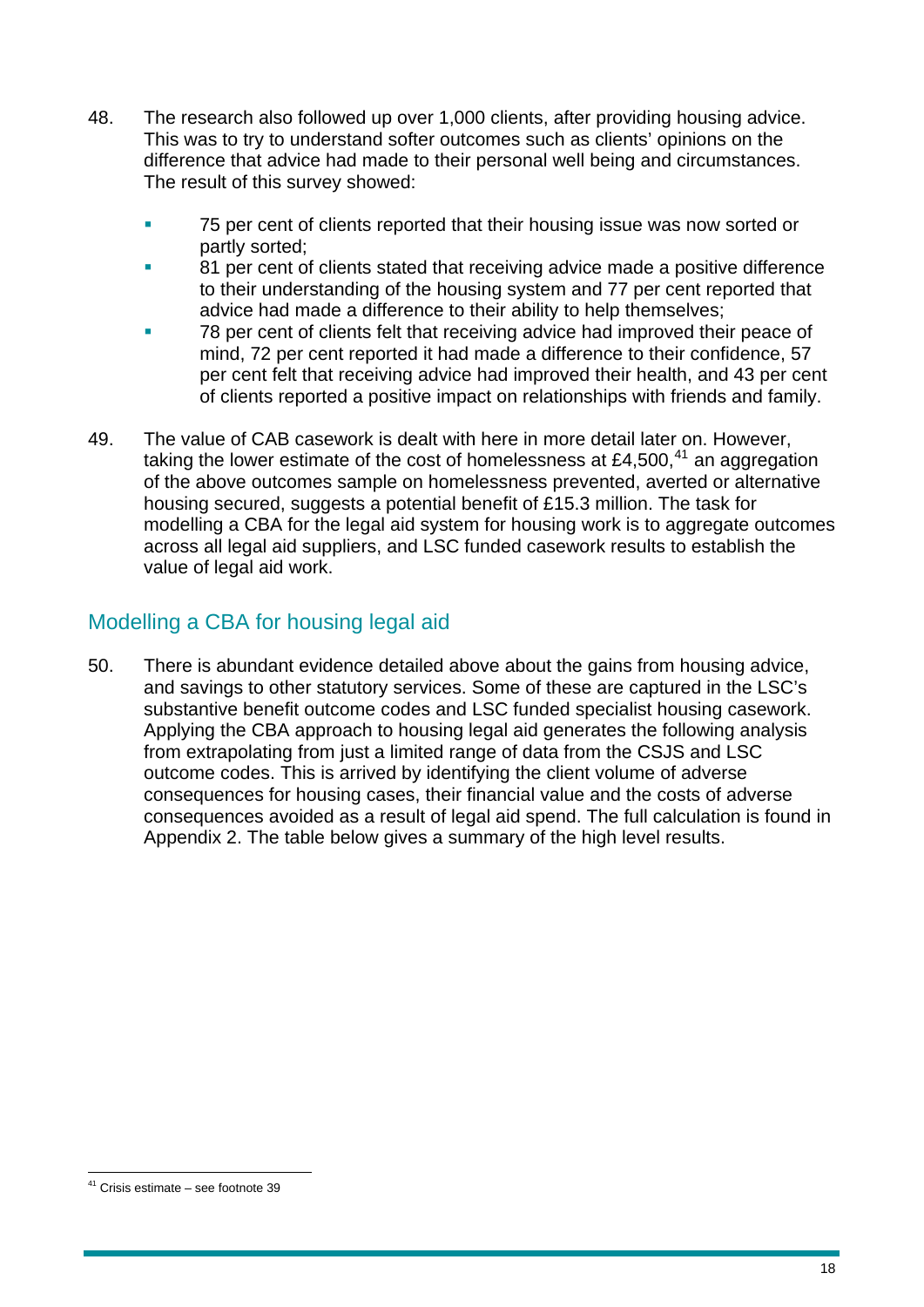#### Table 5 – Summary of the costs benefits analysis for housing advice

|   | <b>Housing legal aid</b>                                                                                                    | <b>Costs</b>              |
|---|-----------------------------------------------------------------------------------------------------------------------------|---------------------------|
| A | Clients receiving housing legal aid<br>likely to experience adverse<br>consequences, and costs to state<br>arising          | £192,011,425              |
| В | Clients likely to still experience<br>adverse consequences, despite legal<br>aid intervention and costs to state<br>arising | £24,390,620               |
| С | Clients who would have experienced<br>adverse consequences but for legal<br>aid, and total costs saved                      | £129,239,152<br>$(A - B)$ |
| D | Less total housing legal aid<br>expenditure                                                                                 | £26,364,307               |
|   | Total net state saving                                                                                                      | £52,253,355               |
|   |                                                                                                                             | $(C - D)$                 |
|   |                                                                                                                             |                           |
|   | For every £1 legal aid spent, the state £2.34<br>saves                                                                      |                           |
|   | Net saving                                                                                                                  | £1.34                     |

Source: A is based on CSJS data and LSRC's *Mounting Problems* research B is based on LSC data for cases with no substantive benefit outcome C is based on LSC data about substantive benefit outcomes D comes from 2008/9 billed cases data from the LSC

- 51. On the basis of the above analysis for every £1 spent on housing legal aid the public sector saves an extra £2.34 – an overall saving of £1.34. Using substantive benefit outcomes data to approximate the avoidance of adverse consequences, it is a fair assumption that an estimation can be made of adverse consequence incidence and associated costs can be avoided. On this basis the investment of £55 million of public money into legal aid gives a return of £129 million – saving other areas of the state such as the NHS, local authorities, and the police around £74 million as a result of reduced public service usage.
- 52. However, if we ignore the outcomes data completely, and look at a range of figures for people who receive legal aid and avoid adverse consequences, this gives the following results for housing legal aid based on a notional percentage of adverse consequences avoided as a result of legal aid intervention.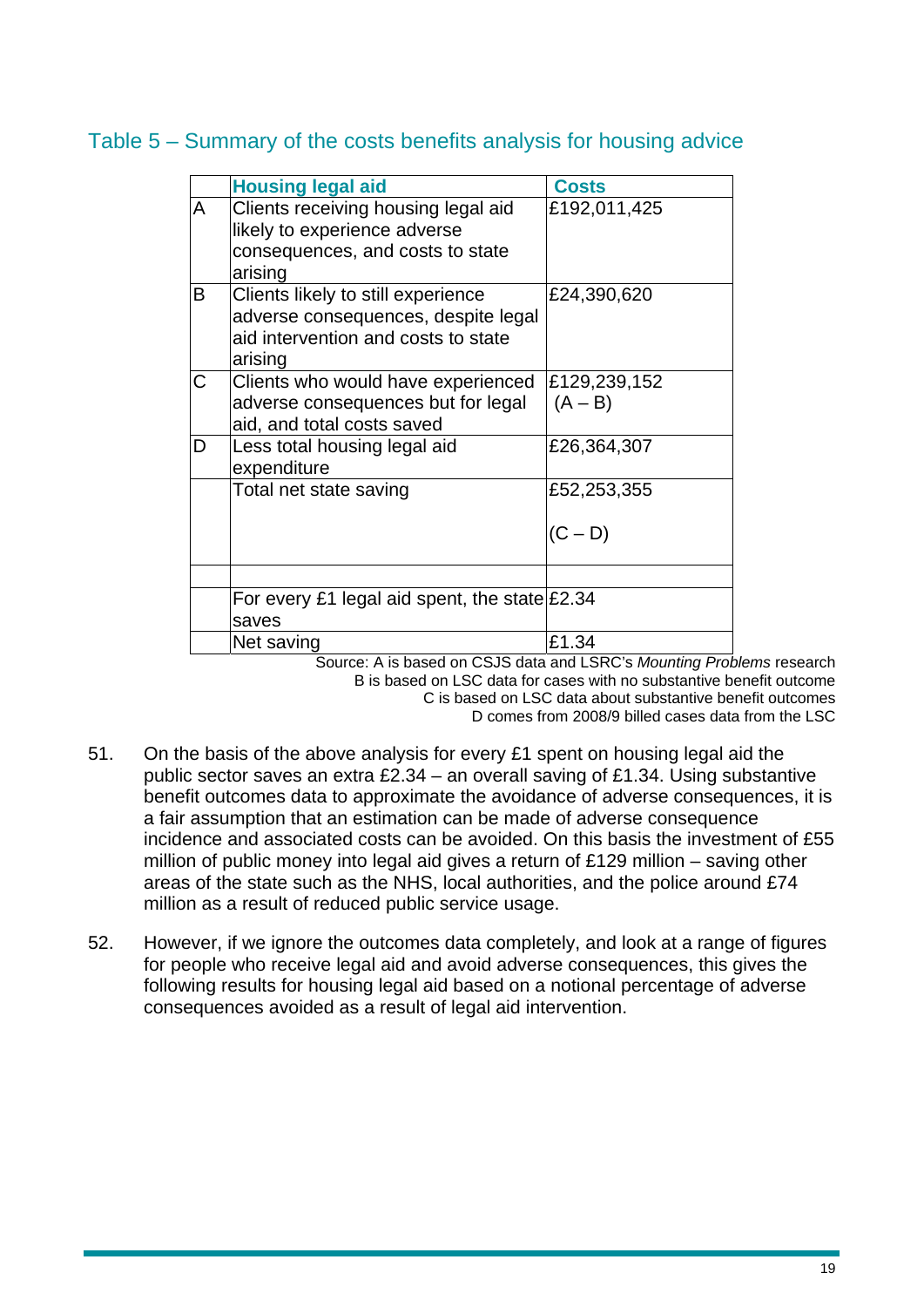| If X% of cases avoid | For every £1 spent | <b>Net saving</b> |
|----------------------|--------------------|-------------------|
| adverse              | on legal aid the   |                   |
| consequences         | state sasaves      |                   |
| 10%                  | £0.35              | $-E0.65$          |
| 20%                  | £0.70              | $-E0.30$          |
| 30%                  | £1.04              | £0.04             |
| 40%                  | £1.39              | £0.39             |
| 50%                  | £1.74              | £0.74             |
| 60%                  | £2.09              | £1.09             |
| 70%                  | £2.44              | £1.44             |
| 80%                  | £2.78              | £1.78             |
| 80%                  | £3.13              | £2.13             |
| 100%                 | £3.48              | £2.48             |

#### Table 6 - Scenario analysis for housing legal aid

53. So, even if only 1 in 3 acts of assistance means that the client avoids any adverse consequences, the state still saves £1.04 for every £1 spent on housing legal aid, or 4p overall. Although this still assumes that advice can in certain situations prevents the incidence of adverse consequences and the subsequent costs to the state, it is nonetheless a very conservative estimate.

## The case for debt advice

- 54. The current economic recession has put the consequences of unsustainable debt at the centre of policy debate. The LSRC's evaluation of debt advice states that the average cost per debt problem to the public and in lost economic output to be estimated to be over £1,000 with more serious problems costing many times this amount.<sup>[42](#page-19-0)</sup> The LSRC researchers arrived at the figure of £1,000 per debt by considering a variety of costs to communities, including a £270 cost to local authorities of providing temporary accommodation to people who lose their homes; and the stress caused by 'difficult to solve' debt problems, which costs the NHS around £50 per case. And research also suggests that the "poverty premium" – the total cost borne by low-income families as a result of "financial exclusion" – can amount to more than £1,000 in the course of a year and that this is a major contributor to childhood poverty.<sup>[43](#page-19-1)</sup>
- 55. Currently, some 75 percent of households have some form of unsecured credit or loan commitments including mortgages and secured loans.<sup>[44](#page-19-2)</sup> For a smaller number of households and individuals these can become unmanageable leading to overindebtedness and problems. According to the Government's most recent overindebtedness survey:

<span id="page-19-0"></span> $\overline{a}$ <sup>42</sup> *Pleasence P, Buck A, Balmer N, Williams K A Helping Hand: The Impact of Debt advice on peoples lives,* LSRC, 2007. Available at: <http://www.lsrc.org.uk/publications/Impact.pdf>

<span id="page-19-1"></span><sup>43</sup> *The poverty premium: how poor households pay more for essential goods and services,* Save the Children and Family Welfare Association, February 2007<br>44 Over in the Core

<span id="page-19-2"></span><sup>44</sup> *Over-indebtedness in Britain: second follow up report,* Department of Business, Innovation and Skills, 2010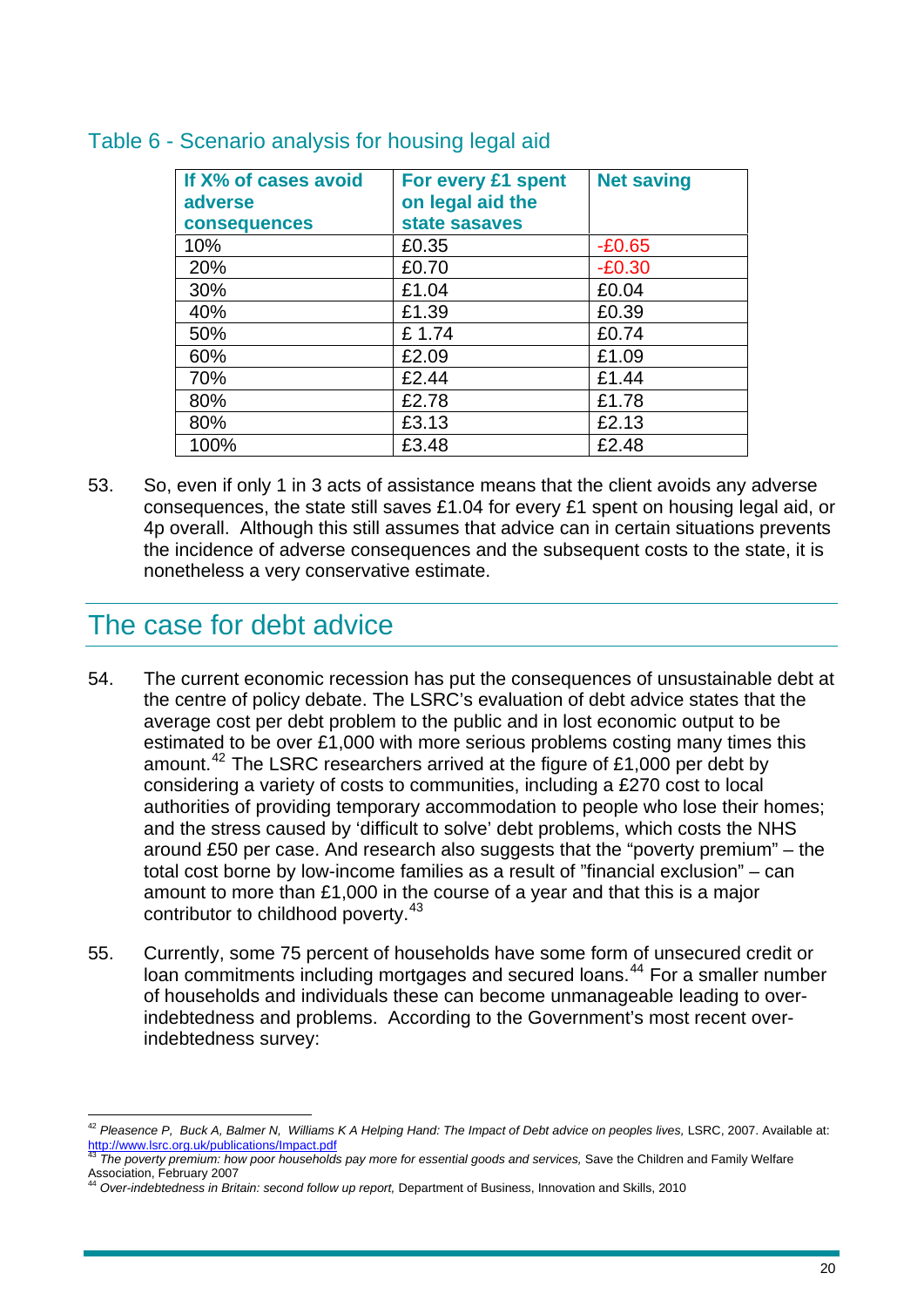- Nine per cent of UK households were in "structural arrears" (more than three months behind with payments);
- Twenty eight per cent of households breached two or more over-indebtedness indicators, and
- Fifteen per cent of survey respondents found keeping up with bills and credit commitments to be a "heavy burden" to their household.
- 56. Data from Citizens Advice Bureaux suggests the problem is growing. The number of clients that bureaux help with debt issues is rising year-on-year. In 2009/10, 583,000 people sought advice from bureaux in England and Wales on 2.4 million debt issues, an increase of 23 per cent on the previous year.<sup>[45](#page-20-0)</sup> The most common issues presented concerned credit cards, store cards and unsecured personal loan debts. Other issues that saw large rises were mortgage and secured loan arrears, fuel, water and telephone debts, rent arrears and overdraft problems.
- 57. The causes of over-indebtedness are most commonly unforeseen changes in circumstances (such as illness or divorce) or unrealistic repayment expectations on the part of the creditor or the lender.<sup>[46](#page-20-1)</sup> Over-indebtedness can be caused by, and contributes to, social exclusion, financial exclusion and poverty.[47](#page-20-2) Low-income groups are three times more likely than the general population to be in arrears with rent, council tax, utility bills or mortgage arrears.<sup>[48](#page-20-3)</sup> Research suggests 35 per cent of low-moderate income families are unable to meet repayments on at least one bill or low moderate meeting farming and the transition problem debt cost not only the NHS but local businesses too, leading in some cases to "…absenteeism and loss of productivity for those in work."[50](#page-20-5)
- 58. The impacts of problem debt on the individual can be severe. In-depth research conducted by the LSRC suggests that 89 per cent of debt clients worried about their problems most or all of the time.<sup>[51](#page-20-6)</sup> Around 43 per cent of clients felt their health had suffered to some extent, while around 60 per cent said they had received treatment, medication or counselling as a result of their problems. Further, it was identified that problem debt can impact on an individual's relationships, employment, education and plans for the future.
- 59. There is also abundant evidence of at least a moderate association between debt and mental health issues, including common mental health problems such as anxiety and depression. A recent review of the evidence on the relationship between debt and mental health concluded that whilst the relationship cannot be described or adduced as "causal" there are nevertheless consequential relationships between debt and mental health.<sup>[52](#page-20-7)</sup> Specifically the review found:
	- **Indebtedness is a key risk factor for mental disorder**

 $\overline{a}$ 

<span id="page-20-1"></span><span id="page-20-0"></span><sup>&</sup>lt;sup>45</sup> Client and Advice Statistics: National Issues, Citizens Advice, 2009<br><sup>46</sup> Tackling Over-Indebtedness, Dept of Trade & Industry (now BIS), 2005.<http://www.berr.gov.uk/files/file18547.pdf><br><sup>47</sup> ibid<br><sup>48</sup> Action on Debt

<span id="page-20-3"></span><span id="page-20-2"></span>

<span id="page-20-6"></span><span id="page-20-5"></span><span id="page-20-4"></span><sup>&</sup>lt;u><http://www.berr.gov.uk/files/file18547.pdf></u><br><sup>50</sup> A*ction on Debt,* Social Exclusion Unit, 2004. Available at: <u><http://archive.cabinetoffice.gov.uk/seu/downloaddoc1967.pdf?id=214></u><br><sup>51</sup> Pleasence P, Buck A, Balmer N, Will of Pleasence P., Buck A. Balmer N., Williams K. A Helping Hand: The Impact of Debt advice on peoples lives, LSRC, 2007<br><http://www.lsrc.org.uk/publications/Impact.pdf><br><sup>[52](http://www.lsrc.org.uk/publications/Impact.pdf)</sup> Fitch, Hamilton, Basset and Davey *Debt and mental* 

<span id="page-20-7"></span><sup>(2008)</sup> *In the red: debt and mental health* London: Mind.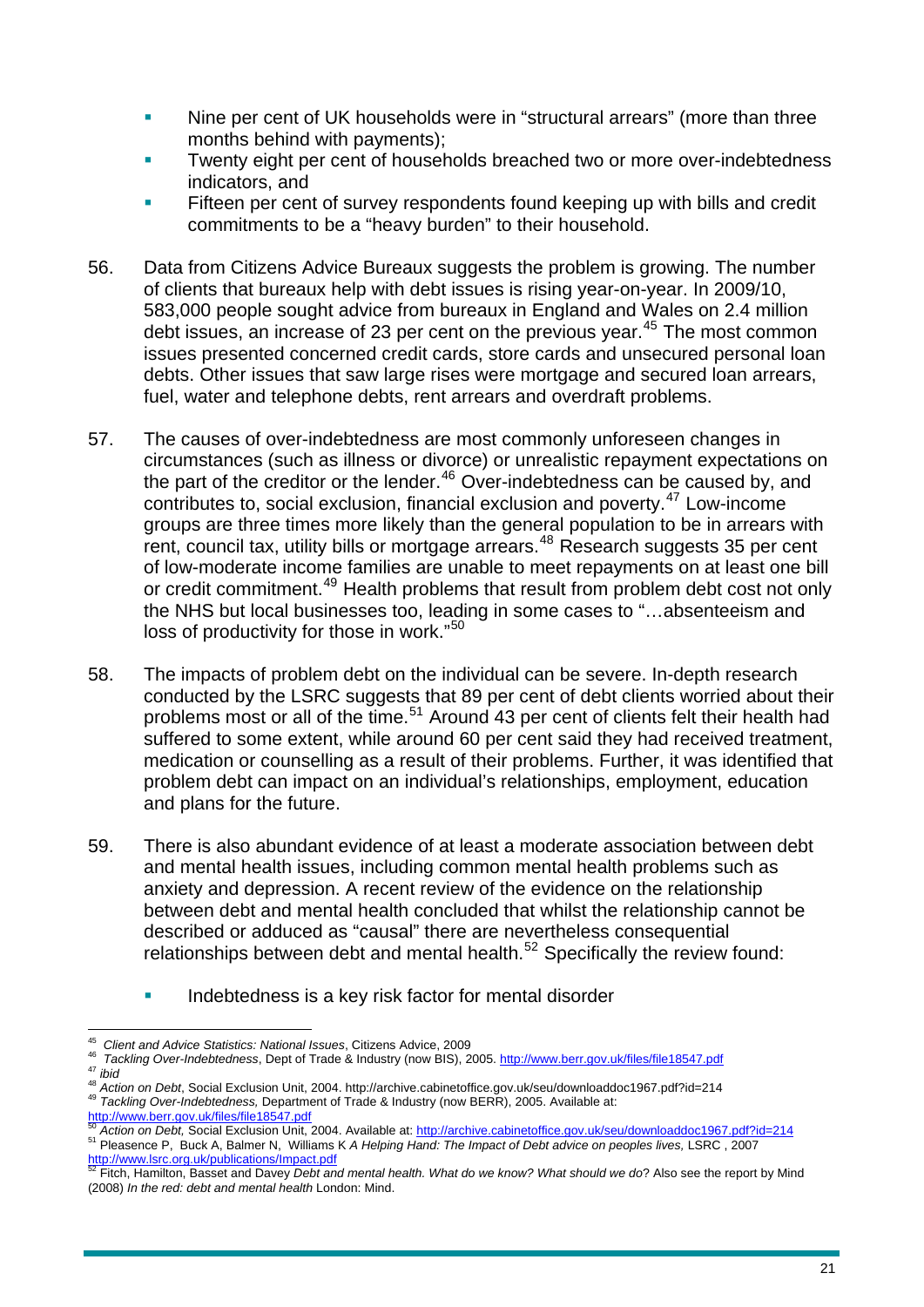- The more debts people have, the more likely they may be to have a mental disorder
- Debt has indirect effects on household psychological wellbeing over time, by impacting on feelings of economic pressure, parental depression, family conflict, and childrens' potential mental health problems
- Debt can negatively impact on personal identity, understood as a sense of "who we are". It can significantly change how people live their lives, induce feelings of uncertainty about what is going to happen next, as well as engendering feelings of stigma and shame.

#### The benefit of debt advice

- 60. Citizens Advice research and external research demonstrates some clear benefits to the take up of debt advice which is currently largely delivered through a mix of legal aid (LSC) and Financial Inclusion Fund (FIF) support for face to face advice. The FIF is a government initiative to tackle financial exclusion; currently 161 bureaux in England and Wales provide face-to-face debt advice to financially excluded clients as part of the scheme. In 2009/10 they helped 55,586 clients. One in every two clients have had one or more outcomes recorded in this period – a total of 54,934 outcomes. Forty one per cent of these outcomes involved rescheduling the client's debt payments. Of the financial outcomes recorded, £57 million of client debt was written off and £15.3 million of income gain was recorded. Both the NAO and the Treasury have concluded that FIF funded services have achieved good value for money, and that "High quality debt advice reduces the costs of over-indebtedness to the public purse, as well as helping households."<sup>[53](#page-21-0)</sup>
- 61. Another CAB money advice project reporting favourable outcomes is the Royal British Legion project which provides benefit and debt advice to people serving in the armed forces, veterans and their dependants. Thirty two bureaux in England provide this service; in 2009/10 they helped 7,767 clients with 39,977 issues. An outcome was recorded for one in three clients seen in 2009/10, including £14.32 million of debts written off, and £6.2 million of financial gain. The financial gain includes £1.52 million of charitable grants awarded and £4.72 million of welfare benefits gained. For clients who received a financial gain, the average value was £2,920 gained per client.
- 62. The detailed research on the impact of debt advice by the LSRC provides more "clear evidence of a positive impact of debt advice."[54](#page-21-1) The research found that financial improvement is greater when advice is given than when no advice is given at all. Seventy per cent of clients sampled felt they had made headway against their debt at a twelve-month follow up and 33 per cent stated that they owed "a lot less"; in fact, a year after receiving advice, clients owed, on average, £7,585 less. Clients' financial situations were also found to have improved through better budgeting and improved negotiations with creditors. There was also evidence that advice improves people's understanding of their personal finances and, seemingly, helps them to better target 'priority' debts. At a twelve-month follow up, more than 50 per cent of

<span id="page-21-1"></span><span id="page-21-0"></span><sup>&</sup>lt;sup>53</sup> Mainstreaming Financial Inclusion. Dealing with financial distress: access to debt advice, Financial Inclusion Task Force March 2010<br><sup>54</sup> Pleasence P, Buck A, Balmer N, Williams K A Helping Hand: The Impact of Debt ad <http://www.lsrc.org.uk/publications/Impact.pdf>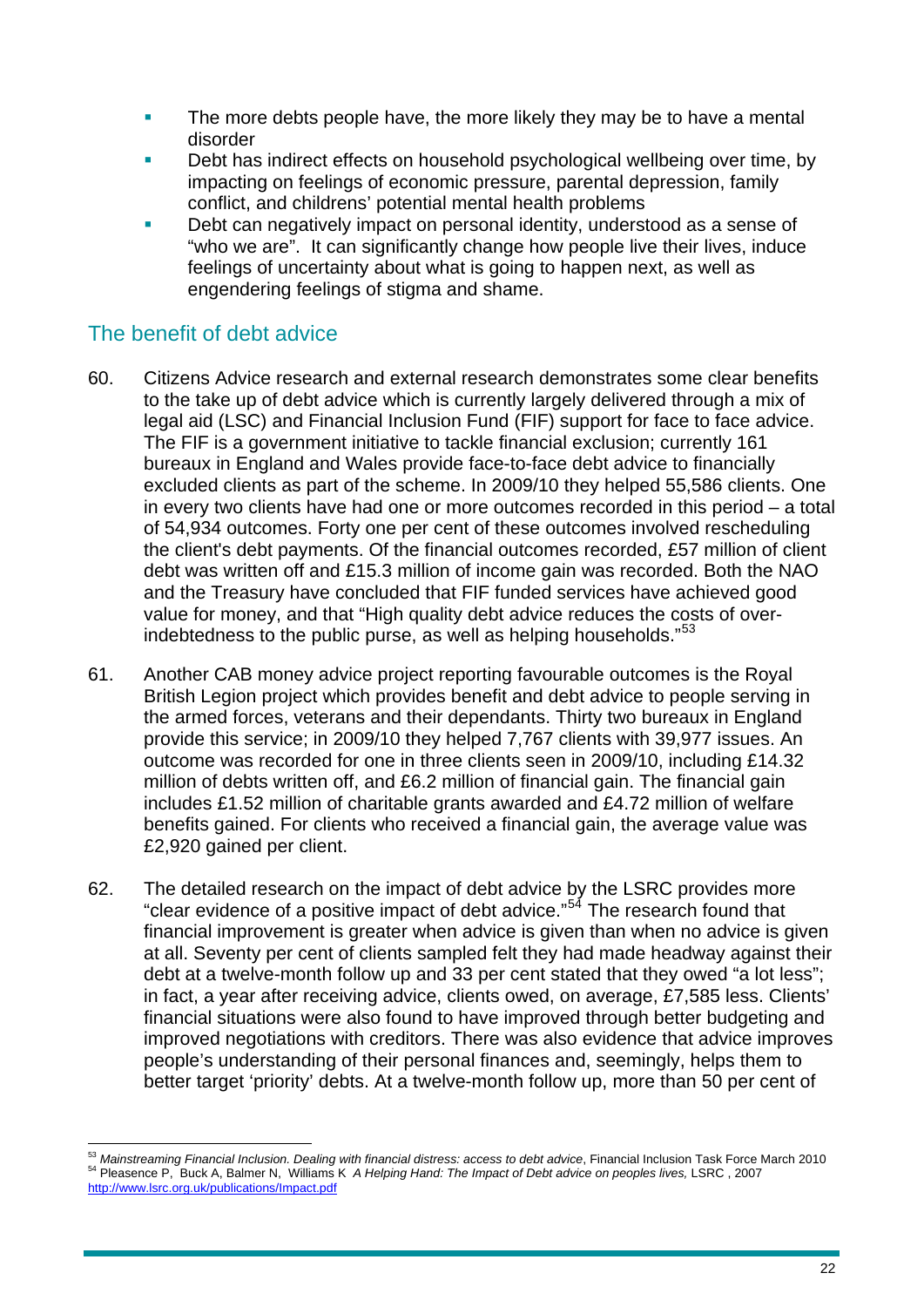clients in the advice agency study (one of the four strands of research undertaken by the LSRC) believed that advice had helped them avoid or curtail legal action.

- 63. Individual benefits extend beyond purely financial gains. The research found that a year after receiving advice, 90 per cent of clients reported improvements in their health; citing cases in which doctors have "prescribed" debt advice in favour of medication (in the context of a proactive debt initiative), where this has been seen as a more effective route to addressing poor health brought about by debt. The advice agency study also found that advice positively influenced clients' perception of their ability to cope and their outlook. Eighty four per cent of clients reported feeling more in control of their finances following receipt of advice. The number worrying all or most of the time about their debts reduced from 89 per cent at initial advice to 31 per cent a year after receiving advice. A related outcome was that 70 per cent of improvements in personal relationships were attributed to advice.
- 64. There is also a growing body of on the wider economic impacts and benefit of debt and money advice. For example, an in-depth analysis of the Leeds Money Advice Project (five debt advice agencies linked together in a partnership) undertaken by the University of Salford highlighted the benefit of money advice for the regional economy with an estimated pay back of £2.70 for every £1 invested in debt advice. This is accounted for because financially excluded clients tend to spend a higher percentage of their income on local services than the more well off.<sup>[55](#page-22-0)</sup>
- 65. Finally, an important source of data about the benefit of advice about money in general (rather than just debt advice specifically) can be found from the *Thorensen Review of generic financial advice* commissioned by Deloitte to carry out a cost-benefit analysis of establishing a wider money advice service.<sup>[56](#page-22-1)</sup> It identified a potential £16,400 million in benefits to consumers, including bad debt reduction of up to £1,800 million, reduced absenteeism of around £344 million, plus other benefits to individuals including better budgeting management of debt, shopping around, investment in pensions and other savings and purchase insurance products. It also identified gains for HM Treasury, including an estimated £2.6 billion in pension credits and increased VAT receipts of £1,600 million.
- 66. It can be deduced from all the evidence referenced above that the cost of funding debt advice is considerably less than the cost of dealing with debt problems. The provision of debt advice is estimated at costing between £67 and £454. The Legal Services Commission has valued the cost of face-to-face debt advice at £196.<sup>[57](#page-22-2)</sup> These figures alone suggest that timely debt advice leads to significant longer-term savings to the community.

#### Applying the CBA to LSC funded (legal aid) debt advice

67. Given the multiplicity of funders and reporting outcomes for debt advice, any analysis just based on LSC funded work may not provide the whole picture. However there is sufficient outcomes data on legal aid work to attempt a CBA using

<span id="page-22-0"></span> $\overline{a}$ 55 Dayson, Conaty et all, *Financial Inclusion Initiatives Economic impact and regeneration in city economies: The case of Leeds,* 2009 http://www.communityfinance.salford.ac.uk/pdf/Leeds%20report%20final.pdf<br><sup>56</sup> Thorensen Review of generic financial advice, HMT 2008<br><sup>57</sup> Figure excludes VAT; accurate as at October 2007. Available at: <u>http://www.legalser</u>

<span id="page-22-2"></span><span id="page-22-1"></span>[\\_Mar\\_2007.pdf](http://www.legalservices.gov.uk/docs/main/Focus_53_-_Mar_2007.pdf)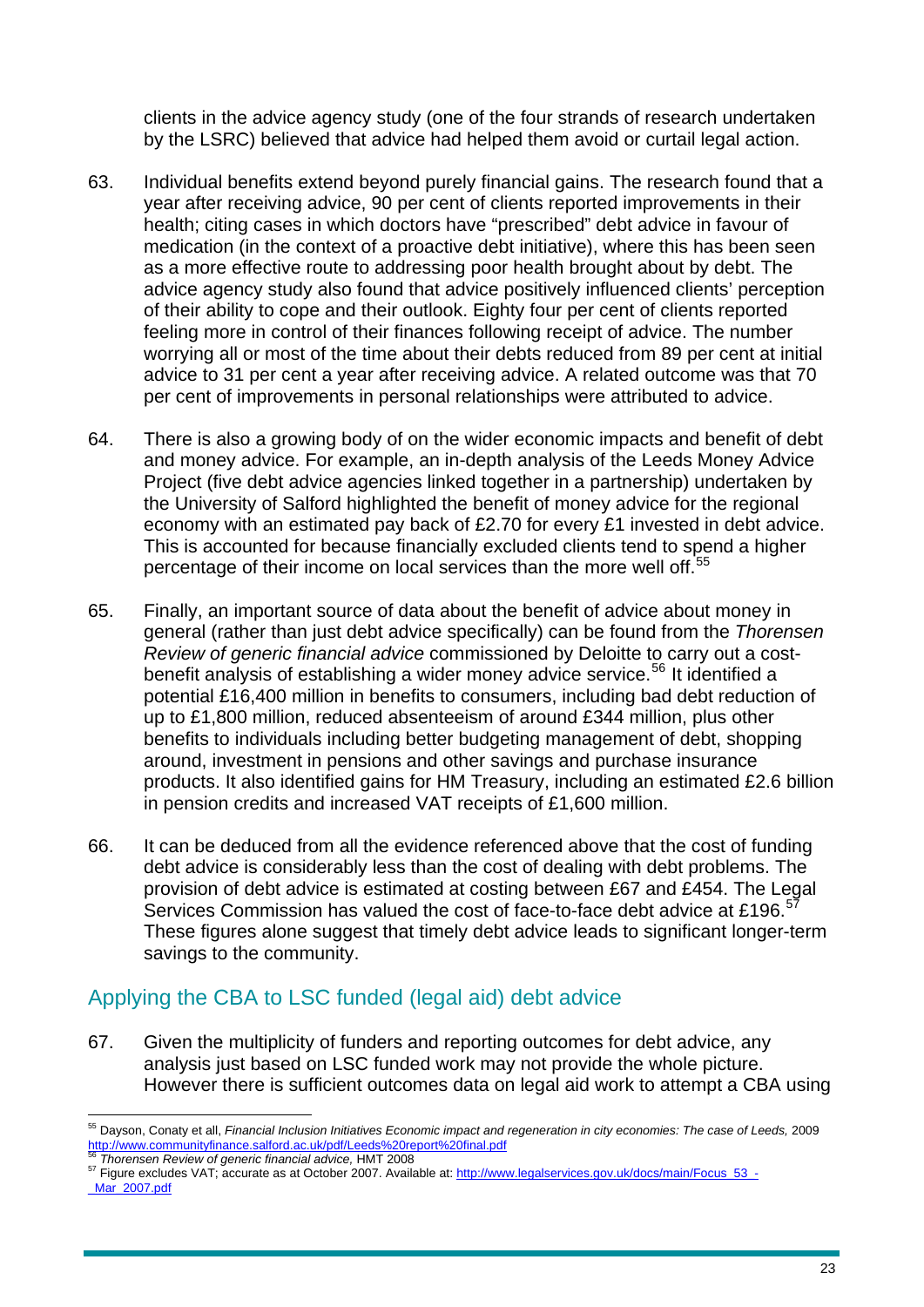the same cost proxies on adverse consequence costs identified in *Mounting Problems*. This follows the same method as before. A full analysis can be found in Appendix 3.

#### Table 7 – CBA for legal aid debt matters

|   | Debt legal aid                                                                                                              | Costs        |
|---|-----------------------------------------------------------------------------------------------------------------------------|--------------|
| A | Clients receiving legal aid likely to<br>experience adverse consequences,<br>and costs to state arising                     | £103,008,282 |
| B | Clients likely to still experience<br>adverse consequences, despite legal<br>aid intervention and costs to state<br>arising | £24,390,620  |
| C | Clients who would have experienced<br>adverse consequences but for legal                                                    | £78,617,663  |
|   | aid, and total costs saved                                                                                                  | (A – B)      |
| D | Less total debt legal aid expenditure                                                                                       | £26,364,307  |
|   | Total state saving                                                                                                          | £52,253,355  |
|   |                                                                                                                             | (C – D)      |
|   |                                                                                                                             |              |
|   | For every £1 spent on legal aid, the<br>state saves                                                                         | £2.98        |
|   | Net saving                                                                                                                  | £1.98        |

Source: A is based on CSJS data and LSRC's *Mounting Problems* research B is based on LSC data for cases with no substantive benefit outcome C is based on LSC data about substantive benefit outcomes D comes from 2008/9 billed cases data from the LSC

## The case for benefits advice

- 68. The role of benefits advice in the CBA is rather less clear cut at first glance, as supporting benefit take up and appeals against benefit refusal hardly looks like a saving to the state or even the economy, but rather the reverse. Such an assumption, however, requires greater scrutiny and unless challenged robustly has the potential to undermine the cost benefit argument and possible future provision of integrated social welfare law advice. It is also important to understand that at an operational level there is a close relationship between debt and benefit advice issues; research has found that 15 per cent of debt clients reported that advice led to an increased income through take up of benefits.<sup>[58](#page-23-0)</sup>
- 69. Whether funded by LSC or other public authority, benefit and welfare rights advisers assist clients to understand their eligibility and entitlements for all benefits and tax credits. Eligibility and entitlement to these benefits can be extremely complex, and there is a high degree of error at first tier decision-making. Legal aid plays a key role in enabling people to challenge poor decisions and over 50 per cent of the

<span id="page-23-0"></span> $\overline{a}$ <sup>58</sup> Wiggan and Talbot: *The benefits of welfare rights advice: a review of the literature,* National Association of Welfare Rights Advisors, 2006. [http://www.nawra.org/nawra/docs\\_pdf/Benefitsofwelfarerightsadvicelitreview.pdf](http://www.nawra.org/nawra/docs_pdf/Benefitsofwelfarerightsadvicelitreview.pdf)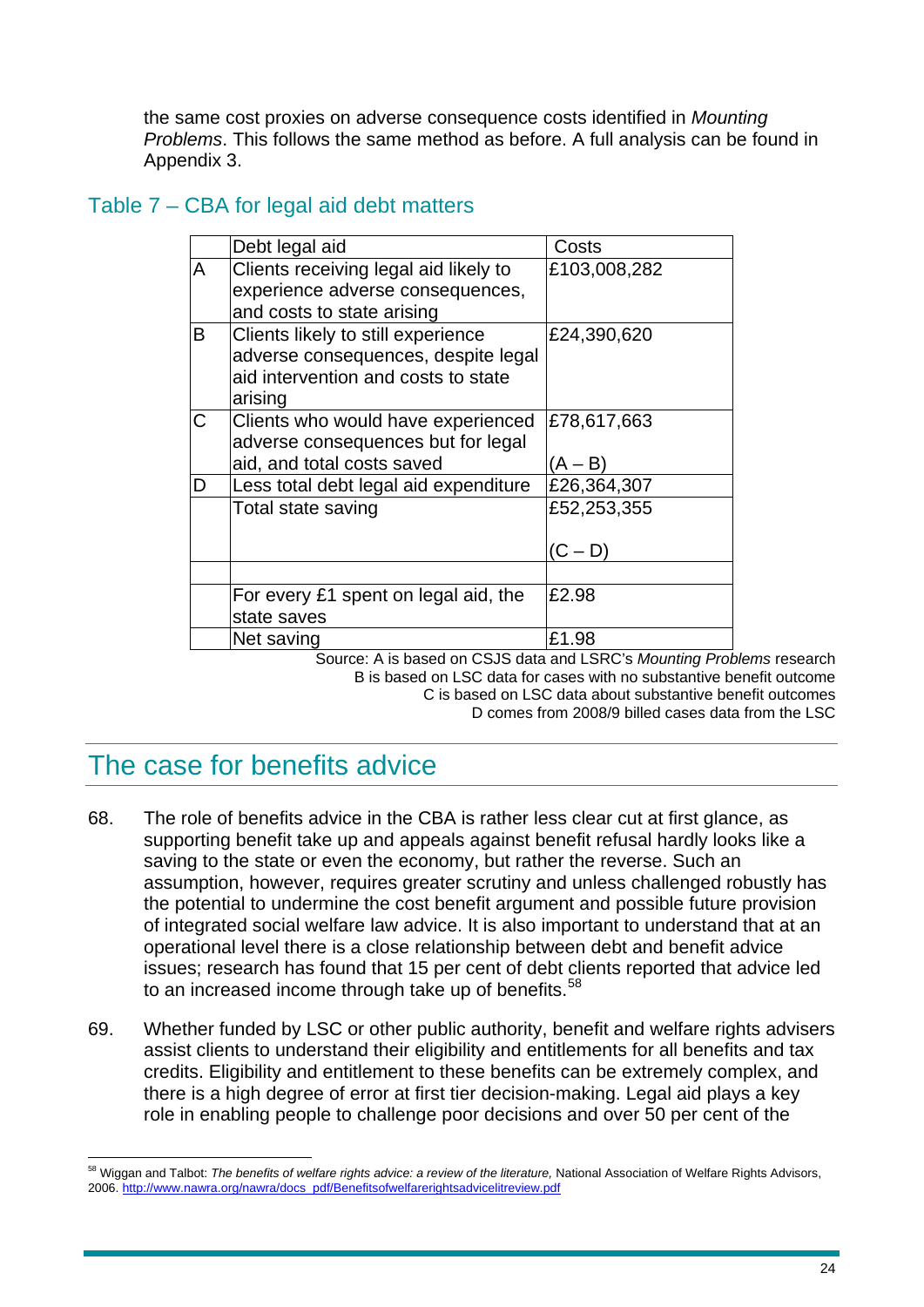appeals supported by representation at tribunal are decided in favour of appellants, so there is a strong argument that early information and advice for applicants reduces the chances of the decision-makers making wrong findings at the outset.

- 70. The Department for Work and Pensions (DWP) support four key groups: people of working age, pensioners, disabled people and carers, and people with children, and for each of these groups a variety of benefits are available. In 2009/10, bureaux in England and Wales helped 690,000 people, with more than 2.1 million benefits and tax credit issues, a 21 per cent increase in issues compared to 2008/9. The number of problems about jobseekers allowance increased by 61 per cent and significant increases were seen in advice about housing and council tax benefits, pension credit, working and child tax credits, child benefit, and the new employment and support allowance (replacing incapacity benefit).
- 71. Nearly half of the benefits and tax credit issues dealt with by bureaux related to advice on clients' eligibility and entitlement. The five largest categories of benefit advice provided by bureaux were housing benefit, council tax benefit, disability living allowance, working and child tax credit, and income support. These benefits are claimed by a significant number of people: the DWP reported that in 2008 there were four million recipients of housing benefit, 5.1 million recipients of council tax benefit, 2.6 million claimed incapacity benefits and 2.1 million claimed income support.
- 72. Take-up of entitlements can make a considerable contribution to improving the financial situation of a household, delivering better living standards and reducing deprivation and poverty experienced. Yet there continues to be a high level of unclaimed benefit. Taking all five income-related benefits together, between £6.3 billion and £10.5 billion was left unclaimed in 2007/8, compared with £35.2 billion claimed.[59](#page-24-0)
- 73. So although welfare policy is now under review, current level of take-up for welfare benefits and tax credits, combined with the complexity of the system and diversity of potential claimant population, suggests there will be strong continuing demand for effective, accurate and authoritative non-governmental welfare rights advice services. Mental health service users in particular tend to find the complexity of the tax and benefits system overwhelming, and provision of benefits advice can enable them to understand their eligibility and entitlements.
- 74. Financial gains are reported as substantive benefits under LSC outcome codes and are used in the CBA model. Comparable research also highlights financial gain as a positive outcome. For example, the outcomes of one benefits advice project (with the Royal British Legion) show strong financial gains, including £4.1 million of benefits gained and £1.2 million of charitable grants awarded. One in three clients seen in 2009/10 (1,873) achieved a financial gain averaging £2,920 per client.
- 75. Welfare benefits and tax credits, however, not only represent gains for the individual, but can also be viewed as a part of local economic development. Research conducted at Brighton and Hove Citizens Advice Bureau found that welfare benefits advice had resulted in increase in income of £676,000 to clients.

<span id="page-24-0"></span> $\overline{a}$ <sup>59</sup> [http://research.dwp.gov.uk/asd/income\\_analysis/jun\\_2009/0708\\_Summary.pdf](http://research.dwp.gov.uk/asd/income_analysis/jun_2009/0708_Summary.pdf)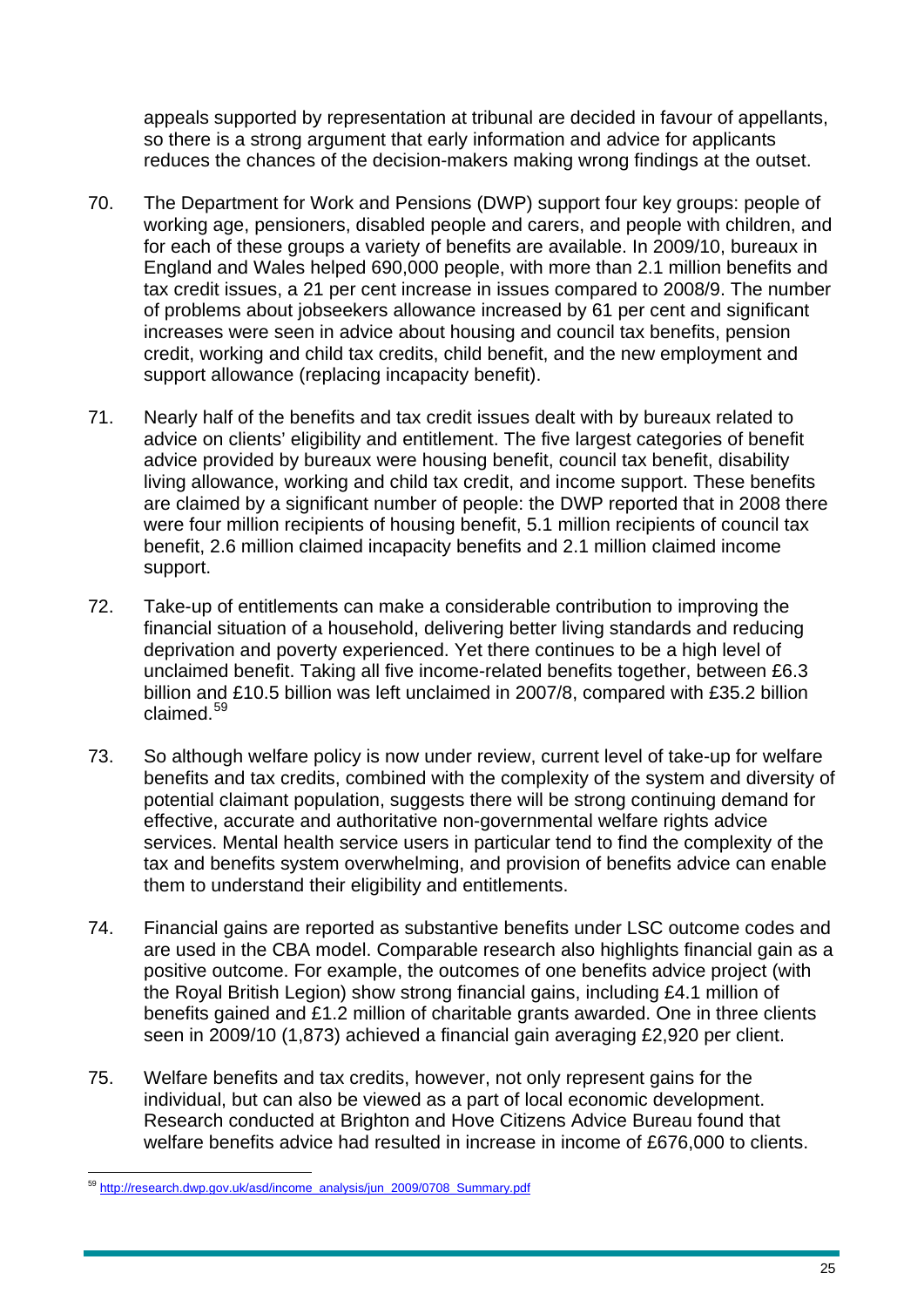Applying the methods of the New Economics Foundation's local multiplier toolkit (LM3), the study concluded that there was a total value to the local economy of  $£1,149,000.60$  $£1,149,000.60$  Research has indicated that a proportion of the higher incomes enjoyed by previously non-claiming recipients are spent on the purchase of goods and services, and research in Glasgow found that income gained for the city's poorer residents was more likely to be spent locally.<sup>[61](#page-25-1)</sup>

- 76. The interactions between welfare advice, environment, socio-economic status, health and quality of life are complex and multifaceted. However, a growing body of studies suggests that welfare rights advice, through improving take-up of entitlements, has a positive impact on health and social well being. For example an Exeter study reported significant improvements from General Health Questionnaire  $(GHQ-12)$  outcome scores.<sup>[62](#page-25-2)</sup> In particular placing advice services in a primary care context is particularly effective for reaching eligible non-recipients. A considerable body of literature has been building about the financial value that welfare rights advice can offer when used in particular locations for specific groups.<sup>[63](#page-25-3)</sup> For example a study conducted into the outcomes of a service providing welfare advice across 30 general practices in Bradford over the initial 24 months of the project showed advice workers saw 2,484 patients. $64$  In total, the advisers obtained £2,389,255 for their clients in additional welfare benefits, demonstrating the financial impact welfare rights advice can have.
- 77. Another in-depth qualitative study of welfare rights advice offered in three general practices serving deprived communities in the North East provides an insight into how even small increases of income in 'hard to reach groups' can make a substantial difference.<sup>[65](#page-25-5)</sup> Interviewing eleven respondents with chronic health problems it was found that seven would not have used the service had it not been situated within the GP surgery and eight had no previous experience of welfare rights services. The reaction of the respondents to their new financial benefits (all related to disability) was very positive.

#### Applying the CBA to LSC funded benefits advice

 $\overline{a}$ 

78. Using LSC data in the same way as been done for other social welfare law categories, the following analysis is generated for LSC funded welfare benefits advice. The full calculation can be found in Appendix 4.

<span id="page-25-0"></span><sup>60</sup> *Eleven plus to one,* University of Brighton, 2003. Available at: http://www.brightonhovecab.org.uk/pdfs/11to1.pdf *The Money Trail: Measuring your impact on the local economy using LM3*, New Economics Foundation, 2002. Available at:<br>http://www.neweconomics.org/gen/uploads/The%20Money%20Trail.pdf<br> $\frac{61}{2}$ 

<span id="page-25-2"></span><span id="page-25-1"></span><sup>&</sup>lt;sup>61</sup> The Effect of Citizens Advice Bureaux on the Glasgow economy, Fraser of Allander Institute, 2003.<br><sup>62</sup> Campbell and Winder: Exploring the relationships between provision of welfare benefits advice and the health of el longitudinal observational study and discussion of methodological issues. Health & Social Care in the Community 2007<br><sup>63</sup> Galvin, K. Sharples, A. & Jackson, D. *'Citizens Advice Bureaux in general practice: an illuminative* 

<span id="page-25-3"></span>in the Community, 2000 pp 277-282, 8 (4), Abbott, S. *'Prescribing welfare benefits advice in primary care: is it a health intervention, and if so, what sort?* Journal of Public Health Medicine, pp 307 -312, 2002 Vol. 24,

Greasley, P. and Small, N. Providing welfare advice in general practice: referrals, issues and outcomes, Health & Social Care in the

<span id="page-25-5"></span><span id="page-25-4"></span>Community, 2005 13, 3, 249-258.<br><sup>65</sup> Moffatt, S. White, M. Stacy, R. Downey, D. & Hudson, E *The impact of welfare advice in primary care: a qualitative study*, pp 295 -309, Critical Public Health, .2004 Vol. 14, No. 3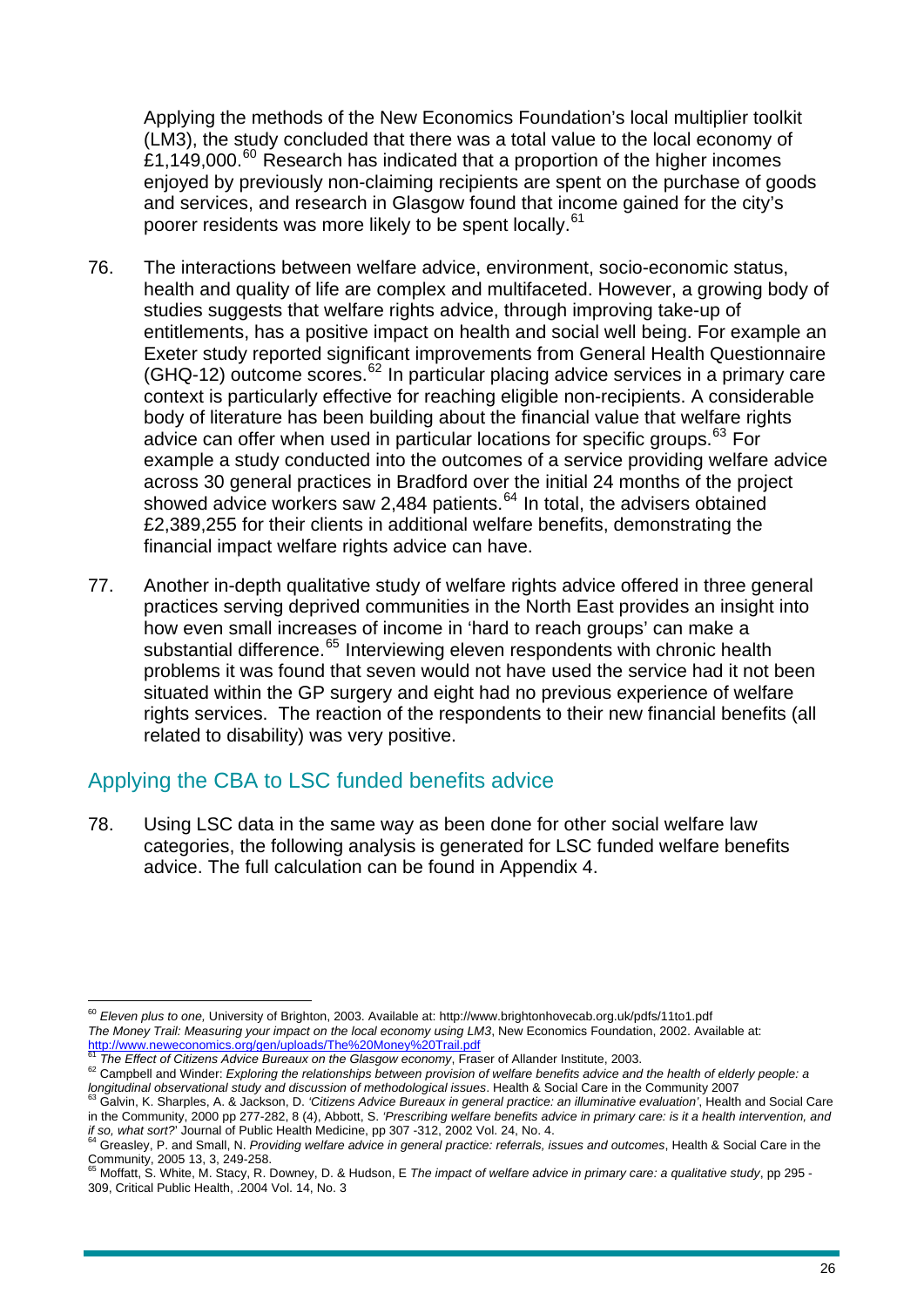#### Table 8 – CBA for welfare benefit legal aid matters

|   | <b>Welfare benefits legal aid</b>                                                                                           | <b>Costs</b>              |
|---|-----------------------------------------------------------------------------------------------------------------------------|---------------------------|
| A | Clients receiving legal aid likely to<br>experience adverse consequences,<br>and costs to state arising                     | £302,233,957              |
| B | Clients likely to still experience<br>adverse consequences, despite legal<br>aid intervention and costs to state<br>arising | £89,821,773               |
| C | Clients who would have experienced<br>adverse consequences but for legal<br>aid, and total costs saved                      | £212,412,184<br>(A – B)   |
| D | Less total benefits legal aid spend<br>(from billed cases data)                                                             | £24,131,865               |
|   | Total net state saving                                                                                                      | £188,280,319<br>$(C - D)$ |
|   |                                                                                                                             |                           |
|   | For every £1 spent on legal aid, the<br>state saves                                                                         | £8.80                     |
|   | Net saving                                                                                                                  | £7.80                     |

Source: A is based on CSJS data and LSRC's *Mounting Problems* research B is based on LSC data for cases with no substantive benefit outcome C is based on LSC data about substantive benefit outcomes D comes from 2008/9 billed cases data from the LSC

# Applying the CBA to employment advice

- 79. As unemployment increases during recessions, so too has the demand for employment advice. In April 2010, there were 2.47 million people who were unemployed.<sup>[66](#page-26-0)</sup> In 2009/10 Citizens Advice Bureaux in England and Wales helped 286,600 clients with 586,000 employment problems in 2009/10; an increase of six per cent on the previous year. The top categories for employment advice were pay and entitlements, dismissal, redundancy, terms and conditions of employment and dispute resolution.<sup>[67](#page-26-1)</sup>
- 80. Recorded discrimination problems related to employment increased by 7 per cent in 2009/10 and three-quarters of all discrimination advice recorded by bureaux in 2009/10 related to employment. Discrimination on the grounds of disability (excluding mental health) was the most common form of employment discrimination recorded by bureau (23 per cent of all employment discrimination where the grounds were recorded). This was followed by sex/gender discrimination (19 per cent), race discrimination (16 per cent), pregnancy/childcare (13 per cent) and age (10 per cent).

<span id="page-26-0"></span><sup>&</sup>lt;sup>66</sup> Labour market statistics, June 2010, Office for National Statistics

<span id="page-26-1"></span><sup>67</sup> Analysis of Advice Issues and Client Profile: England and Wales, Citizens Advice, 2009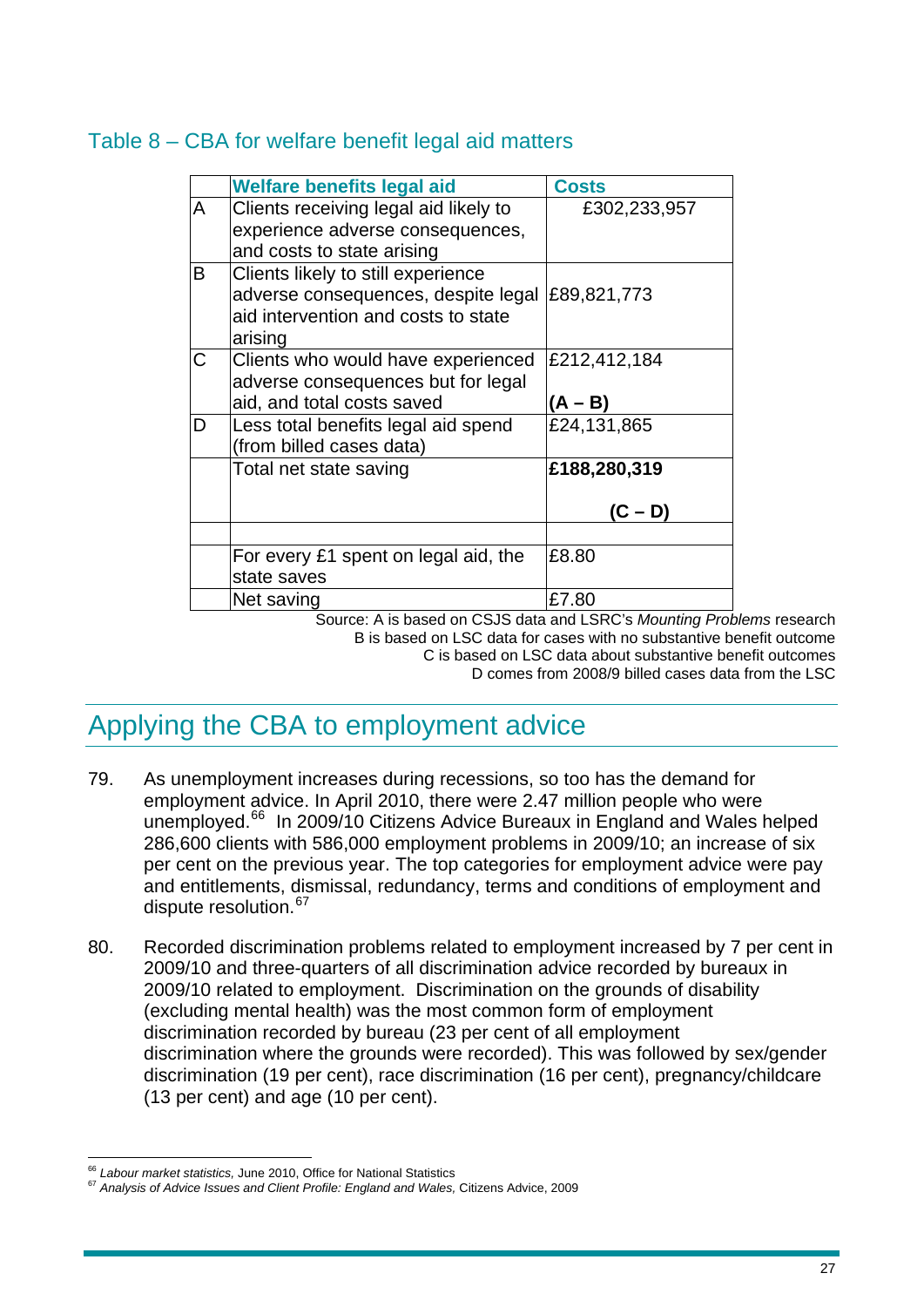- 81. Loss of employment as a result of problems can result in direct costs to the public purse through benefit claims. For respondents to the CSJS claiming unemployment related benefits following job loss, an average of 19 weeks was claimed, making the average costs of job loss £1,057.16.  $^{68}$  $^{68}$  $^{68}$  In addition to these costs, loss of employment caused a net social cost measured in terms of lost output. The value of output foregone measured using GDP per head; given the average spell of unemployment reported among respondents who lost their job as a consequence of a problem, the average value of lost output amounted to £8,140.17. Other evidence supports findings of a high level of negative outcomes, for example the recent Marmot report on health inequalities has demonstrated the links between unemployment and a multiplicity of elevated health risks.<sup>[69](#page-27-1)</sup>
- 82. Employee stress impacts the individuals concerned, the workplaces and the wider community. About one in five people say that they find their work either very or extremely stressful. Over half a million people report experiencing work-related stress at a level they believe has actually made them ill.<sup>[70](#page-27-2)</sup> Each case of stressrelated ill health leads to an average of 29 working days lost. A total of 13.4 million working days were lost to stress, depression and anxiety in 2001. Work-related stress costs society between £3.7 billion and £3.8 billion a year.
- 83. Timely advice can reduce stress and mitigate the economic cost and some or all of the personal negative impacts of employment problems and related impacts can be eased by good advice. As a result of bureau advice, clients with employment problems can retain their job, protect their terms and conditions, or, where it is not appropriate for them to return to their job, Citizens Advice Bureaux can help them financial compensation through tribunals.
- 84. The LSC fund specialist employment advice at 33 Citizens Advice Bureaux. In 2009/10, one in four outcomes from the employment advice given by LSCfunded bureaux were financial gains. Over three-quarters of these financial gains (78 per cent) related to financial settlements for clients out of court. Just over one in three clients outcomes were that they were enabled to better understand, access or manage their employment rights.

#### Applying the CBA to LSC funded employment advice

85. The same method as used previously is applied again to LSC employment funded casework.

<span id="page-27-0"></span> $\overline{a}$ <sup>68</sup> Mounting Problems: Further Evidence of the Social, Economic and Health Consequences of Civil Justice Problems, Pascoe Pleasence P, Buck A, Balmer M, Smith M, Patel A, Transforming Lives: Law and social process, 2007<br><sup>69</sup> *Fair Society, Healthy Lives* Marmot review of Health Inequalities, UCL 2009<br><sup>70</sup> Tackling Stress: the management stan

<span id="page-27-1"></span>

<span id="page-27-2"></span><http://www.hse.gov.uk/pubns/indg406.pdf>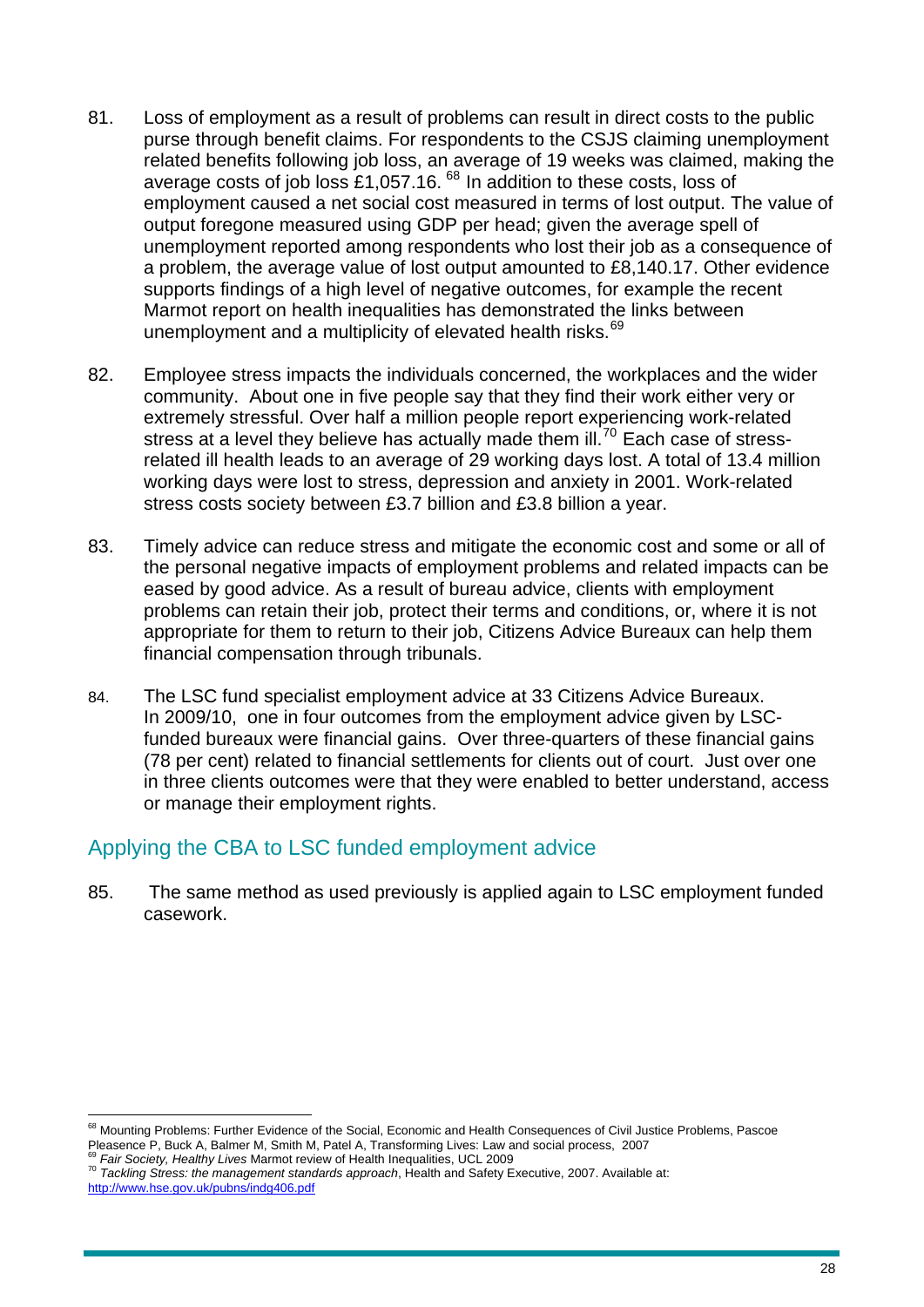#### Table 9 – CBA for employment law matters

|   | <b>Employment legal aid</b>                                                                                                                                                                  | <b>Costs</b>             |
|---|----------------------------------------------------------------------------------------------------------------------------------------------------------------------------------------------|--------------------------|
| A | Clients receiving legal aid likely to<br>experience adverse consequences,<br>and costs to state arising (Based on<br><b>CSJS data and Mounting Problems</b><br>Research)                     | £50,090,848              |
| B | Clients likely to still experience<br>adverse consequences, despite legal<br>aid intervention and costs to state<br>arising (Based on data for cases with<br>no substantive benefit outcome) | £16,235,756              |
| C | Clients who would have<br>experienced adverse consequences<br>but for legal aid, and total costs<br>saved (based on substantive benefit<br>outcomes)                                         | £33,855,093<br>$(A - B)$ |
| D | Less total employment legal aid<br>expenditure (from 2008-2009 billed<br>cases data)                                                                                                         | £4,746,001               |
|   | Total net state saving                                                                                                                                                                       | £29,109,091<br>$(C - D)$ |
|   | For every £1 spent on legal aid, the<br>state saves                                                                                                                                          | £7.13                    |
|   | Net saving                                                                                                                                                                                   | £6.13                    |

Source: A is based on CSJS data and LSRC's *Mounting Problems* research B is based on LSC data for cases with no substantive benefit outcome C is based on LSC data about substantive benefit outcomes D comes from 2008/9 billed cases data from the LSC

## Family

86. Family legal aid work remains the most costly areas for the civil legal aid budget and covers contentious issues of child welfare and protection as well divorce, property and relationship breakdown issues, so this paper will not attempt a full CBA on family law costs. However, family law issues rarely occur in isolation from other problems. There is ample evidence that job loss, financial difficulties and loss of income can bring about family breakup. Some economists have specifically argued that the risk of divorce increases on the realisation of unfavourable changes in individuals' economic circumstances.<sup>[71](#page-28-0)</sup> Findings from respondents to the CSJS revealed that those who had become unemployed during the survey's three-year 'reference period' were much more likely than others, including those who were simply unemployed, to report having experienced family law problems.<sup>[72](#page-28-1)</sup> The same

<span id="page-28-0"></span><sup>&</sup>lt;sup>71</sup> Becker An Economic Analysis of Marital Instability, 1977, Journal of Political Economy

<span id="page-28-1"></span><sup>71</sup> Becker *An Economic Analysis of Marital Instability*, 1977, Journal of Political Economy 72 Pleasence, P. and Balmer, N.J. (2009) *Job Loss, Divorce and Family Disputes*. Family Law, Volume 39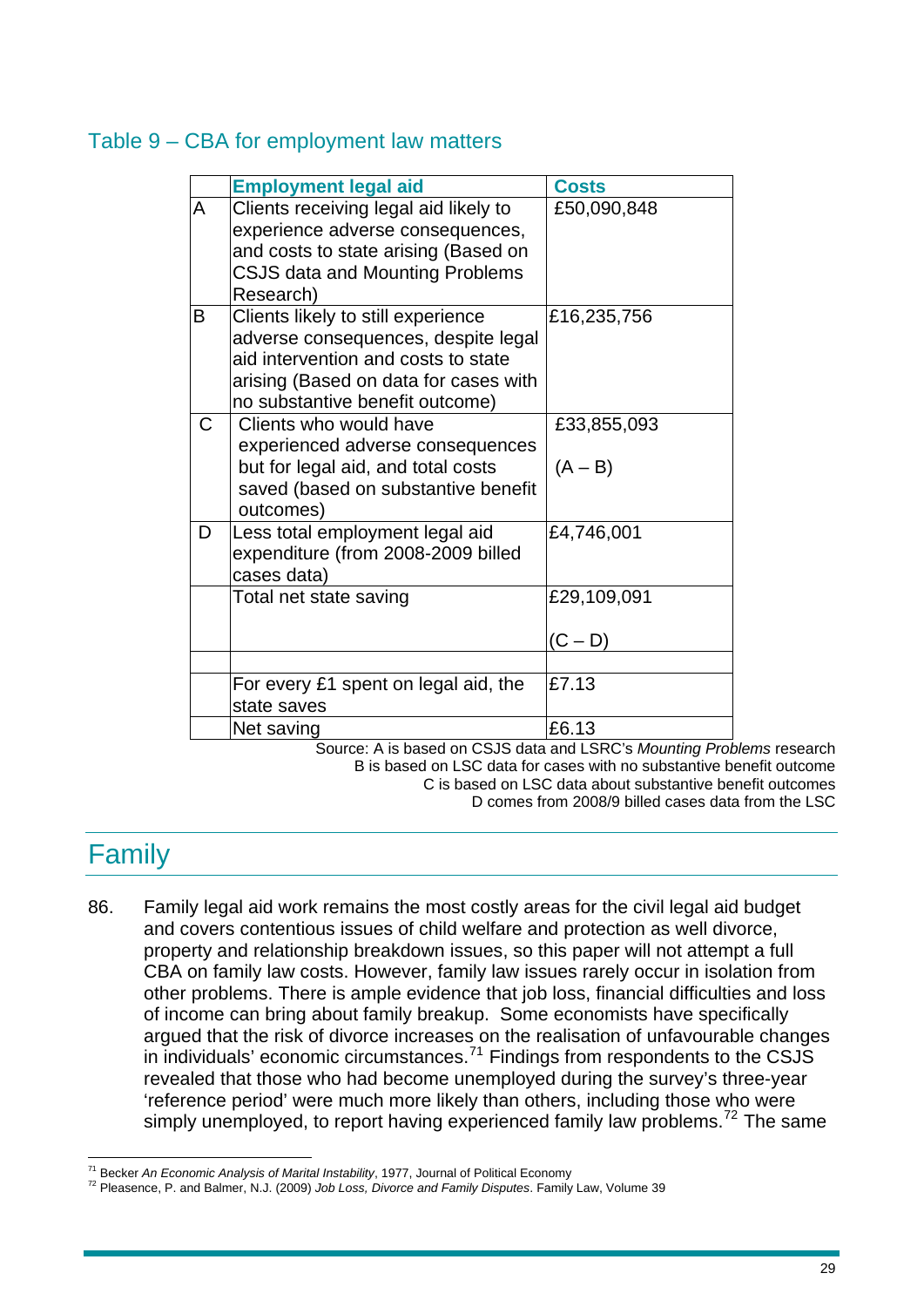was true of those who had experienced a problematic redundancy/sacking. In fact, those who had become unemployed reported 1.3 problems on average, compared with 0.6 problems for others (and 1.0 problems for those who were simply unemployed).Those who had experienced a problematic redundancy/sacking reported 2.3 problems on average, though all of them had by definition reported a problem around their redundancy/sacking.

- 87. An obvious level of family work where the CBA could be applied is in relation to obtaining domestic violence injunctions or other family law remedies. Obtaining accurate statistics on the scale of domestic violence is difficult, as it is known to be widely under-reported. Analysis of the British Crime Survey show between 23 per cent and 35 per cent of incidents are reported to the police.[73](#page-29-0) The total annual cost of domestic violence estimated to be £40.1 billion per year.<sup>[74](#page-29-1)</sup> Domestic violence against women can be said to be both a consequence and a cause of gender inequality. Among adult female victims of intimate violence, 33 per cent experienced more than one type of abuse, most commonly partner abuse and sexual assault (18 per cent).<sup>[75](#page-29-2)</sup>
- 88. The Home Office have developed a "ready reckoner tool" for local practitioners and for commissioners involved in comprehensive area assessments and planning for local services in order to assist in providing an estimate for justifiable service levels needs.<sup>[76](#page-29-3)</sup> It starts by looking at levels of domestic abuse, (as well as other violence against women issues such as sexual assault and stalking) in individual areas using British Crime Survey (BCS) data, and bases commissioning guidance around costs and consequences. As an example, for a total population of 110,000 people in the West Midlands region the ready reckoner estimates that:
	- 3,865 women and girls between the age of 16‐59 may have been a victim of domestic abuse in the past year;
	- 1,540 women and girls between the age of 16 59 may have been a victim of sexual assault in the past year;
	- 4,382 women and girls between the age of 16 59 may have been a victim of stalking in the past year.
- 89. The ready reckoner then provides a tool for estimating the impact and costs to services of domestic violence and sexual violence. Again, taking a population of 110,000 people in the West Midlands the costs are estimated to be:

<span id="page-29-0"></span><sup>&</sup>lt;sup>73</sup> Walby, S. and Allen, J. (2004), *Domestic violence, sexual assault and stalking: Findings from the* British Crime Survey (London: Home Office)<br><sup>74</sup> Home Office

<span id="page-29-3"></span><span id="page-29-2"></span><span id="page-29-1"></span><sup>74</sup> Home Office 75 Home Office 76 *Mainstreaming the Commissioning of Local Services to Address Violence against Women and Girls,* Home Office 2009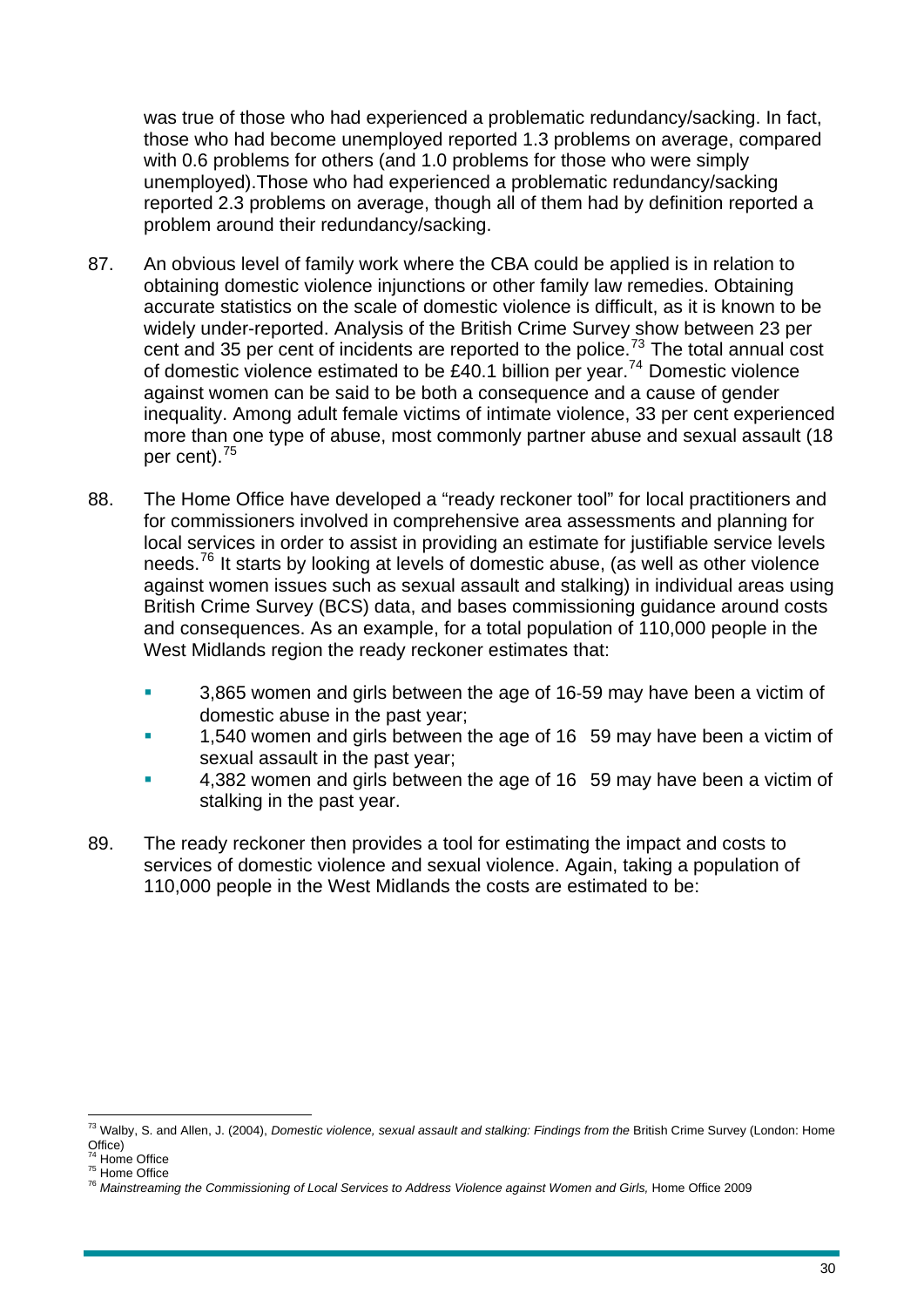| <b>Total costs</b> | <b>Physical</b><br>and mental<br>health costs | <b>Criminal</b><br><b>justice</b><br><b>costs</b> | <b>Social</b><br><b>services</b><br><b>costs</b> | <b>Other</b><br><b>costs</b><br><i>(including)</i><br>housing<br>and legal<br>costs) | <b>Human and</b><br>emotional<br><b>costs</b> |
|--------------------|-----------------------------------------------|---------------------------------------------------|--------------------------------------------------|--------------------------------------------------------------------------------------|-----------------------------------------------|
| £10,506,540        | £2,264,010                                    | £1,426,022                                        | £268,548                                         | £6,547,960                                                                           | £33,545,248                                   |

Source: Mainstreaming the Commissioning of local services to address violence against women, Home **Office** 

# The Citizens Advice perspective

- 90. For the past six years the Citizens Advice service has been monitoring outcomes of advice via an electronic case recording system. As well as the value of this data in understanding advice agencies' client base, it enables advice services to better demonstrate their financial value, and the value of advice in different casework categories.<sup>[77](#page-30-0)</sup>
- 91. Citizens Advice receives a grant in aid from the Department of Business Innovation and Skills (BIS), the grant being £21.47 million in 2009/10 but is expected to decrease to £20.82 million for 2010/11. Citizens Advice also receives project funding of approximately £35 million per annum and generates £5 million from other sources. The total income of the network of bureaux is £148 million, including £68 million from local authorities and £19 million from the Legal Services Commission for undertaking legal aid work. The total cost of delivering the service across England and Wales is approximately £178 million.
- 92. The CAB service has a strong brand recognition amongst the public,  $78$  and dealt with 2.3 million clients in 2009/10.<sup>[79](#page-30-2)</sup> The main areas of advice work were in debt, benefits, housing and employment. In some cases, given the limits of existing CASE outcomes data, it is not possible to quantify the financial benefit to either government or clients. However the different outcome codes and known proxies for adverse costs do make it possible to make very some rough and ready calculations using 2008/9 outcomes data.<sup>[80](#page-30-3)</sup> Costs, client value and government savings have been estimated for the value of advice work carried out over 2008/9; these are by no means empirically certain, so they fall instead within a value range. Using the minimum value estimates within the range, the results can of this project can be summarised as follows:

#### **Housing**

93. As reported under the section on housing outcomes, 3,400 clients had their homelessness prevented or averted, or settled accommodation was secured for

 $\overline{a}$ <sup>77</sup> See <u>http://www.citizensadvice.org.uk/index/aboutus/outcomes\_of\_advice.htm</u><br><sup>78</sup> Unmet demand for Citizens Advice Bureaux Mori 2004<br><sup>79</sup> Citizens Advice Annual report and accounts 2009<br><sup>80</sup> Gibbons: *Our Contribution* 

<span id="page-30-1"></span><span id="page-30-0"></span>

<span id="page-30-2"></span>

<span id="page-30-3"></span>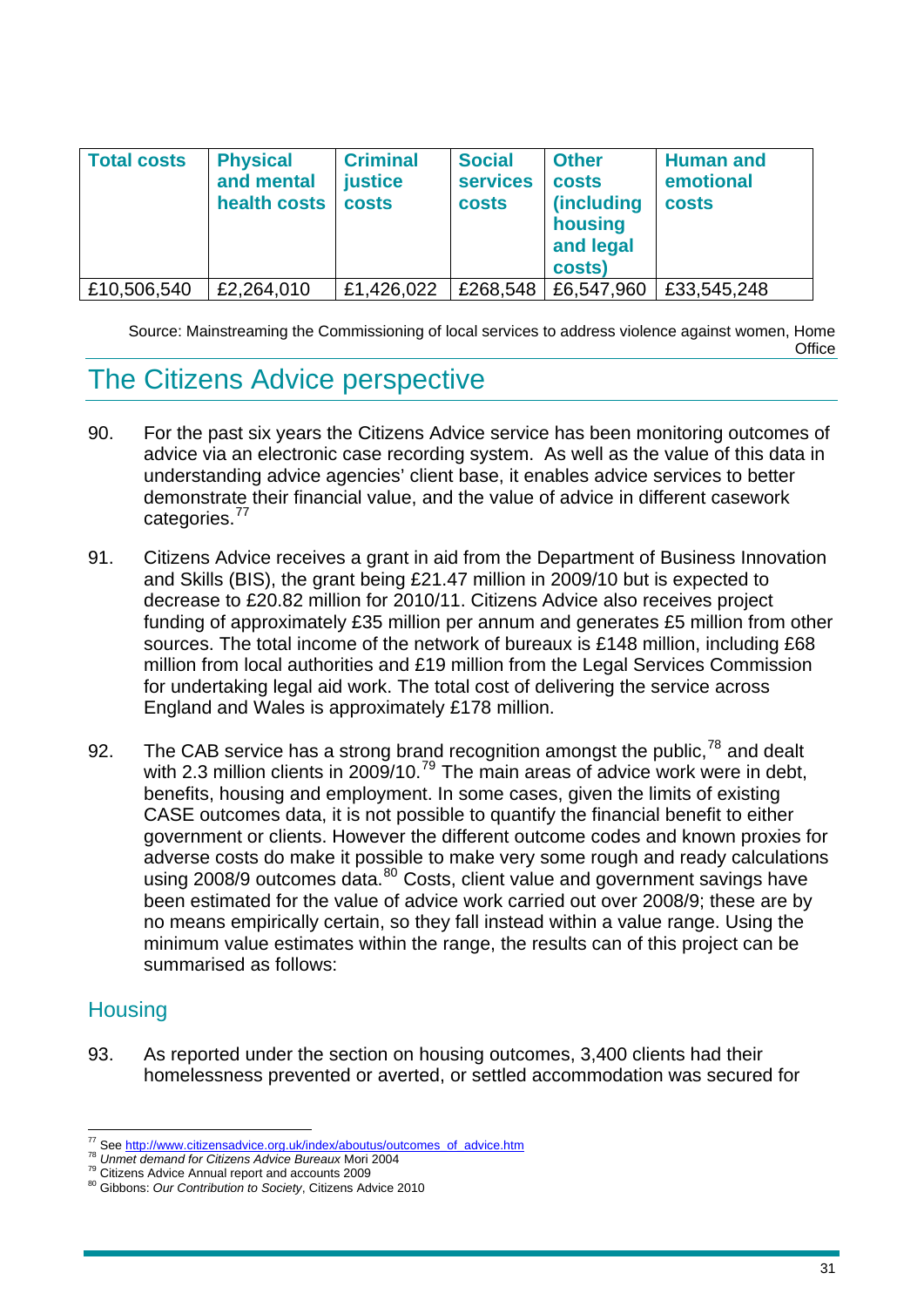them. Taking the lower estimate of the cost of homelessness at £4,500 $^{81}$  $^{81}$  $^{81}$ , this is a potential benefit of £15.3 million, if this is applied this to all of these client interactions. The estimated value can also be used as a proxy for an the estimated Government savings.

| Clients seen in 2008/9:   | 265,000 about 410,000 issues |
|---------------------------|------------------------------|
| <b>Government saving:</b> | £15.3 million                |
| <b>Client value:</b>      | £15.3 million                |

#### **Debt**

94. Of the financial outcomes recorded under FIF projects, £57 million worth of client debt was written off and £15.3 million of income gains were recorded. Together, the average financial benefit was £1,300 per outcome. Using this average across all the recorded casework undertaken for CAB clients, estimated saving to clients may be estimated at £281m, although the LSRC figures on advice gains from debt advice suggest that the real savings figure could be much larger. A £219 saving to Government from debt casework can be estimated on the basis of the average cost per debt problem in terms lost economic output which has been estimated at  $£1,000;$ <sup>[82](#page-31-1)</sup> this is excluding the economic impact of stress related illness which would take the estimated saving higher. So under this analysis the return of investment on FIF expenditure alone (£16.8 million) can therefore be estimated at 1:4.

| Clients seen in 2008/9:   | 575,000 on 1.93 million issues and 216,000 casework |
|---------------------------|-----------------------------------------------------|
| <b>Government saving:</b> | £216 million                                        |
| <b>Client value:</b>      | £281 million                                        |

#### **Benefits**

95. Several different CAB benefit advice services and projects have reported positive outcomes. For example, the Royal British Legion project includes £4.1 million of benefits gained and £1.2m of charitable grants awarded – for one in three clients seen in 2008/9 (1,873) the bureau achieved a financial gain with an average value of £3,500 gained per client. Estimated government savings can also be made on the basis on 'avoidable contact' i.e. cases which otherwise would have had to have been dealt with by the DWP or the local authority. This is based on the number of issues requiring advice, taking half an hour to resolve at an estimated cost of £20 per hour including on-costs and overheads

**Government saving:** £13.8 million (estimate) **Client value:** £367 million

**Clients seen in 2008/9:** 663,000 on 1.71 million issues

#### **Employment**

96. Of the 293,000 clients seen with employment problems, bureaux dealt with approximately 16,000 employment cases at generalist and specialist level. As well

 $81$  Crisis – see para 42 for discussion

<span id="page-31-1"></span><span id="page-31-0"></span><sup>82</sup> A Helping Hand: the Impact of Debt Advice on People's Lives. Legal Services Research Centre, 2007. Available at: http://www.lsrc.org.uk/publications/Impact.pdf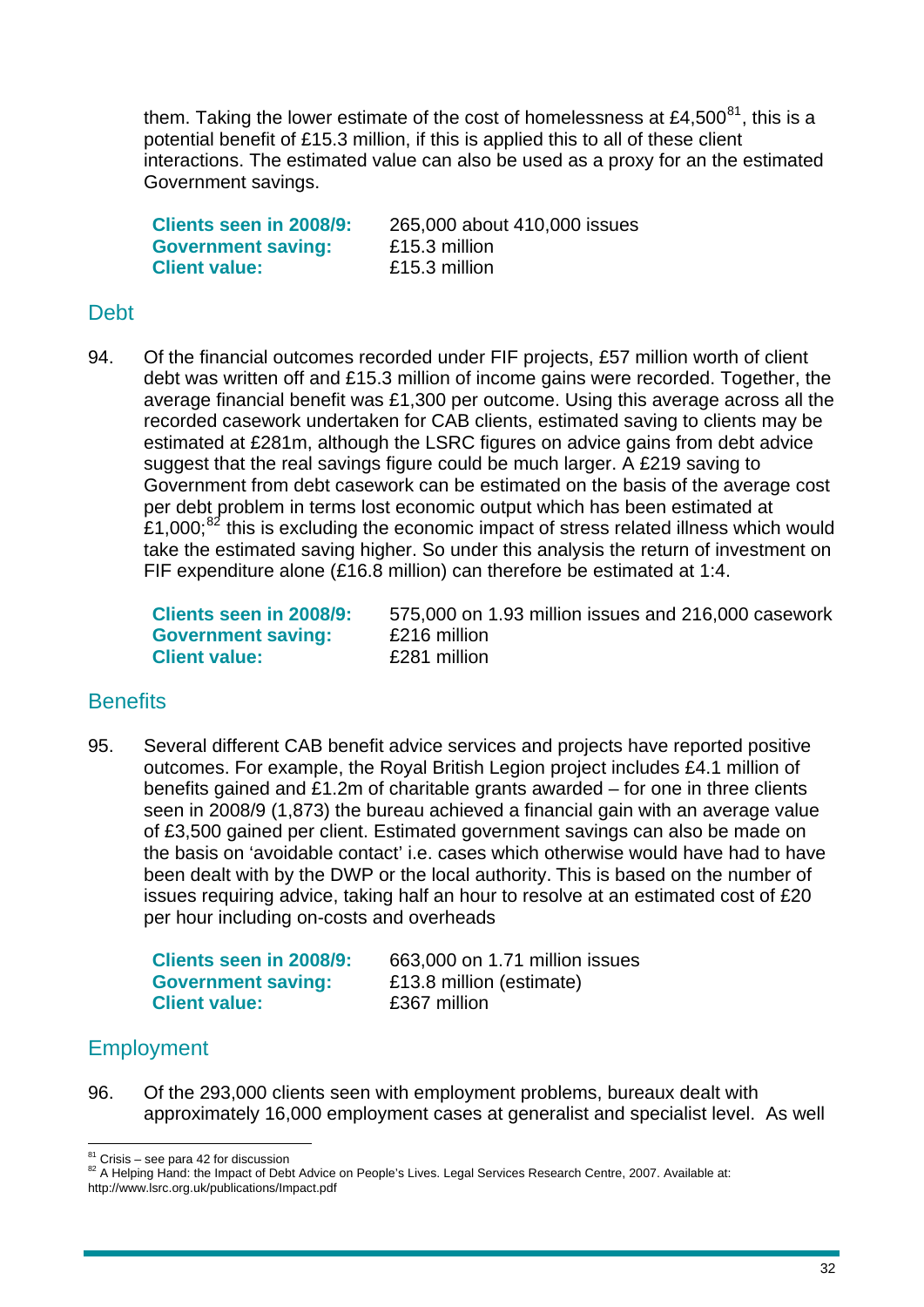as tribunal gains, settlement and conciliation is the usual outcome for employment advice clients. An ACAS study estimates that employees gain just under £17 million from conciliation.<sup>[83](#page-32-0)</sup> If the ACAS figures are used as a proxy proportionate to the volume of CAB clients, based on the average saving from conciliation this leads to an estimated client saving of £1.9 million. A potential Government saving can also be estimated using the average cost of work-related stress (£9,524), and based on sessions requiring casework.

| Clients seen in 2008/9:   | 293,000 on 555,000 issues |
|---------------------------|---------------------------|
| <b>Government saving:</b> | £155 million (estimate)   |
| <b>Client value:</b>      | £1.9 million              |

#### **Conclusion**

- 97. A final factor to consider in estimating the value of CAB services, is the added value of volunteers to community based services. Across CAB services, there are 21,335 volunteers who add the value of service delivery.<sup>[84](#page-32-1)</sup> The value of this volunteer base can be estimated at £86 million, based on ONS statistics on average wages.<sup>[85](#page-32-2)</sup>
- 98. So in the four main areas of information and advice (employment, debt, benefits, and housing) and including the estimated value of CAB volunteers, it can be estimated that the CAB service currently saves society in the region of £1 billion at a the lowest range of indicators. If this minimum base is an accurate one, then on the basis of this method of undertaking a cost benefit analysis, the minimum return on investment in the service (£178 million), is around 1:6.

| <b>Advice area</b> | <b>Government saving</b> | <b>Client value</b> | <b>Grand total</b>            |
|--------------------|--------------------------|---------------------|-------------------------------|
| Debt               | £216,000,000             | £281,000,000        |                               |
| <b>Benefits</b>    | £14,000,000              | £367,000,000        |                               |
| Employment         | £155,000,000             | £2,000,000          |                               |
| Housing            | £15,000,000              | £15,000,000         |                               |
| <b>Volunteers</b>  | £86,000,000              |                     |                               |
| <b>Total</b>       | £486,000,000             |                     | £665,000,000   £1,151,000,000 |

#### Table 10 – Summary of the CAB service's contribution

## Is there a "social return" on investment in legal aid?

99. An alternative approach to looking at the value of publicly funded advice, is to put down cost benefit markers on social value. Social Return on Investment (SROI) is a framework for measuring social value, or what in today's language we might call a contribution to the "big society". Since the Cabinet Office's report on *Measuring Social Value,[86](#page-32-3)* SROI has increasingly been referenced for its potential to be used as a tool for understanding and improving services to the public – especially those

 $\overline{a}$ <sup>83</sup> <u>http://www.acas.org.uk/media/pdf/j/a/NIESR\_Economic\_Impact\_of\_Acas\_Final.pdf</u>, p.5 <sup>84</sup> 2008/09 Citizens Advice Bureaux Information Survey<br><sup>85</sup> Calculations using figures from the Annual Survey of Hours and Earnings,

<span id="page-32-1"></span><span id="page-32-0"></span>

<span id="page-32-3"></span><span id="page-32-2"></span>[http://www.statistics.gov.uk/downloads/theme\\_labour/ASHE\\_2008/tab2\\_5a.xls](http://www.statistics.gov.uk/downloads/theme_labour/ASHE_2008/tab2_5a.xls) <sup>86</sup> *Measuring and Communicating Social Value,* Cabinet Office, 2009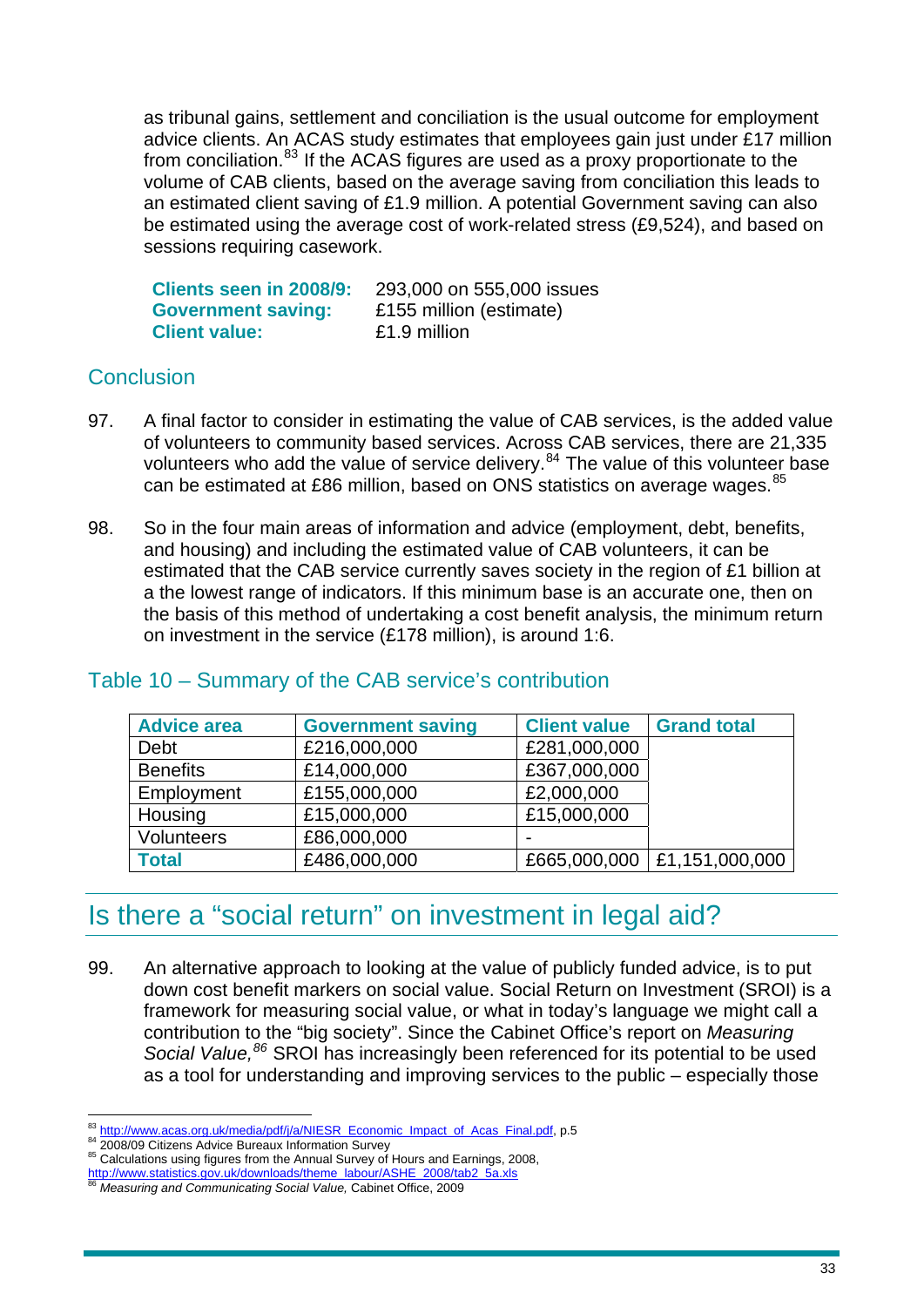delivered by not for profit agencies and charities. However as a nascent tool, it continues to be held back by the low levels of evidence. Could the SROI model be used to build on a cost benefit analysis for legal aid and advice services?

- 100. At one level, SROI can be seen as a type of economic analysis rooted in a costbenefit analysis paradigm. $87$  The six stages that a typical SROI assessment might follow can be summarised as:
	- **Establishing scope and identifying key stakeholders (e.g. funders and other** agencies working with the client group);
	- Mapping outcomes through engaging with stakeholders and developing an impact map to show the relationship between inputs, outputs and outcomes;
	- Evidencing outcomes and giving them a value by sourcing data to show whether outcomes have happened and then giving them a monetary value;
	- **Establishing impact by differentiating those aspects of change that would** have happened anyway or are a result of other factors are taken out of the analysis;
	- Calculating the SROI by adding up all the benefits, subtracting any negatives and comparing the result with the investment;
	- Reporting, using and embedding involves verification of the report, sharing findings with stakeholders and responding to them, and embedding good outcomes processes.
- 101. This analysis results in a financial value being placed on results, whilst allowing organisations to understand their key outcomes and involve stakeholders along the way. In practical terms, this allows charities to add together the values of all of their outcomes and to compare the total value created for stakeholders to the money required to achieve those results. This is summed up in the SROI ratio, usually expressed as *'for every pound spent, organisation A creates Y pounds of social*  value<sup>', [88](#page-33-1)</sup>
- 102. To an economist, SROI looks a lot like cost-benefit analysis but using a very different theoretical framework. However, it is important to recognise that costbenefit analysis itself can engage a very broad range of approaches. The functionality of any CBA tool is about comparing the costs of some particular action with its benefits and expressing both costs and benefits in financial terms. SROI can be seen as a particular approach to cost-benefit analysis, with an emphasis on stakeholder involvement.
- 103. A clear attempt to apply the SROI to legal aid work has been conducted in relation to law centres. NEF's analysis attempts to captures "social value" by translating social outcomes into financial values.<sup>[89](#page-33-2)</sup> The methodology follows an 'impact map' for clients and government as respective stakeholders, and includes the likely socio-economic benefits arising from prevention of problems such as evictions. Following the course of a particular homelessness case, the socio-economic benefit to cost ratio is shown to be in excess of ten-to-one.

 $\overline{a}$ 

<span id="page-33-0"></span><sup>&</sup>lt;sup>87</sup> Social Return on Investment Position paper, NPC April 2010<br><sup>88</sup> Guide to Social Return on Investment, the Cabinet Office (2009).<br><sup>89</sup> The Socio-Economic Value of Law Centres, NEF 2009

<span id="page-33-2"></span><span id="page-33-1"></span>

[http://www.lawcentres.org.uk/uploads/Read\\_the\\_Socio-Economic\\_Benefits\\_of\\_Law\\_Centres\\_here.pdf](http://www.lawcentres.org.uk/uploads/Read_the_Socio-Economic_Benefits_of_Law_Centres_here.pdf)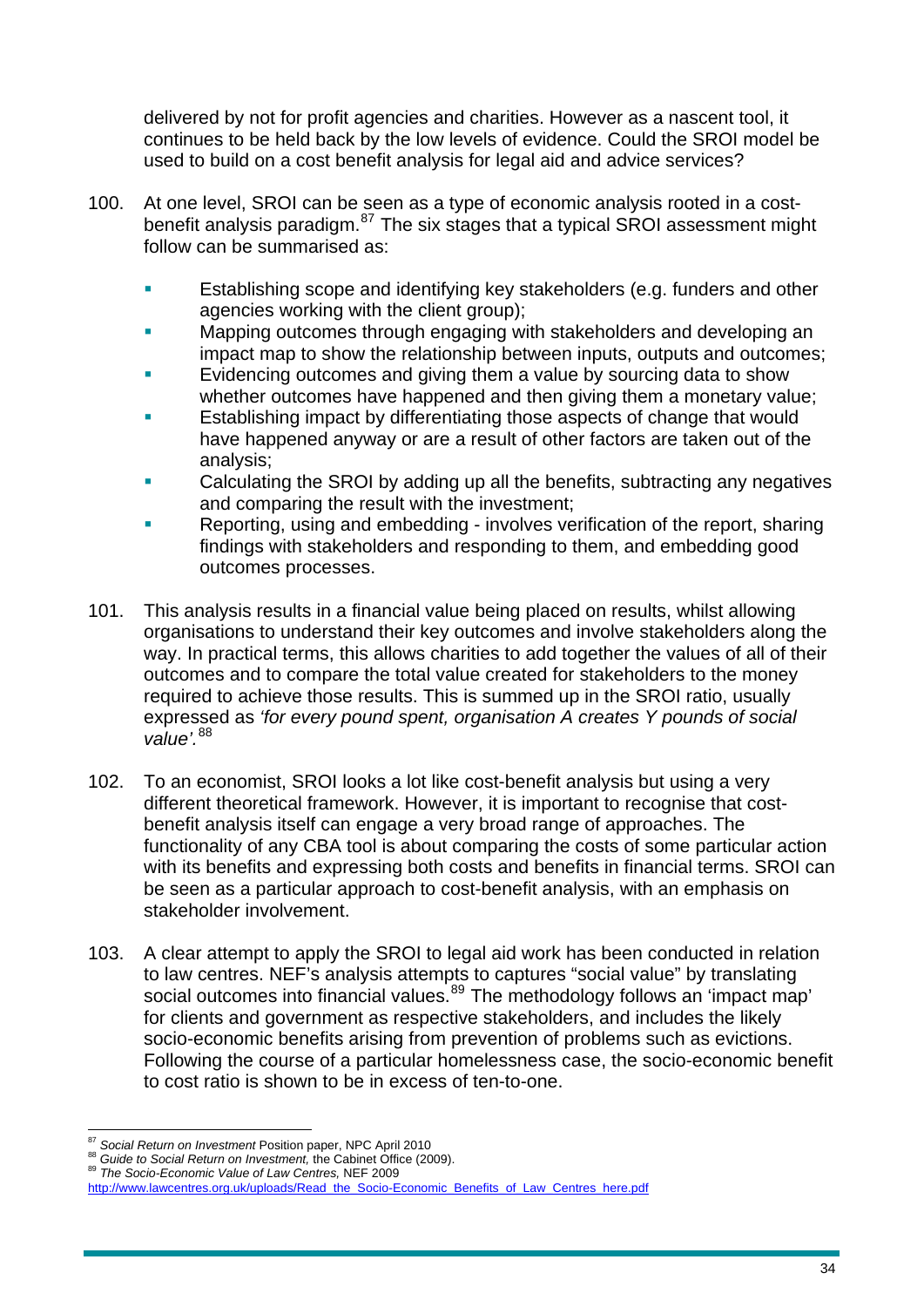#### Table 11 – A possible SROI model for law centres

| <b>Stakeholder</b> | <b>Input</b>                                             | <b>Outcome</b>                                                                                                                              | <b>Financial</b><br>measure/proxies                      |
|--------------------|----------------------------------------------------------|---------------------------------------------------------------------------------------------------------------------------------------------|----------------------------------------------------------|
| Client             | Time spent on<br>case                                    | Roof over head,<br>independent living,<br>improved health<br>and diet,<br>employment<br>prospects,<br>increased self<br>reported well-being | Rent, income,                                            |
| Government         | Funding for service<br>or use of other<br>public service | Cost avoidance:<br>fewer homeless,<br>reduced health<br>costs,                                                                              | Costs avoided to<br>public services, tax<br>receipts etc |

Source: using ideas from NEF's report, *The socio-economic value of law centres*

- 104. The report concludes that for every £1 invested in a law centre, a further £15 of "social value" is generated. This method of CBA is in rudimentary development at this stage, but increasingly there is discussion about how social value can be better captured in the way legal aid is procured and delivered. Social value indicators may have potential to be used within a commissioning framework. In Citizens Advice's submission to the *Local Legal Advice review*, we recommended that agencies seeking legal aid funding for advice services should be assessed not only on what they can deliver in terms of efficient and quality advice, and price, but what they can also deliver in the form of a community premium – ie added value.<sup>[90](#page-34-0)</sup> This could include a range of factors which should be fully taken into account in the competitive process, for example:
	- **Longer term client outcomes**  these could include clients feeling more confident and knowledgeable about their rights and responsibilities and more capable of resolving their problems themselves in future. Agencies which can deliver such client outcomes should be regarded as offering a community premium.;
	- **Reach**  where suppliers have high levels of public awareness and trust and are able to and have a track record in providing enhanced access for clients and deliver services in a way that reached those people most in need  $-e.a.$ through promotional activities, partnership working and outreach networks;
	- **Proximity to complementary services** agencies that can offer complementary services – such as public legal education and financial capability services alongside local legal advice should be regarded as delivering a community premium;
	- **Community capital** those organisations which design and deliver their services in such a way that the fabric of the community is strengthened because volunteers are involved in leading the service or delivering the service should be regarded as delivering a community premium. For private

<span id="page-34-0"></span> $\overline{a}$ <sup>90</sup> *Citizens Advice submission to local legal advice review*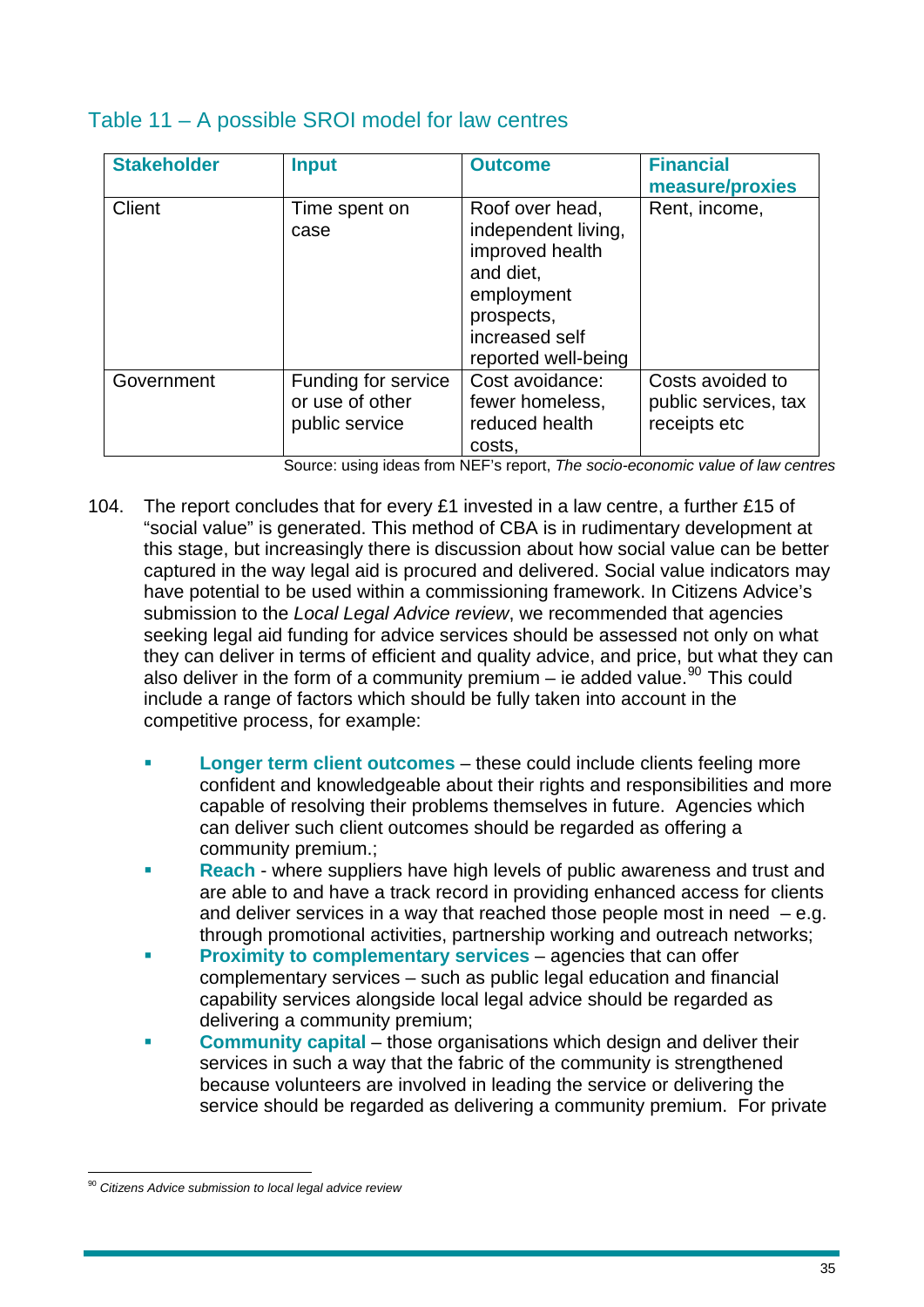law firms their role in providing or supporting pro-bono services should be taken into account here;

- **Strategic action** agencies which have a track record of and commitment to contributing to problem prevention, long term, by contributing to policy and service improvement to benefit clients bring a community premium:
- **Attracting other investment** agencies which have other funds and resources to deliver services alongside local legal advice services should be regarded as offering a community premium because they work to bring in additional investment from other sources which the LSC and local councils are unlikely to be able to secure themselves.
- 105. The value of "complementary work" was specifically recognised in the final report of the local legal advice study and recommenced that there should be a funding mechanism to support this. "Providers of legal advice services also carry out a range of other activity in their communities… they form an important part of the activities of many of the … [not-for-profit] organisations providing legal advice services, and may provide direct benefits in terms of reducing both social exclusion more generally, and the incidence of legal problems." <sup>[91](#page-35-0)</sup>

#### Towards an "advice premium"

- 106. Drawing together the research and evidence base on the practical benefits of accessing advice itself provides powerful data to demonstrate that there is clear business case for supporting investment in legal aid. If the suggested findings in this paper and other similar research projects stand up, a question surely arises as to why so little of this research gets acted on policy makers? This is in part a political question and goes beyond a research remit, however it is very much a joint challenge for researchers and policy makers to a develop a formula which can enable legal aid funding and delivery to be understood in real value for money terms. The LSC's aborted attempt at redirecting funding to higher needs areas through an "indicative spend" formula, and the move towards systems of 'outcome based' commissioning for integrated social welfare law services shows that it is increasingly understood that process of funding allocations need to be evidence driven, both in terms of prevention, prioritisation of resources, and achievable outcomes.
- 107. So commensurate with the general utility of a CBA as a policy tool, is its potential usefulness as a tool in assisting local funding allocations and the question of whether there needs to be not just a community premium in delivery, but rather an "advice premium" in areas of deprivation and undersupply, that can be evidenced on a CBA basis. Work on unmet need mapping in relation to geographies of need, access patterns and publicly funded legal advice supply has in the past given rise to questions about whether there are "advice deserts" – ie areas of chronic need and undersupply of accessible advice services.[92](#page-35-1) The added value of a CBA tool would be to help determine the return on any additional investment in local services and frame the priorities for directing funding at deprived areas.

<span id="page-35-0"></span><sup>&</sup>lt;sup>91</sup> Study of Legal Advice at Local Level Ministry of Justice 2009 http://www.justice.gov.uk/legal-advice-local-level.pdf

<span id="page-35-1"></span><sup>&</sup>lt;sup>92</sup> No Time to Retire: Legal Aid at 60, Citizens Advice, 2009 http://www.citizensadvice.org.uk/no\_time\_to\_retire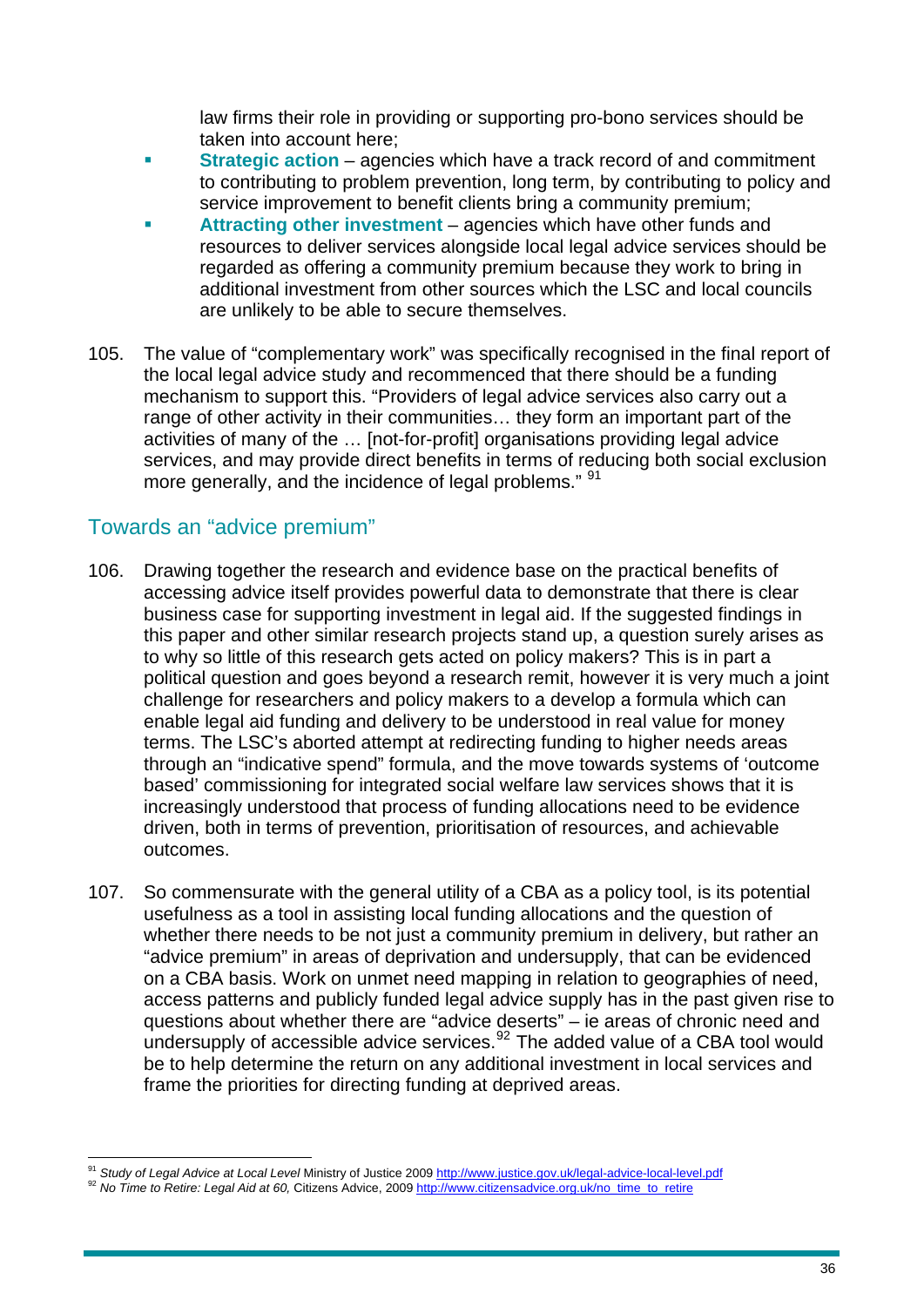#### What further work needs to be done?

- 108. With so much compelling data to show the business case for civil legal aid's value to the public purse, one might ask why is this case not being seen by government? Is this simply because of inadequate or insufficient "salesmanship" of the legal aid business case in Treasury corridors, or is it because existing research is not identifying concrete benefits that policymakers and public service managers are interested in? Or does the explanation lie in public services just not seeing the return in terms of real lower costs of their services – for example the capacity within the NHS for reducing visits to GPs because of intervention with debt problems. The challenge to the legal aid and advice research community is to make a better case, and ensure that the relevant research can actually influence decisions instead of sitting on shelves.
- 109. There is much work to be done here in both research and advocacy, and this paper only scratches the surface. This paper has not, for example, looked at the immigration and asylum system. Yet around 73 per cent of claims for asylum are rejected at "first instance" (i.e. the decision made by the Home Office), whilst 23 per cent of appeals to the Independent Asylum and Immigration Tribunal (AIT) go on to be successful with this process taking many months and incurring a range of additional costs to the public purse. A CBA approach would suggest that more investment in legal advice and discussion at the initial stage would shorten the time taken for decision-making in asylum cases and lead to greater justice at far lower costs to the New Asylum Model, especially if all asylum seekers under the were given access to independent accredited legal representatives before the initial decision-making interview with the Home Office case-owner.
- 110. The CBA approach also has potential application to the criminal justice system and specifically the Criminal Defence Service, the Crown Prosecution Service and offender support services, given high rates of re-offending and the links between crime and civil problems. Recent estimates put the cost of crime to the UK at over £75 billion annually.<sup>[93](#page-36-0)</sup> The CBI has estimated that reducing the re-offending rate of ex-prisoners by just ten per cent could save over £1 billion for the UK economy.<sup>[94](#page-36-1)</sup> Re-offending by released prisoners alone may costs more than £10 billion annually, with around half of adult prisoners reoffending within one year of release.<sup>[95](#page-36-2)</sup> Various risk factors have been identified in relation to offending and re-offending behaviour, problems going right back to early childhood - though uncertainty remains around the extent to which some are "indicators", rather than causes, of behaviour.  $96$ However, key factors identified as increasing the risk of prisoners' reoffending include difficulties finding and retaining employment, financial problems, homelessness and family breakdown. Each of these can involve legal issues at the heart of the civil legal aid scheme. These civil legal issues can also exacerbate mental illness, another risk factor for offending/re-offending.

<span id="page-36-0"></span><sup>&</sup>lt;sup>93</sup> Dubourg. R., Hamed, J. and Thorns, J. The Economic and Social Costs of Crime; (2005)

<span id="page-36-1"></span><sup>&</sup>lt;sup>94</sup> Getting back on the straight and narrow: A better criminal justice system for all. (April, 2008) CBI and Centre for Criminal justice (2009)<br><sup>95</sup> Reducing Reoffending by Ex-Prisoners Social Exclusion Unit (2002).

<span id="page-36-3"></span><span id="page-36-2"></span><sup>95</sup> *Reducing Reoffending by Ex-Prisoners* Social Exclusion Unit (2002). 96 Farrington, D.P. *Childhood Risk Factors and Risk Focused Prevention*, in Maguire, M., Morgan, R. and Reiner, R. (eds.) The Oxford Handbook of Criminology; (2007)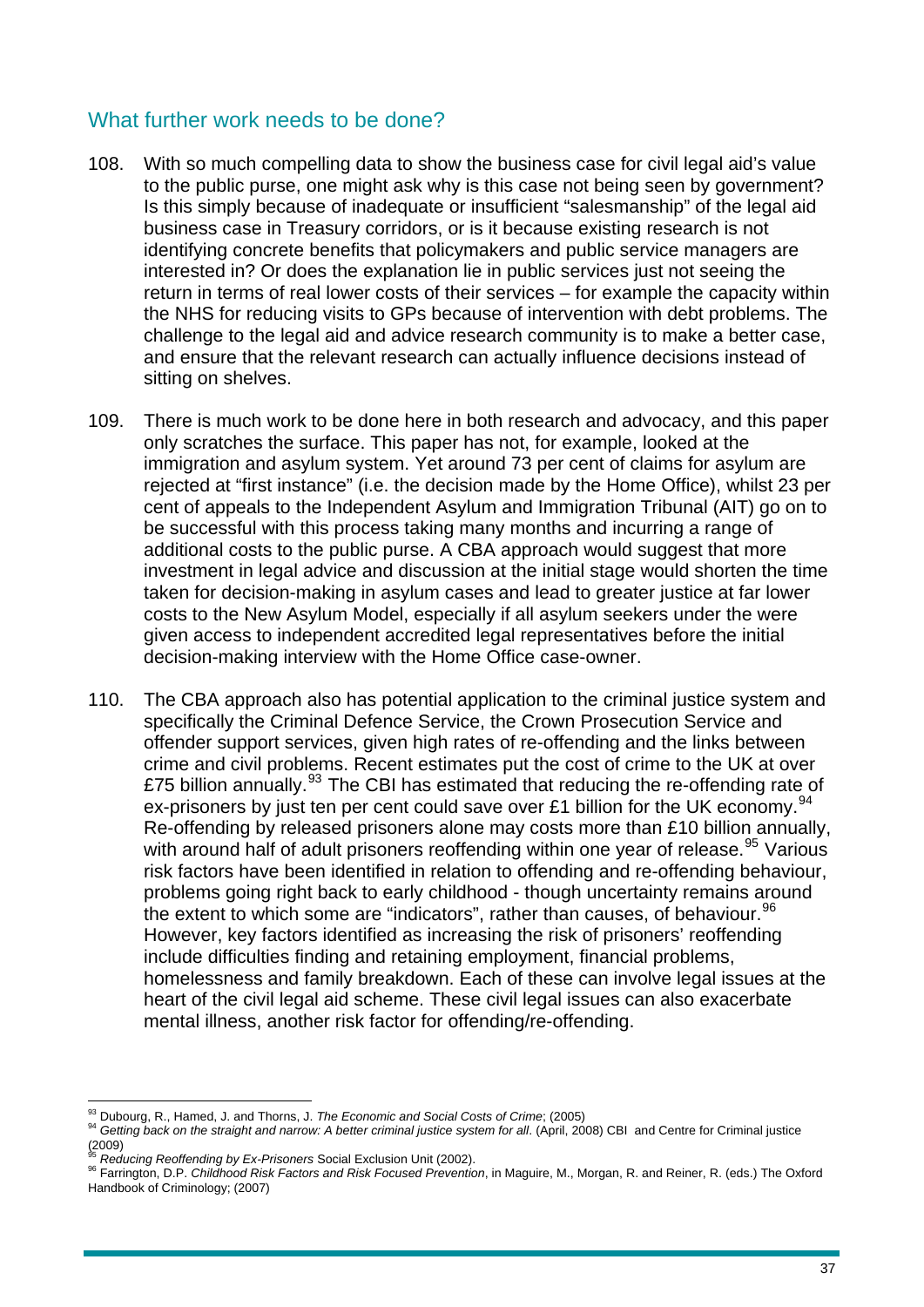- 111. In *Locked Out* in 2007, Citizens Advice outlined a business case for extending CAB prison advice projects to serve the whole UK prison population, amounting to as little as £319 per prisoner per year, compared to the costs of £35,000 per year keeping them in jail if they return, and based on the evidence of the value of advice prisoners in sorting out money and housing issues which are major risk factors for re-offending.[97](#page-37-0) The basis of this approach for analysing the cost benefit of interventions and resource allocation across the criminal justice system has now been endorsed by the Justice Select Committee.<sup>[98](#page-37-1)</sup> And evaluations of individual projects such St Giles Trust 'Through the Gates,' also demonstrate the economic merits of offender advice and support services. 'Through the Gates' provides accommodation support and re-integration programmes for offenders, the evaluation by frontier economics shows substantial positive net benefits to society, with a cost-benefit ratio of at least 10:1.[99](#page-37-2)
- 112. Further work is also needed to demonstrate the extent to which civil legal aid can tackle health and socio-economic inequalities at a structural level. Two large scale recent evidence reviews have identified the sheer scale of the challenge, the National Equality Panel's report<sup>[100](#page-37-3)</sup> and the Marmot review of health inequalities.<sup>[101](#page-37-4)</sup> Key findings from these reports include:-
	- A steep "social gradient" in health and health outcomes relating to local environment;. (Those in poorer areas die on average seven years earlier than wealthy area, and will experience 17 years more of their life with disabilities).
	- The cost of health inequalities is measurable in both human and economic terms, e.g. inequality in illness accounts for £31 - £33 billion in lost productivity.
	- Inequalities in earnings and incomes are high in Britain, both compared with other industrialised countries, and compared with thirty years ago. Over the most recent decade, earnings inequality has narrowed a little and income inequality has stabilised, but big inequality growth between the late 1970s and early 1990s has not been reversed.
	- Well-being should be ranked equally important as economic growth, emphasising early childhood development and environmental quality in communities.
	- Inequality growth of the last 40 years is attributable to growing gaps within and between social groups; there remain deep-seated and systematic differences in economic outcomes between social groups across several dimensions including gender, ethnicity, social class and geographies.
	- Differences, especially socio-economic ones, accumulate across the life cycle. However, 'equality of opportunity' is a universal aspiration for all but held back by systemic discrimination and wide group differences between access to resources to help people fulfil their potential.

<span id="page-37-0"></span><sup>&</sup>lt;sup>97</sup> Locked Out: CAB evidence on prisoners and ex-offenders, Citizens Advice 2007 <u>http://www.citizensadvice.org.uk/locked\_out</u><br><sup>98</sup> Cutting crime: the case for justice reinvestment, Justice Select Committee, 2009

<span id="page-37-2"></span><span id="page-37-1"></span>http://www.publications.parliament.uk/pa/cm200910/cmselect/cmjust/94/94i.pdf<br><sup>99</sup> Through the Gates, an analysis of economic impact, Frontier Economics, 2009<br><sup>100</sup> An Anatomy of Economic Inequality in the UK: Report of the

<span id="page-37-4"></span><span id="page-37-3"></span>

http://www.equalities.gov.uk/pdf/news2008/edge.com/2012/000-edge.com/2009<http://www.marmot-review.org.uk/><br><sup>101</sup> *Fair Society, Healthy Lives* Marmot review of Health Inequalities, UCL 2009 http://www.marmot-review.org.uk/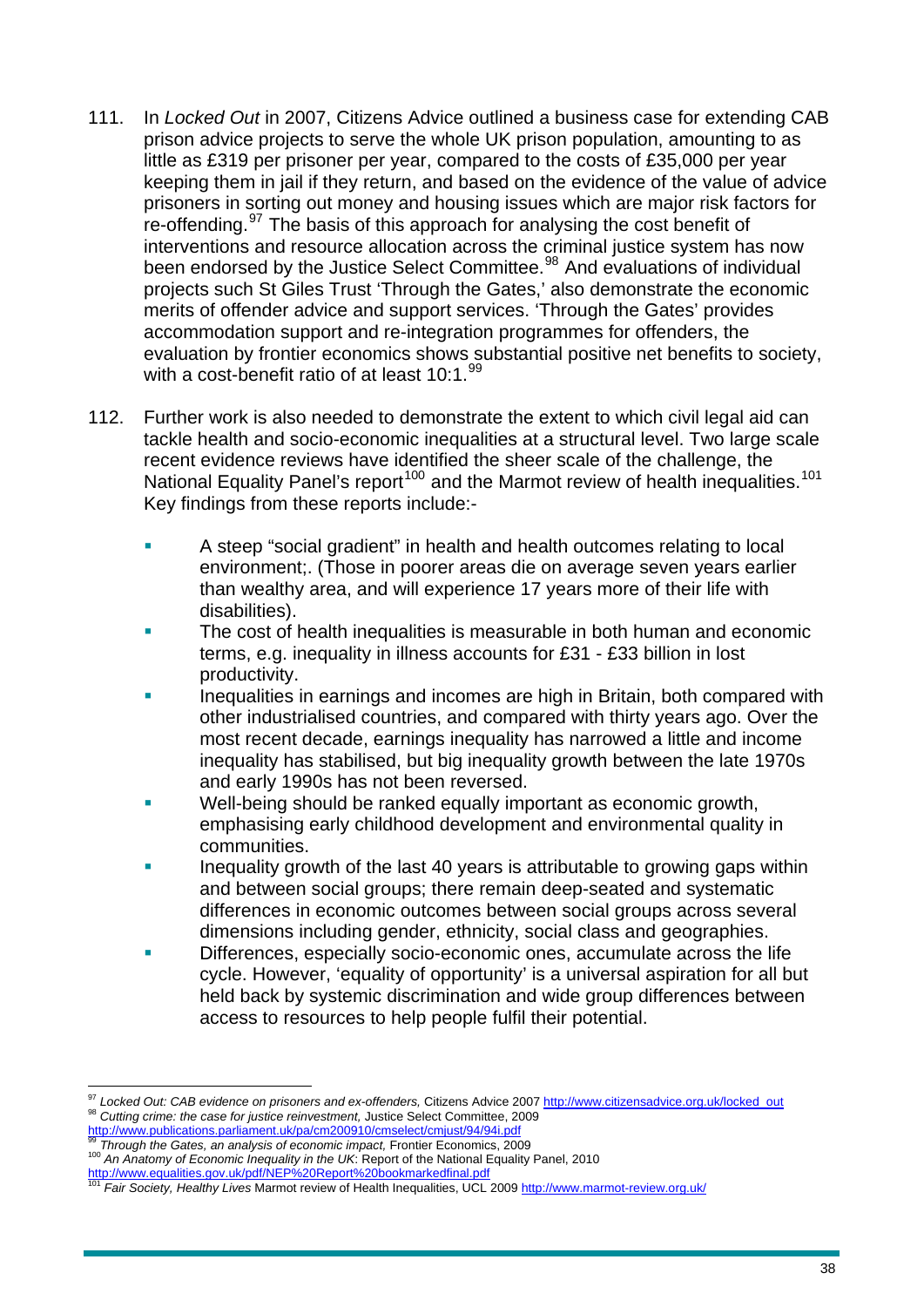- 113. There is much within this evidence base that supports the case for wider access, not only to legal aid, but to advice services more widely in the community. Evidence of associations between social problems and morbidity supports a broad approach to service provision in general practice and some social problems linked with morbidity involve people's rights. Given the evidence on the extent to which social problems can be mitigated through the provision of advice about peoples' rights, advice and support services that go well beyond the biomedical are being increasingly mainstreamed in general practice. Citizens Advice bureaux were first placed in GP practices in the early 1990s. The results of this pilot projects were published in the BMJ in 1993 which concluded that placing CAB sessions in general practices is 'an effective way of providing advice on life problems to patients with health problems'.<sup>[102](#page-38-0)</sup> Thirty seven per cent of regular outreach projects in Citizens Advice Bureaux are situated in healthcare settings, funded by NHS providers and commissioners. According to Derbyshire NHS's evaluation of PCT funded services, for every £1 invested by the project secures £6.50 in additional income for clients and helps them to manage £7.40 of their debts.
- 114. It has recently been announced by the coalition Government that there is to be a "fundamental review of legal aid." This has been clearly linked to the new Spending Review framework.[103](#page-38-1) So within the review discussion may be expected about whether there should be any scope or entitlement changes for different areas of law, for example where there could be market solutions for all or most of those eligible for legal aid, or different more cost effective methods of delivery. In other words would a market based solution - as has grown in the area of debt management - help more people than the current legal aid system does? Evaluation such policy options will also require a business case analysis based on empirical data.

# **Conclusion**

- 115. The starting point of this paper has been a review of attempted methodologies to estimate the negative costs of legal advice problems to individuals and government that can be clearly identified and given a monetary value, and analyse these as a set off against public expenditure invested in the system. One potential silver lining of the recession may be that it presents opportunities for the real social value of public funded legal services to be demonstrated and appreciated far beyond the ranks of those working in the field. In a culture of fiscal retrenchment, however, the business case needs to be more clearly articulated and modelled using hard numbers. Indeed, the key criteria under the new Spending Review Framework is whether any publicly funded activity will provide "substantial economic value", targeted to those most in need and deliverable at the lowest cost by non-state providers to be funded on the basis of the "results they achieve".[104](#page-38-2)
- 116. However, there is little consistency in the conceptualisation and measurement of costs versus gains/results for clients and government from existing research literature, or any mechanism within the legal aid system itself for evaluating in

<span id="page-38-1"></span><span id="page-38-0"></span>

<sup>&</sup>lt;sup>102</sup> Paris, J.A.G. & Player, D. Citizen's advice in general practice, British Medical Journal, 306(6891) 1993<br><sup>103</sup> Spending Review Framework, HM Treasury 2010 http://www.hm-treasury.gov.uk/d/spending\_review\_framework\_080

<span id="page-38-2"></span>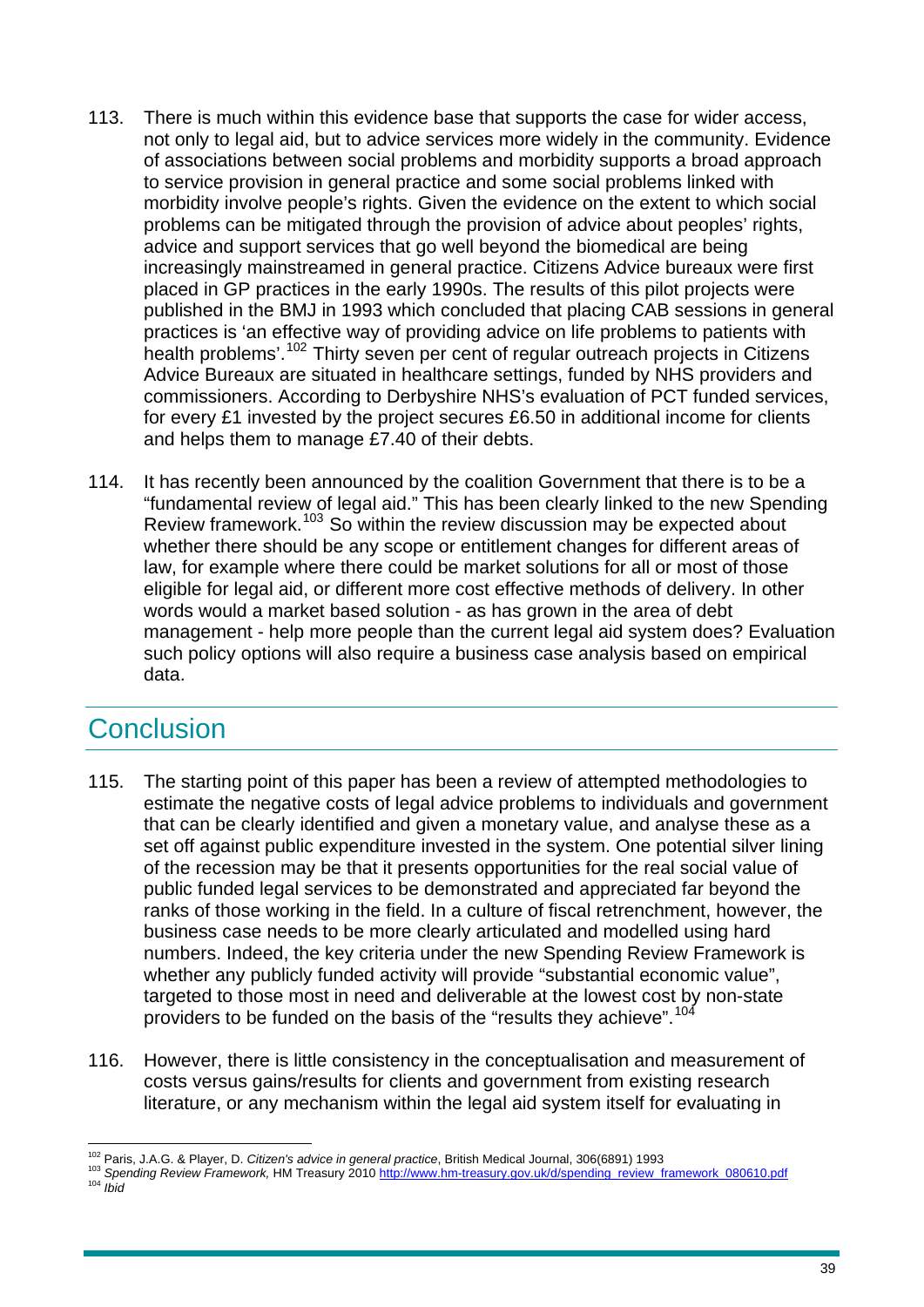monetary terms the benefits and economic value that publicly funded advice bring. Government itself does not appear make use of cost-benefit analysis mechanisms in determining legal aid spend priorities, and existing modelling on the economic case for legal aid undertaken at Ministry of Justice and Legal Services Commission level has not been sufficiently robust to be put into the public sphere. Instead there is a welter of persuasive, though often disconnected, qualitative evidence for the economic case for civil legal aid, supported empirically by the detailed data from the CSJS findings.

117. This paper has attempted to supplement the existing research by identifying and discussing three rather broad approaches to undertaking cost benefit analysis ratios, and in has attempted worked examples for social welfare law categories using available data. The three approaches studied can be summarised as follows:

#### Developing a CBA *matrix* whereby the Legal Services Commission's substantive benefit codes can be used to estimate adverse consequences avoided for legal help clients.

118. Using standardised unit costs for adverse consequences such as homelessness, health service treatment for common ill-health consequences, physical and property damage costs, criminal justice service, social costs measured in terms of lost output etc it is possible to construct a model to evaluate the public value of legal aid spend against the outcomes it delivers. However, the LSC's outcomes measurement framework may not provide the whole picture. The CBA results calculated in discussed in this paper for example highlight a significant CBA ratio differences between different categories of social welfare law. The highest investment returns are for the debt and benefit categories, this is accounted for by higher levels of substantive benefit outcomes.

#### Working from an *aggregate* of different outcome measures

119. From hard to soft outcomes, it is possible to undertake a simple offset analysis against the known costs of adverse consequences arising from civil justice problems. However this type of analysis is highly dependent on choice of proxies, and uses assumptions and estimates that may lead to unreliable results. As part of their outcomes project, Citizens Advice has attempted some estimates over one year (2008/9), for the value of advice work undertaken.

#### Developing the *"social return"* model which identifies added value and longer term impacts and benefits for clients

120. This method has been pioneered by the NEF as a basis for cost benefit analysis generally, and also applied the model to the work of law centres. The shortcomings of this method, however, can be in obtaining sufficient data, and divergent methodologies for assessing benefits to clients in the longer term. Longitudinal studies tend to be the most useful for measuring long-term impact, but these are few and far between.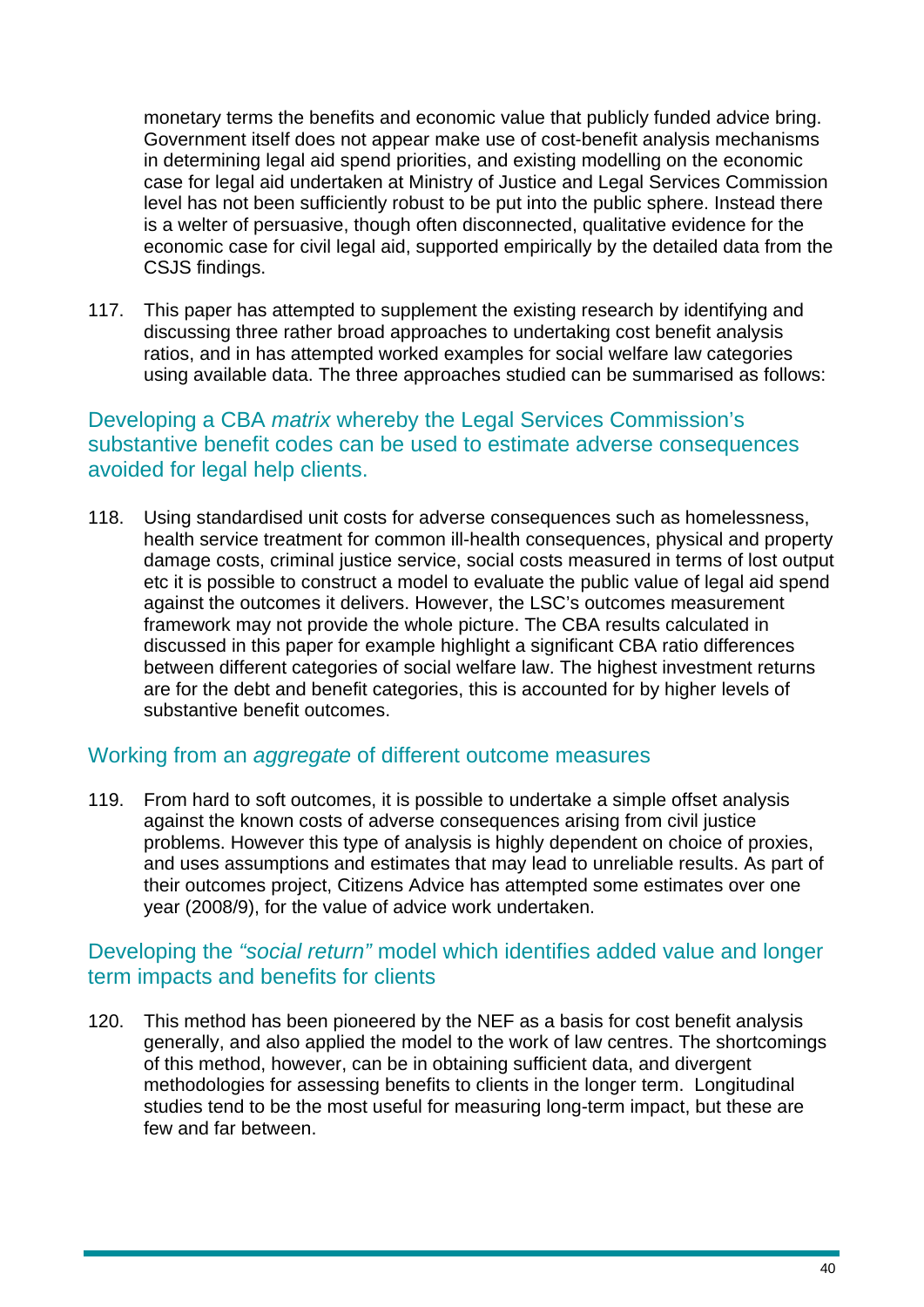- 121. Pursuing any three of these approaches will also inevitably carry forward an unavoidable set of assumptions which may be open to robust challenge. Also costings for social problems and adverse consequences can never be a precise science as it involves a choice of proxy measurements. So depending on the CBA methodology adopted, one inevitably arrives at a range of different potential ratios. Each method is robust in terms of identifying advice benefits, but this does not solve the "but for" problem (ie dependence on assumptions that without advice x, y, z of costs would have automatically accrued) and the extent to which it is possible to evaluate the relationship between problems, adverse consequences and advice solutions in causative terms. However, whilst the results of these different methods, as they apply to different categories of advice cannot be directly compared, the value of each approach is self-evident from the higher ratio of advice gains to advice spend. Indeed, reduced to purely cost-benefit terms for public expenditure, the value of advice work more than pays for itself, whatever the funding mechanism.
- 122. Development of the above options will also be affected by any future policy changes for the delivery of legal aid, for example, if the Government decides to go ahead with recommendations from the recent review into legal aid delivery by Sir Ian Magee for streamlining administration and pooling budgets.<sup>[105](#page-40-0)</sup> But despite being a moving target, it is urgent work for the community of socio-legal researchers and economists to engage in empirical work on cost-benefit analysis, and for policymakers to ensure that research findings on the relationship between expenditure on advice and cost saving outcomes can find their way into informing practice, funding priorities and policies on service commissioning.

<span id="page-40-0"></span><sup>105</sup> *Sir Ian Magee's review into the delivery of legal aid,* Ministry of Justice, 2010 [http://www.justice.gov.uk/publications/docs/legal-aid](http://www.justice.gov.uk/publications/docs/legal-aid-delivery.pdf)[delivery.pdf](http://www.justice.gov.uk/publications/docs/legal-aid-delivery.pdf)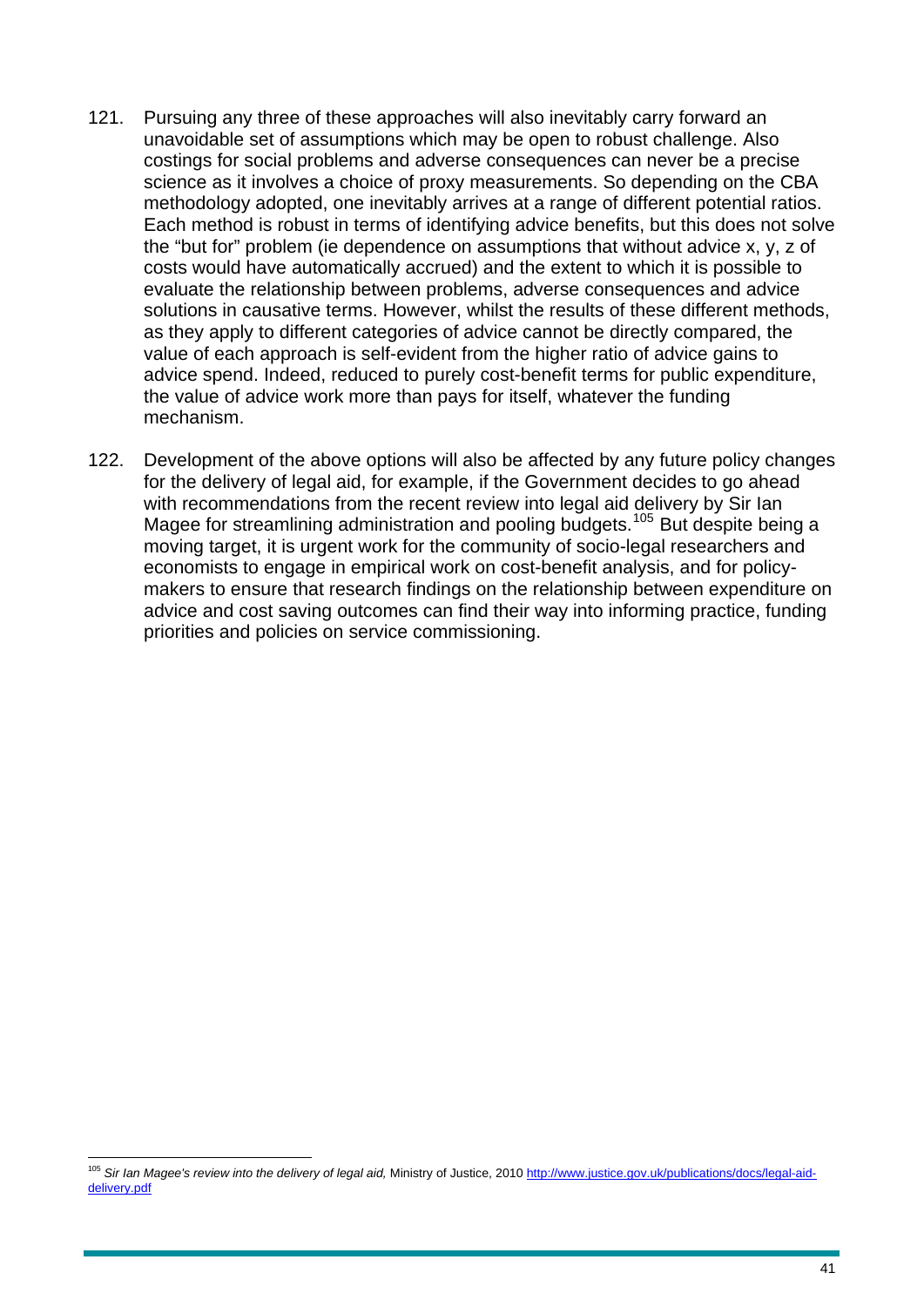### Appendix 1: costs of adverse consequences

| <b>Adverse consequence</b>                            | <b>Cost to state</b>     |
|-------------------------------------------------------|--------------------------|
| Physical ill health                                   | £650 $106$               |
| <b>Stress-related illness</b>                         | $£30^{107}$              |
| Relationship breakdown                                | Unknown                  |
| Personal violence                                     | £255                     |
| Property damage                                       | £126 <sup>108</sup>      |
| Costs of moving home, including local authority costs | £5,640 $109$             |
| Loss of employment - benefits cost to the state       | £1,057.16 <sup>110</sup> |
| Loss of employment as GDP loss                        | £8,140.17 <sup>111</sup> |
| Loss of income and lost taxes for the state           | Unknown                  |

Source: *Mounting problems*, LSRC (2006)

<span id="page-41-0"></span><sup>&</sup>lt;sup>106</sup> Follow-up interview data to the CSJS survey indicated that of those who reported physical ill health, 80 percent visited a general practitioner, hospital, or other healthcare worker (66, 43, and 13 percent, respectively). Average costs for visits to GPs were estimated to be £113, although the maximum cost was as much as £954.11 for those regularly visiting GPs over a long period. Visits to other healthcare workers resulted in average costs of £319.12. Hospital visits also resulted from justiciable problems (11 percent reported spending time in the hospital as an inpatient), although this was more likely where the primary civil justice problem was personal injury or clinical negligence. When including such problems, average total costs of visits to hospital as an out-patient amounted to £1,842, but even where they were excluded, the average costs of such visits were £528.13. All based on NHS reference costs using median values,<br>http://www.pssru.ac.uk/uc/uc.htm<br>107 Of these who repetide three related ill backb in the

<span id="page-41-1"></span>Of those who reported stress-related ill health in the CSJS, 26 percent received treatment from a general practitioner, counsellor, community psychiatric nurse, or other health-care worker (22 percent, 4 percent, 2 percent, and 2 percent, respectively). Using the health costs above this averages at £30 per respondent.<br><sup>108</sup> Physical assault and property damage was a consequence of many justiciable problems. LSRC estimated that the resultant criminal

<span id="page-41-2"></span>justice costs following from these events were £255 where respondents reported being physically assaulted and £126 where property was damaged. Based on Douborg and Hamed: *Estimates of the economic and social costs of crime in England and Wales*, 2005,<br><sup>109</sup> Whilst more than half of those who lost their home as a consequence of a problem were able to

<span id="page-41-3"></span>away, 46 per cent had to spend time in temporary accommodation. Average costs of temporary accommodation provided by a local authority were £5,640, (based on average cost per week for local authority temporary accommodation and average length of stay) while the average for the two respondents who moved to a shelter or refuge was £6,400.18.

<span id="page-41-5"></span><span id="page-41-4"></span><sup>111</sup> Loss of employment can cause a net social cost measured in terms of lost output. The value of output foregone was measured using GDP per head; given the average spell of unemployment reported among CSJS respondents who lost their job as a consequence of a problem, the average value of lost output amounted to £8,140.17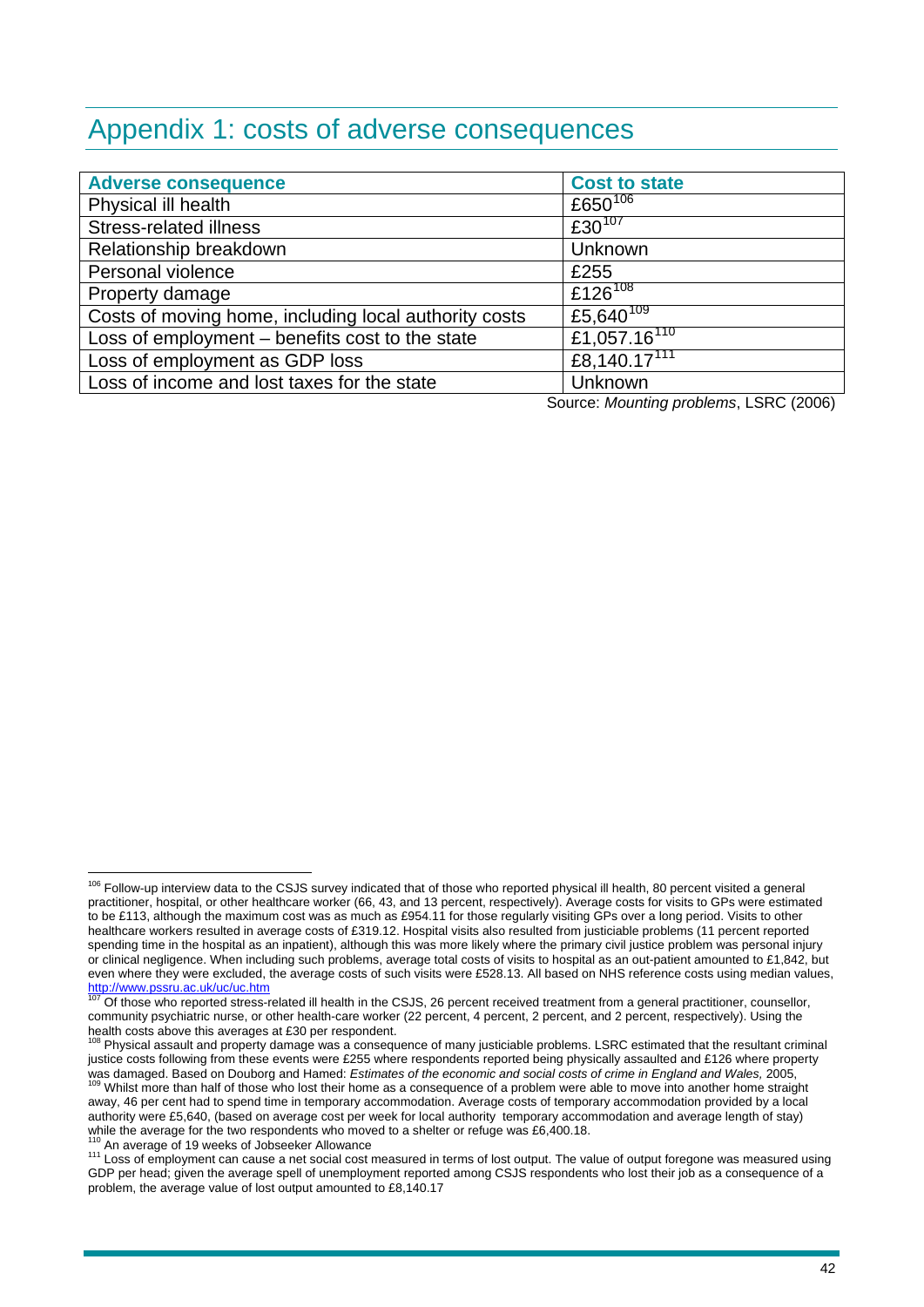# Appendix 2 – Housing CBA calculation

| <b>Type of adverse consequence</b>                                           | No of people out of<br>those receiving legal<br>aid who will<br>experience adverse<br>consequences <sup>112</sup>  | No of people who would<br>have experienced<br>problems but for legal<br>aid $113$                                             |
|------------------------------------------------------------------------------|--------------------------------------------------------------------------------------------------------------------|-------------------------------------------------------------------------------------------------------------------------------|
| Physical ill health                                                          | 13,686                                                                                                             | 9,212                                                                                                                         |
| <b>Stress-related illness</b>                                                | 39,174                                                                                                             | 26,367                                                                                                                        |
| Relationship breakdown                                                       | 3,733                                                                                                              | 2,512                                                                                                                         |
| Personal violence                                                            | 4,017                                                                                                              | 2,704                                                                                                                         |
| Property damage                                                              | 4,444                                                                                                              | 2,991                                                                                                                         |
| Moving home                                                                  | 16,388                                                                                                             | 11,030                                                                                                                        |
| Loss of employment and benefit                                               |                                                                                                                    |                                                                                                                               |
| costs to state                                                               | 2,702                                                                                                              | 1,818                                                                                                                         |
| Loss of employment as GDP loss                                               | 10,451                                                                                                             | 7,034                                                                                                                         |
| Loss of income plus lost taxes for<br>the state                              | 14,646                                                                                                             | 9,858                                                                                                                         |
| <b>Type of adverse consequence</b><br>& average cost to state <sup>114</sup> | The cost to the state<br>for those people<br>receiving legal aid<br>who will experience<br>adverse<br>consequences | The cost of prevented<br>adverse consequences<br>for those people who<br>would have experienced<br>problems but for legal aid |
| Physical ill health                                                          | £8,895,887                                                                                                         | £5,987,648                                                                                                                    |
| <b>Stress-related illness</b>                                                | £1,175,217                                                                                                         | £791,016                                                                                                                      |
| Relationship breakdown                                                       | £0                                                                                                                 | £0                                                                                                                            |
| Personal violence                                                            | £1,024,316                                                                                                         | £689,447                                                                                                                      |
| Property damage                                                              | £559,881                                                                                                           | £376,845                                                                                                                      |
| Had to move home, include LA<br>housing costs                                | £92,426,222                                                                                                        | £62,210,290                                                                                                                   |
| Loss of employment and benefit                                               |                                                                                                                    |                                                                                                                               |
| costs to state                                                               | £2,856,074                                                                                                         | £1,922,368                                                                                                                    |
| Loss of employment as GDP loss                                               | £85,073,828                                                                                                        | £57,261,537                                                                                                                   |
| Loss of income plus lost taxes for<br>the state                              | £0                                                                                                                 | £0                                                                                                                            |
| <b>Total saved</b>                                                           |                                                                                                                    | £129,386,205                                                                                                                  |
| Less total legal aid spend in 2008/9 on housing                              |                                                                                                                    | £55,178,932                                                                                                                   |
| <b>Net saving</b>                                                            |                                                                                                                    | £74,207,272                                                                                                                   |
| For every £1 spent on legal aid, the state saves                             |                                                                                                                    | £2.34                                                                                                                         |

<span id="page-42-0"></span> $112$  This is estimated on the basis of the percentages of respondents to the CSJS survey 2007 who reported particular adverse consequences. See Appendix 1 for figures used.<br><sup>113</sup> All figures in this column have been calculated using the percentage of recipients of legal aid for housing who had a positive

<span id="page-42-1"></span>outcome, reported under the LSC's outcome codes (67%) 114 Based on statistics in the LSRC's research paper, *Mounting problems*

<span id="page-42-2"></span>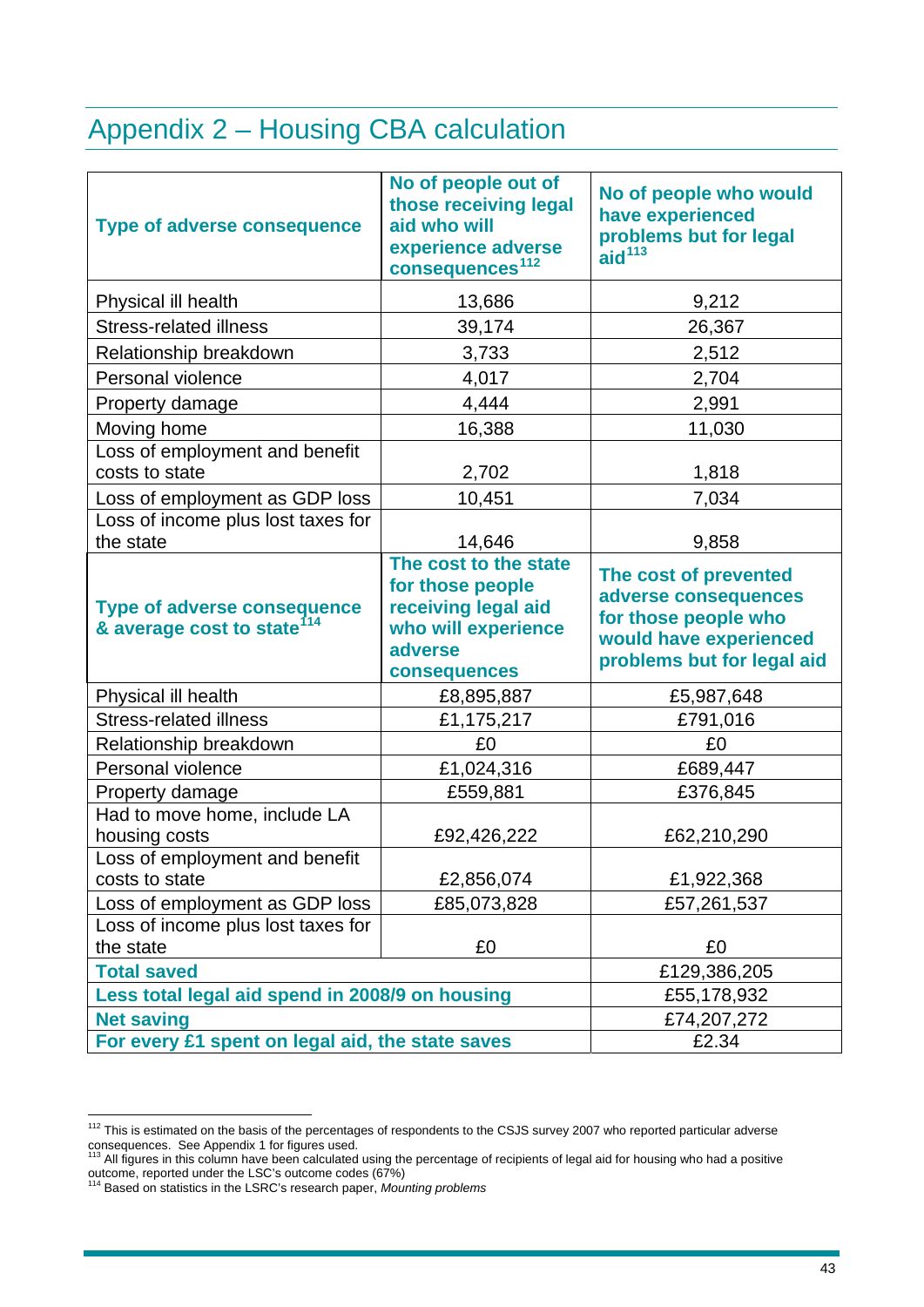# Appendix 3 - Debt CBA Calculation

| <b>Type of adverse consequence</b>                                           | No of people out of<br>those receiving legal<br>aid who will<br>experience adverse<br>consequences <sup>115</sup>  | No of people who would<br>have experienced<br>problems but for legal<br>$\overline{a}$ id <sup>116</sup>                      |
|------------------------------------------------------------------------------|--------------------------------------------------------------------------------------------------------------------|-------------------------------------------------------------------------------------------------------------------------------|
| Physical ill health                                                          | 6,148                                                                                                              | 4,692                                                                                                                         |
| <b>Stress-related illness</b>                                                | 29,831                                                                                                             | 22,767                                                                                                                        |
| Relationship breakdown                                                       | 3,830                                                                                                              | 2,923                                                                                                                         |
| Personal violence                                                            | 403                                                                                                                | 308                                                                                                                           |
| Property damage                                                              | 1,209                                                                                                              | 923                                                                                                                           |
| Moving home                                                                  | 403                                                                                                                | 308                                                                                                                           |
| Loss of employment and benefit<br>costs to state                             | 403                                                                                                                | 308                                                                                                                           |
| Loss of employment as GDP loss                                               | 11,690                                                                                                             | 8,922                                                                                                                         |
| Loss of income plus lost taxes for<br>the state                              | 13,505                                                                                                             | 9,858                                                                                                                         |
| <b>Type of adverse consequence</b><br>& average cost to state <sup>117</sup> | The cost to the state<br>for those people<br>receiving legal aid<br>who will experience<br>adverse<br>consequences | The cost of prevented<br>adverse consequences<br>for those people who<br>would have experienced<br>problems but for legal aid |
| Physical ill health                                                          | £3,995,927                                                                                                         | £3,049,759                                                                                                                    |
| <b>Stress-related illness</b>                                                | £894,926                                                                                                           | £683,023                                                                                                                      |
| Relationship breakdown                                                       | £0                                                                                                                 | £0                                                                                                                            |
| Personal violence                                                            | £102,796                                                                                                           | £78,455                                                                                                                       |
| Property damage                                                              | £152,379                                                                                                           | £116,299                                                                                                                      |
| Had to move home, include LA<br>housing costs                                | £2,273,597                                                                                                         | £1,735,248                                                                                                                    |
| Loss of employment and benefit<br>costs to state                             | £426,162                                                                                                           | £325,254                                                                                                                      |
| Loss of employment as GDP loss                                               | £95,162,495                                                                                                        | £72,629,625                                                                                                                   |
| Loss of income plus lost taxes for<br>the state                              | £0                                                                                                                 | £0                                                                                                                            |
| <b>Total saved</b>                                                           |                                                                                                                    | £78,617,663                                                                                                                   |
| Less total legal aid spend in 2008/9 on debt                                 |                                                                                                                    | £26,364,307                                                                                                                   |
| <b>Net saving</b>                                                            |                                                                                                                    | £52,253,355                                                                                                                   |
| For every £1 spent on legal aid, the state saves                             |                                                                                                                    | £2.98                                                                                                                         |

<span id="page-43-0"></span> $\overline{a}$ <sup>115</sup> This is estimated on the basis of the percentages of respondents to the CSJS survey 2007 who reported particular adverse

<span id="page-43-1"></span>consequences. See Appendix 1 for figures used.<br><sup>116</sup> All figures in this column have been calculated using the percentage of recipients of legal aid for debt who had a positive outcome, reported under the LSC's outcome codes (76%) 117 Based on statistics in the LSRC's research paper, *Mounting problems*

<span id="page-43-2"></span>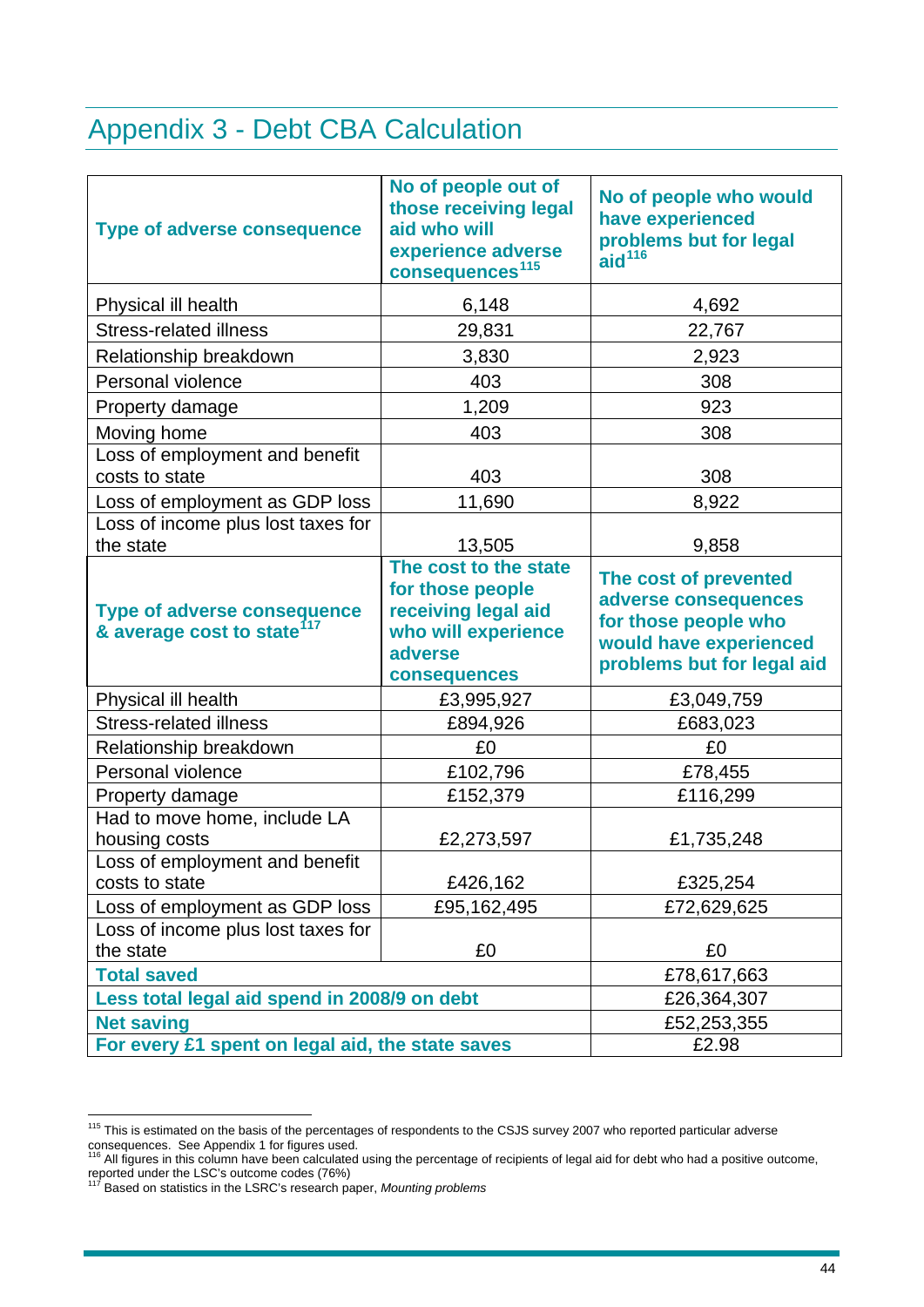## Appendix 4 - Benefits CBA Calculation

| <b>Type of adverse consequence</b>                                           | No of people out of<br>those receiving legal<br>aid who will<br>experience adverse<br>consequences <sup>118</sup>  | No of people who would<br>have experienced<br>problems but for legal<br>$\overline{a}$ id <sup>119</sup>                      |
|------------------------------------------------------------------------------|--------------------------------------------------------------------------------------------------------------------|-------------------------------------------------------------------------------------------------------------------------------|
| Physical ill health                                                          | 13,292                                                                                                             | 9,341                                                                                                                         |
| <b>Stress-related illness</b>                                                | 30,673                                                                                                             | 21,557                                                                                                                        |
| Relationship breakdown                                                       | $\overline{0}$                                                                                                     | 0                                                                                                                             |
| Personal violence                                                            | 0                                                                                                                  | 0                                                                                                                             |
| Property damage                                                              | $\overline{0}$                                                                                                     | $\overline{0}$                                                                                                                |
| Moving home                                                                  | 909                                                                                                                | 639                                                                                                                           |
| Loss of employment and benefit<br>costs to state                             | 1,704                                                                                                              | 1,198                                                                                                                         |
| Loss of employment as GDP loss                                               | 35,103                                                                                                             | 24,671                                                                                                                        |
| Loss of income plus lost taxes for<br>the state                              | 9,315                                                                                                              | 6,547                                                                                                                         |
| <b>Type of adverse consequence</b><br>& average cost to state <sup>120</sup> | The cost to the state<br>for those people<br>receiving legal aid<br>who will experience<br>adverse<br>consequences | The cost of prevented<br>adverse consequences<br>for those people who<br>would have experienced<br>problems but for legal aid |
| Physical ill health                                                          | £8,639,508                                                                                                         | £6,071,908                                                                                                                    |
| <b>Stress-related illness</b>                                                | £920,184                                                                                                           | £646,712                                                                                                                      |
| Relationship breakdown                                                       | £0                                                                                                                 | £0                                                                                                                            |
| Personal violence                                                            | £0                                                                                                                 | £0                                                                                                                            |
| Property damage                                                              | £0                                                                                                                 | £0                                                                                                                            |
| Had to move home, include LA<br>housing costs                                | £5,125,767                                                                                                         | £3,602,426                                                                                                                    |
| Loss of employment and benefit                                               |                                                                                                                    |                                                                                                                               |
| costs to state                                                               | £1,801,448                                                                                                         | £1,266,071                                                                                                                    |
| Loss of employment as GDP loss                                               | £285,747,049                                                                                                       | £200,825,068                                                                                                                  |
| Loss of income plus lost taxes for<br>the state                              | £0                                                                                                                 | £0                                                                                                                            |
| <b>Total saved</b>                                                           |                                                                                                                    | £212,412,184                                                                                                                  |
| Less total legal aid spend in 2008/9 on benefits                             |                                                                                                                    | £24,131,865                                                                                                                   |
| <b>Net saving</b>                                                            |                                                                                                                    | £188,280,319                                                                                                                  |
| For every £1 spent on legal aid, the state saves                             |                                                                                                                    | £8.80                                                                                                                         |

<span id="page-44-0"></span> $\overline{a}$ <sup>118</sup> This is estimated on the basis of the percentages of respondents to the CSJS survey 2007 who reported particular adverse consequences. See Appendix 1 for figures used.<br><sup>119</sup> All figures in this column have been calculated using the percentage of recipients of legal aid for benefits who had a positive

<span id="page-44-1"></span>outcome, reported under the LSC's outcome codes (70%) 120 Based on statistics in the LSRC's research paper, *Mounting problems*

<span id="page-44-2"></span>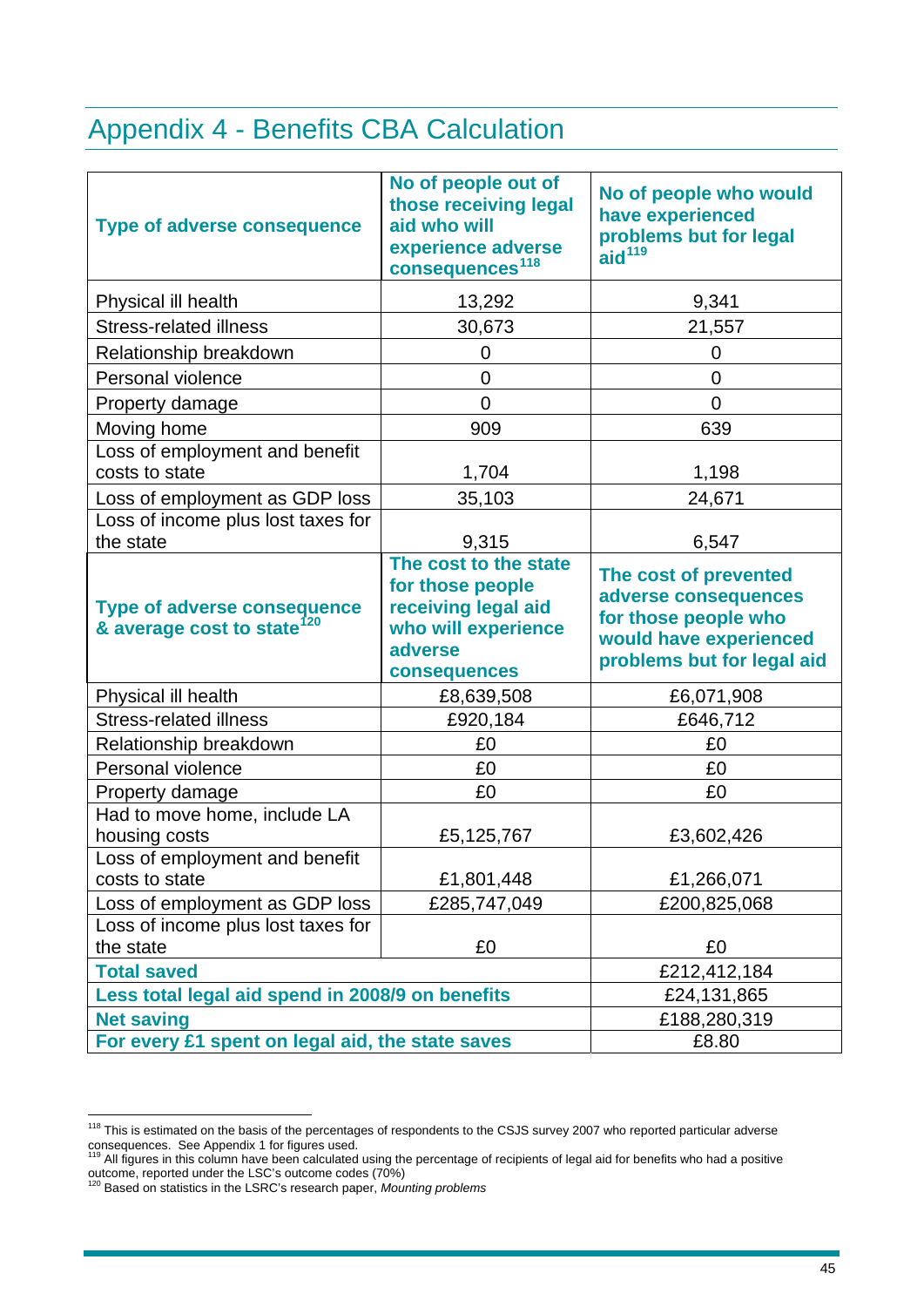# Appendix 5 - Employment CBA Calculation

| <b>Type of adverse consequence</b>                                           | <b>People receiving legal</b><br>aid who will<br>experience adverse<br>consequences <sup>121</sup>              | <b>People who would have</b><br>experienced problems<br>but for legal aid <sup>122</sup>                       |
|------------------------------------------------------------------------------|-----------------------------------------------------------------------------------------------------------------|----------------------------------------------------------------------------------------------------------------|
| Physical ill health                                                          | 2,255                                                                                                           | 1,524                                                                                                          |
| <b>Stress-related illness</b>                                                | 4,348                                                                                                           | 2,939                                                                                                          |
| Relationship breakdown                                                       | 594                                                                                                             | 402                                                                                                            |
| Personal violence                                                            | 392                                                                                                             | 265                                                                                                            |
| Property damage                                                              | 95                                                                                                              | 64                                                                                                             |
| Moving home                                                                  | 81                                                                                                              | 55                                                                                                             |
| Loss of employment and benefit<br>costs to state                             | 3,430                                                                                                           | 2,318                                                                                                          |
| Loss of employment as GDP loss                                               | 5,442                                                                                                           | 3,678                                                                                                          |
| Loss of income plus lost taxes                                               | 3,862                                                                                                           | 2,610                                                                                                          |
| <b>Type of adverse consequence</b><br>& average cost to state <sup>123</sup> | The cost to the state<br>for those people<br>receiving legal aid who<br>will experience<br>adverse consequences | The cost of prevented<br>adverse consequences<br>for people whose<br>problems had been<br>averted by legal aid |
| Physical ill health                                                          | £1,465,859                                                                                                      | £990,736                                                                                                       |
| <b>Stress-related illness</b>                                                | £130,449                                                                                                        | £88,167                                                                                                        |
| Relationship breakdown                                                       | £0                                                                                                              | £0                                                                                                             |
| Personal violence                                                            | £99,862                                                                                                         | £67,494                                                                                                        |
| Property damage                                                              | £11,911                                                                                                         | £8,050                                                                                                         |
| Moving home                                                                  | £456,975                                                                                                        | £308,858                                                                                                       |
| Loss of employment and benefit<br>costs to state                             | £3,626,076                                                                                                      | £2,450,770                                                                                                     |
| Loss of employment as GDP loss                                               | £44,299,717                                                                                                     | £29,941,019                                                                                                    |
| Loss of income plus lost taxes                                               | £0                                                                                                              | £0                                                                                                             |
| <b>Total saved</b>                                                           | £33,855,093                                                                                                     |                                                                                                                |
| Less total legal aid spend in 2008/9 on employment                           | £4,746,001                                                                                                      |                                                                                                                |
| <b>Net saving</b>                                                            | £29,109,091                                                                                                     |                                                                                                                |
| For every £1 spent on legal aid, the state saves                             | £7.13                                                                                                           |                                                                                                                |

<span id="page-45-0"></span> $\overline{a}$  $121$  This is estimated on the basis of the percentages of respondents to the CSJS survey 2007 who reported particular adverse

<span id="page-45-1"></span>consequences. See Appendix 1 for figures used.<br><sup>122</sup> All figures in this column have been calculated using the percentage of recipients of legal aid for employment who had a positive outcome, reported under the LSC's outcome codes (68%) 123 Based on statistics in the LSRC's research paper, *Mounting problems*

<span id="page-45-2"></span>